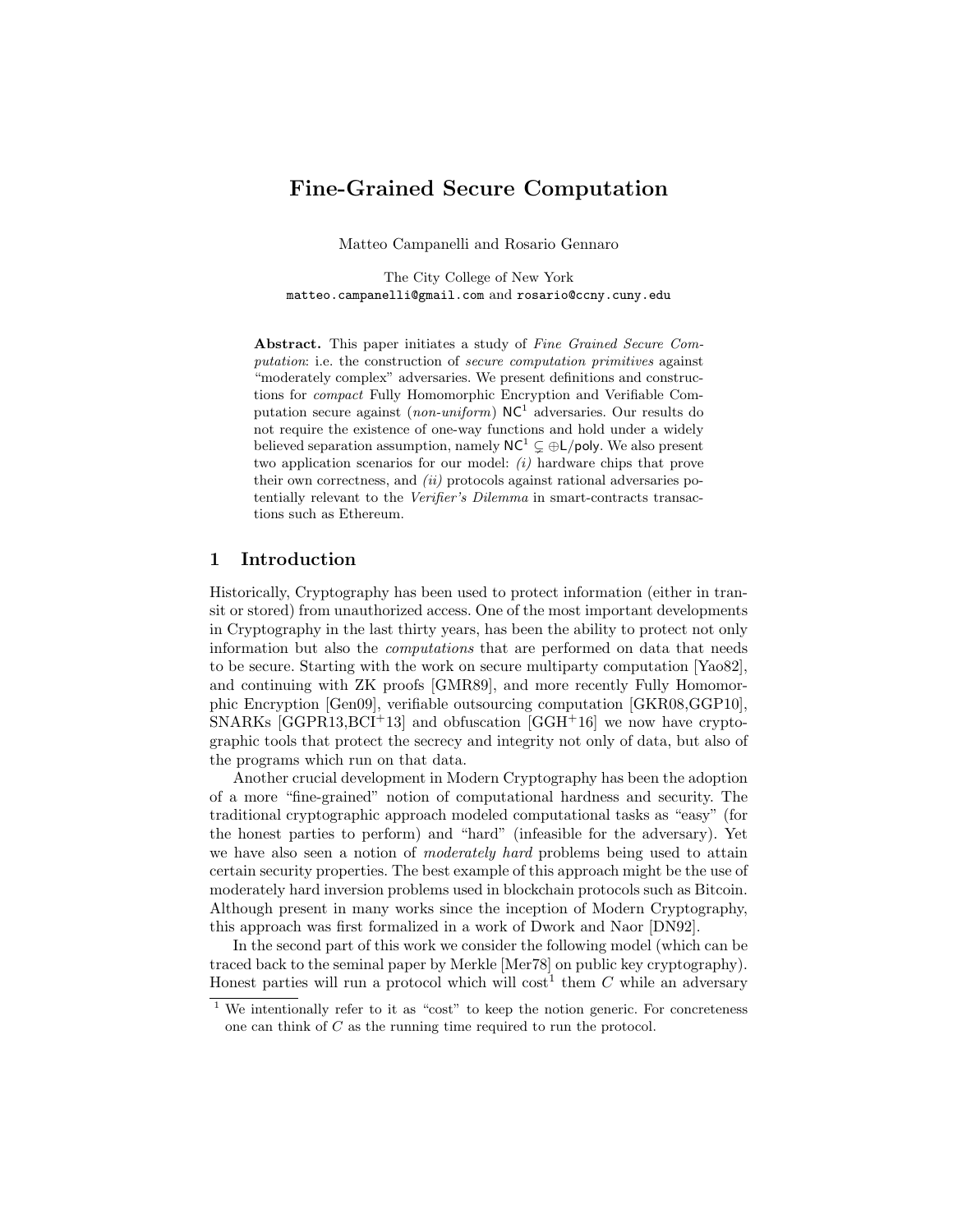who wants to compromise the security of the protocol will incur a  $C' = \omega(C)$  cost. Note that while  $C'$  is asymptotically larger than  $C$ , it might still be a feasible cost to incur – the only guarantee is that it is substantially larger than the work of the honest parties. For example in Merkle's original proposal for public-key cryptography the honest parties can exchange a key in time  $T$  but the adversary can only learn the key in time  $T^2$ . Other examples include primitives introduced by Cachin and Maurer [CM97] and Hastad [Has87] where the cost is the space and parallel time complexity of the parties, respectively.

Recently there has been renewed interest in this model. Degwekar et al. [DVV16] show how to construct certain cryptographic primitives in  $NC<sup>1</sup>$  [resp.  $AC^0$ ] which are secure against all adversaries in  $NC^1$  [resp.  $AC^0$ ]. In conceptually related work Ball et al. [BRSV17] present computational problems which are "moderately hard" on average, if they are moderately hard in the worst case, a useful property for such problems to be used as cryptographic primitives.

The goal of this paper is to initiate a study of Fine Grained Secure Computation. By doing so we connect these two major developments in Modern Cryptography. The question we ask is if it is possible to construct secure computation primitives that are secure against "moderately complex" adversaries. We answer this question in the affirmative, by presenting definitions and constructions for the task of Fully Homomorphic Encryption and Verifiable Computation in the fine-grained model. In our constructions, our goal is to optimize at the same time (for the extent to which it is possible) in terms of depth, size, round and communication complexity. Our constructions rely on a widely believed complexity separation<sup>2</sup>. We also present two application scenarios for our model: i) hardware chips that prove their own correctness and ii) protocols against rational adversaries including potential solutions to the Verifier's Dilemma in smart-contracts transactions such as Ethereum.

#### 1.1 Our Results

Our starting point is the work in [DVV16] and specifically their public-key encryption scheme secure against  $NC<sup>1</sup>$  circuits. Recall that  $AC<sup>0</sup>[2]$  is the class of Boolean circuits with constant depth, unbounded fan-in, augmented with parity gates. If the number of AND (and OR) gates of non constant fan-in is constant we say that the circuit belongs to the class  $\mathsf{AC}_Q^0[2] \subset \mathsf{AC}^0[2]$ .

Our results can be summarized as follows:

- We first show that the techniques in [DVV16] can be used to build a somewhat homomorphic encryption (SHE) scheme. We note that because honest parties are limited to  $NC^1$  computations, the best we can hope is to have a scheme that is homomorphic for computations in  $NC<sup>1</sup>$ . However our scheme can only support computations that can be expressed in  $AC_{Q}^{0}[2]$ .
- We then use our SHE scheme, in conjunction with protocols described in [GGP10,CKV10,AIK10], to construct verifiable computation protocols for

<sup>&</sup>lt;sup>2</sup> A separation implied by  $L \neq NC^1$ . See Section 1.1 for more details.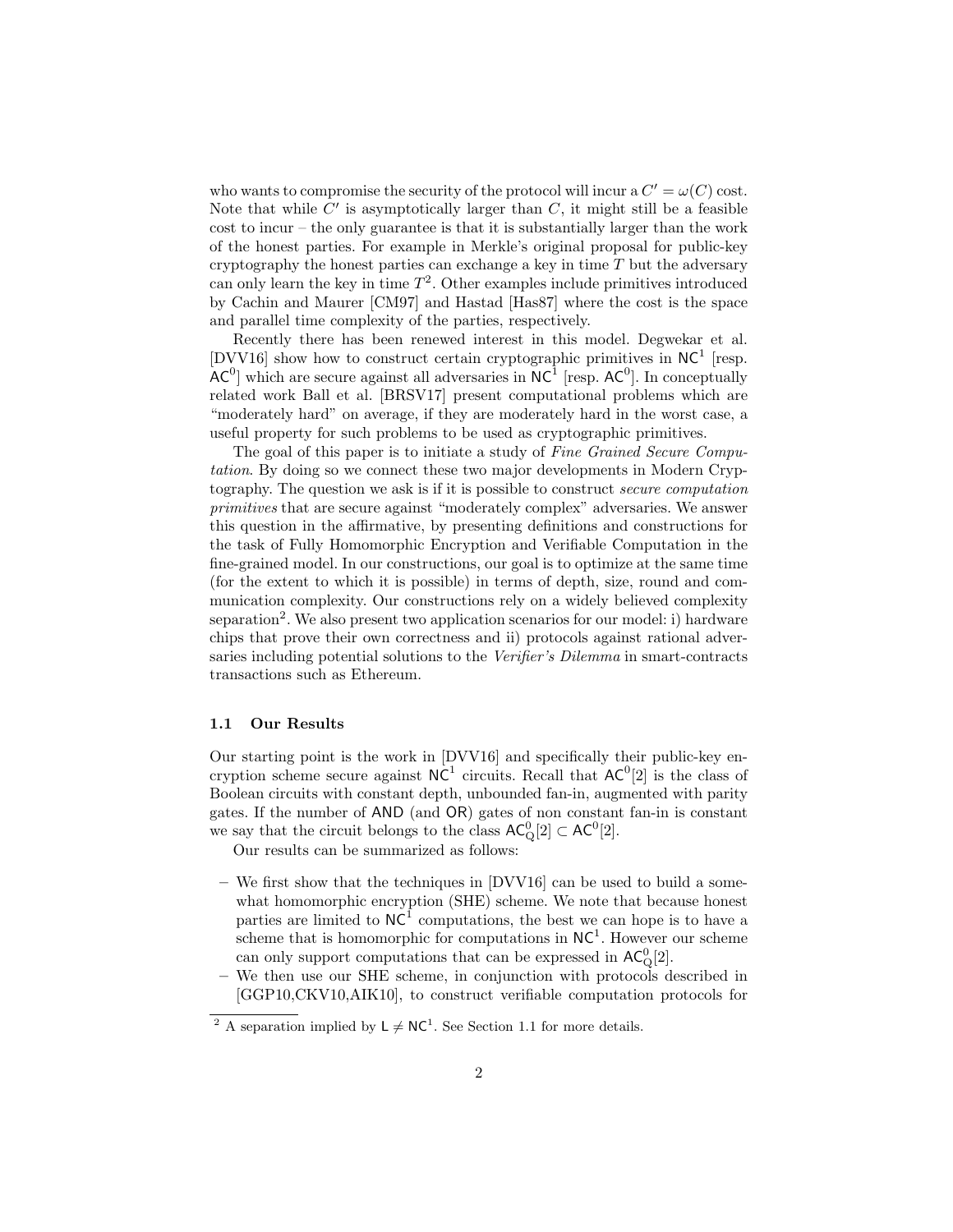functions in  $AC_{\mathbf{Q}}^{0}[2]$ , secure and input/output private against any adversary in  $\mathsf{NC}^1$ .

Our somewhat homomorphic encryption also allows us to obtain the following protocols secure against  $NC^1$  adversaries: (i) constant-round 2PC, secure in the presence of semi-honest static adversaries for functions in  $AC_{\mathbb{Q}}^0[2]$ ; *(ii) Private* Function Evaluation in a two party setting for circuits of constant multiplicative depth without relying on universal circuits. These results stem from well-known folklore transformations and we do not prove them formally.

The class  $AC_{Q}^{0}[2]$  includes many natural and interesting problems such as: fixed precision arithmetic, evaluation of formulas in 3CNF (or  $k$ CNF for any constant  $k$ ), a representative subset of SQL queries, and S-Boxes [BP11] for symmetric key encryption.

Our results (like [DVV16]) hold under the assumption that  $NC^1 \subseteq \bigoplus L/poly$ , a widely believed worst-case assumption on separation of complexity classes. Notice that this assumption does not imply the existence of one-way functions (or even  $P \neq NP$ ). Thus, our work shows that it is possible to obtain "advanced" cryptographic schemes, such as somewhat homomorphic encryption and verifiable computation, even if we do not live in Minicrypt<sup>34</sup>.

Comparison with other approaches. One important question is: on what features are our schemes better than "generic" cryptographic schemes that after all are secure against any polynomial time adversary.

One such feature is the type of assumption one must make to prove security. As we said above, our schemes rely on a very mild worst-case complexity assumption, while cryptographic SHE and VC schemes rely on very specific assumptions, which are much stronger than the above.

For the case of Verifiable Computation, we also have information-theoretic protocols which are secure against any (possibly computationally unbounded) adversary. For example the "Muggles" protocol in [GKR08] which can compute any (log-space uniform) NC function, and is also reasonably efficient in practice [CMT12]. Or, the more recent work [GR18], which obtains efficient VC for functions in a subset of  $NC \cap SC$ . Compared to these results, one aspect in which our protocol fares better is that our Prover/Verifier can be implemented with a constant-depth circuit in  $AC^0[2]$  (see Section 4) which is not possible for the Prover/Verifier in  $[\text{GKR08}, \text{GR18}]$  as it needs<sup>5</sup> to be in  $TC^0$ . Moreover our protocol is non-interactive (while  $[GKR08, GR18]$  requires  $\Omega(1)$  rounds of interaction) and because our protocols work in the "pre-processing model" we do not require any uniformity or regularity condition on the circuit being outsourced (which are required by [GKR08] and [CMT12]). Finally, out verification scheme achieves input and output privacy.

<sup>3</sup> This is a reference to Impagliazzo's "five possible worlds" [Imp95].

<sup>4</sup> Naturally the security guarantees of these schemes are more limited compared to their standard definitions.

<sup>5</sup> The techniques in [GKR08,GR18] are based on properties of finite fields. Arithmetic in such fields can be carried out by circuits of constant depth with threshold gates  $(TC^0)$ , but not in  $AC^0[2]$ .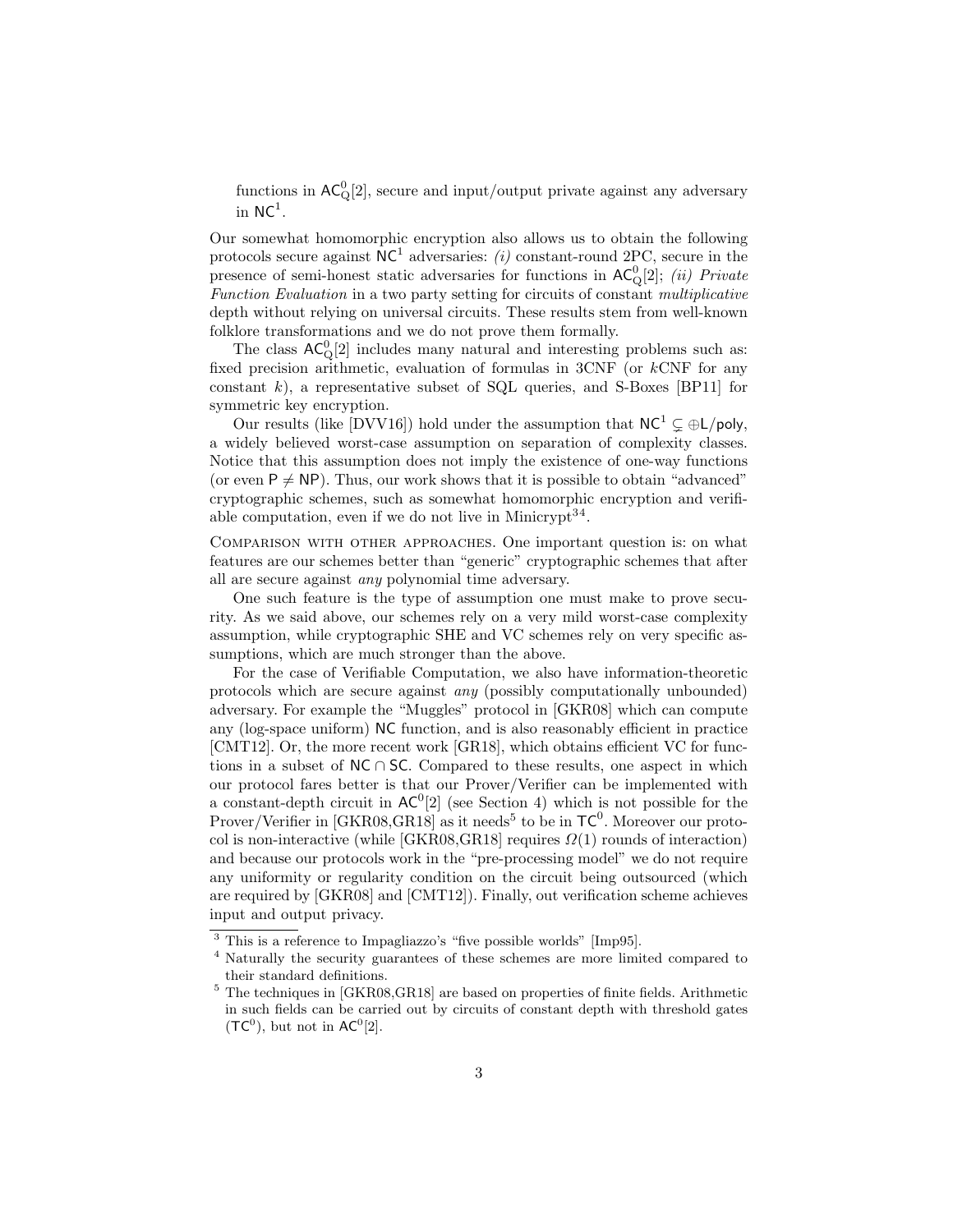Another approach to obtain information-theoretic security for Verifiable Computation is to use the framework of randomized encodings (RE) [IK00a,AIK04] (e.g.  $[GGH<sup>+</sup>07]$  which uses related techniques). In this work we build scheme with additional requirements: *compact* homomorphic encryption<sup>6</sup> and *overall efficient* verification for verifiable computation<sup>7</sup>. We do not see how to achieve these additional requirements via current RE-based approaches. We further discuss these and other limitations of directly using RE in Appendix D.

#### 1.2 Overview of our Techniques

HOMOMORPHIC ENCRYPTION. In [DVV16] the authors already point out that their scheme is linearly homomorphic. We make use of the re-linearization technique from [BV14] to construct a leveled homomorphic encryption.

Our scheme (as the one in [DVV16]) is secure against adversaries in the class of (non-uniform)  $NC^1$ . This implies that we can only evaluate functions in  $NC<sup>1</sup>$  otherwise the evaluator would be able to break the semantic security of the scheme. However we have to ensure that the whole homomorphic evaluation stays in  $NC^1$ . The problem is that homomorphically evaluating a function f might increase the depth of the computation.

In terms of circuit depth, the main overhead will be (as usual) the computation of multiplication gates. As we show in Section 3 a single homomorphic multiplication can be performed by a depth two  $AC^0[2]$  circuit, but this requires depth  $O(\log(n))$  with a circuit of fan-in two. Therefore, a circuit for f with  $\omega(1)$  multiplicative depth would require an evaluation of  $\omega(\log(n))$  depth, which would be out of  $NC^1$ . Therefore our first scheme can only evaluate functions with constant multiplicative depth, as in that case the evaluation stays in  $AC^0[2]$ .

We then present a second scheme that extends the class of computable functions to  $AC_{\mathbf{Q}}^{0}[2]$  by allowing for a negligible error in the correctness of the scheme. We use techniques from a work by Razborov [Raz87] on approximating  $AC^0[2]$ circuits with low-degree polynomials – the correctness of the approximation (appropriately amplified) will be the correctness of our scheme.

Reusable Verifiable Computation. The core of our approach is the construction in [CKV10], to derive Verifiable Computation from Homomorphic Encryption. The details of this approach follow. Recall that we are working in a model with an expensive preprocessing phase (executed by the Client only once and before providing any inputs to the Server) and an inexpensive online phase. The online phase is in turn composed by two algorithms, an algorithm to encode the input for the Server and one to check its response. In the preprocessing phase in [CKV10], the Client selects a random input r, encrypts it as  $c_r = E(r)$  and homomorphically compute  $c_{f(r)}$  an encryption of  $f(r)$ . During the online phase, the Client, on input x, computes  $c_x = E(x)$  and submits the ciphertexts  $c_x, c_r$ 

 $6$  Where the ciphertexts do not grow in size with each homomorphic operation.

<sup>7</sup> Where not only the circuit depth is constant but also the size of the circuit is quasilinear – the size of the verification circuit should be  $O(poly(\lambda)(n + m))$  where n and m are the size of the input and output respectively.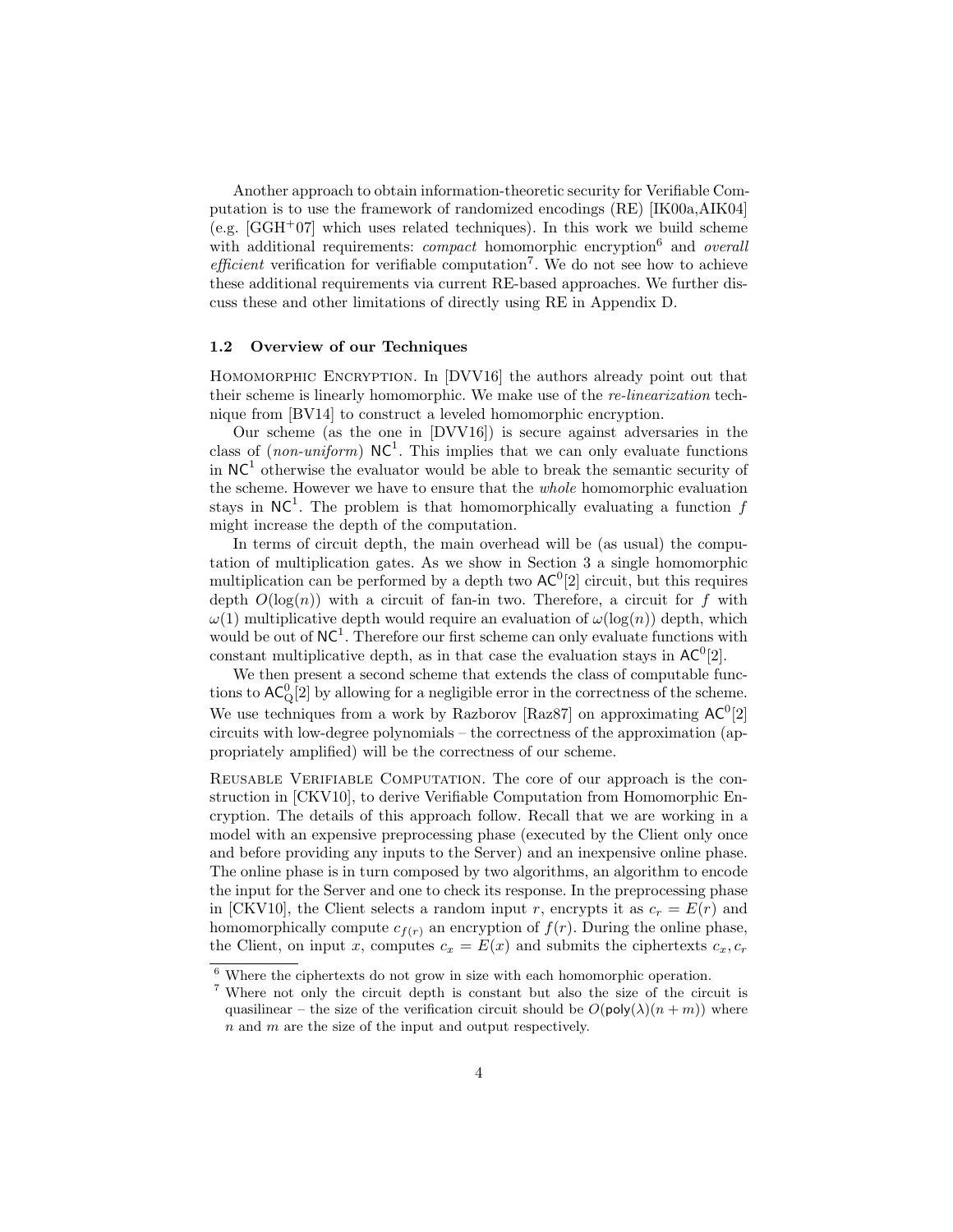in random order to the Server, who homomorphically computes  $c_{f(r)} = E(f(r))$ and  $c_{f(x)} = E(f(x))$  and returns them to the Client. The Client, given the message  $c_0, c_1$  from the Server, checks that  $c_b = c_{f(r)}$  (for the appropriate bit b) and if so accepts  $y = D(c_{f(x)})$  as  $y = f(x)$ . The semantic security of E guarantees that this protocol has soundness error  $1/2$ . This error can be reduce by "scaling" this approach replacing the two ciphertexts  $c_x$  and  $c_y$  with 2t ciphertexts (t distinct encryptions of x and t encryptions of random values  $r_1, \ldots, r_t$  ) sent to the prover after being shuffled through a random permutation. The scheme as described is however one-time secure, since a malicious server can figure out which one is the test ciphertext  $c_{f(r)}$  if it is used again. To make this scheme "manytimes secure", [CKV10] uses the paradigm introduced in [GGP10] of running the one-time scheme "under the hood" of a different homomorphic encryption key each time.

When applying these techniques in our fine-grained context the main technical challenge is to guarantee that they would also work within  $NC^1$ . In particular, we needed to ensure that:  $(i)$  the constructions can be computed in low-depth;  $(ii)$  the reductions in the security proofs can be carried out in low-depth. We rely on results from [MV91] to make sure a random permutation can be sampled by an appropriately low-depth scheme<sup>8</sup> Moreover, we cannot simply make blackbox use of the one-time construction in [CKV10]. In fact, their construction works only for homomorphic encryption schemes with deterministic evaluation, whereas the more expressive of our constructions (Section 3.3) is randomized<sup>9</sup>.

### 1.3 Application Scenarios

The applications described in this section refer to the problem of Verifying Computation, where a Client outsources an algorithm  $f$  and an input  $x$  to a Server, who returns a value y and a proof that  $y = f(x)$ . The security property is that it should be infeasible to convince the verifier to accept  $y' \neq f(x)$ , and the crucial efficiency property is that verifying the proof should cost less than computing  $f$ (since avoiding that cost was the reason the Client hired the Server to compute  $f$ ).

Hardware Chips That Prove Their Own Correctness Verifiable Computation (VC) can be used to verify the execution of hardware chips designed by untrusted manufacturers. One could envision chips that provide (efficient) proofs of their correctness for every input-output computation they perform. These proofs must be *efficiently verified* in less time and energy than it takes to re-execute the computation itself.

When working in hardware, however, one may not need the full power of cryptographic protection against any malicious attacks since one could bound the computational power of the malicious chip. The bound could be obtained

<sup>8</sup> More precisely, that a permutation statistically indistinguishable from a random one can be sampled in  $AC^0$ .

 $^9$  See also Remark C.1.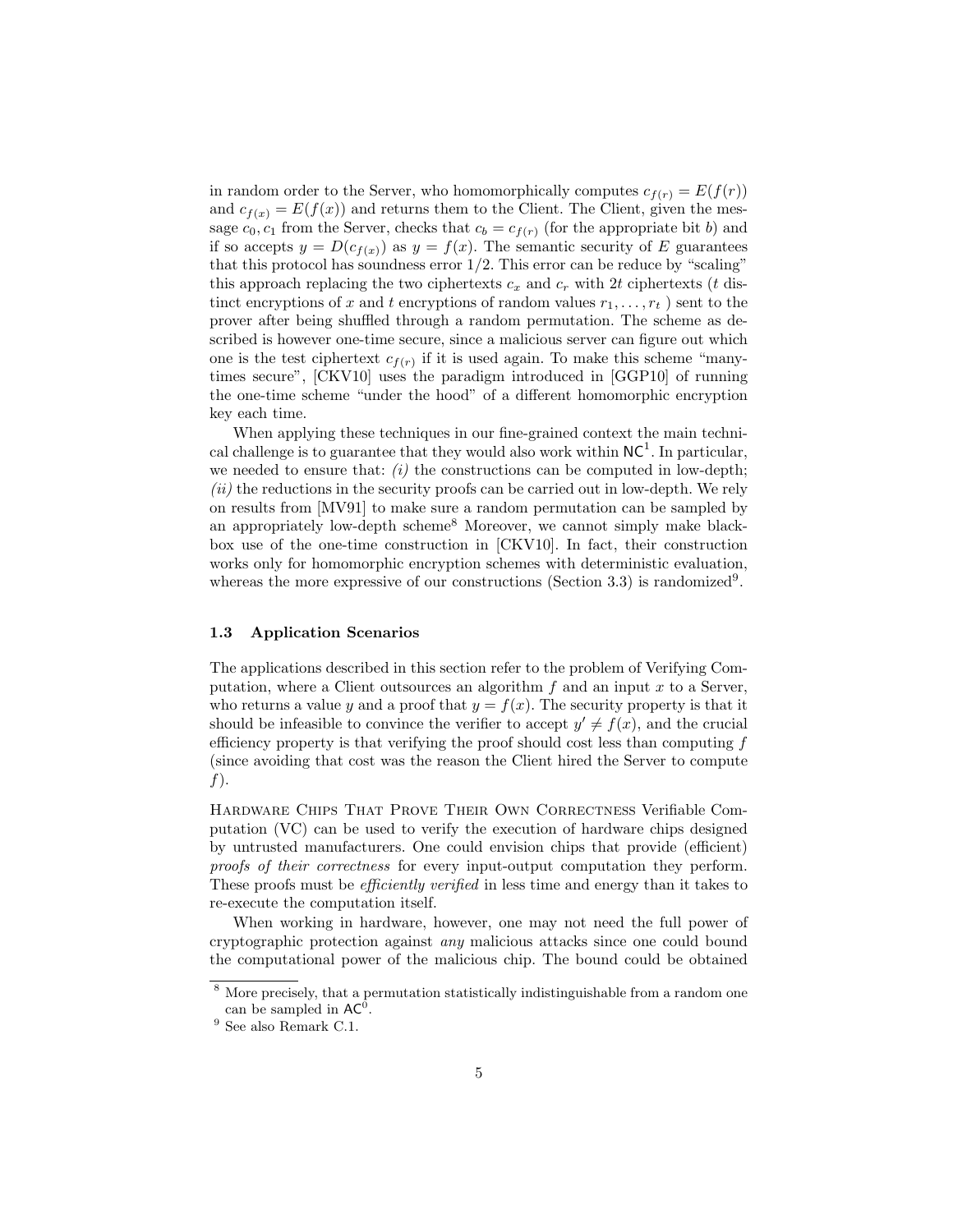by making (reasonable and evidence-based) assumptions on how much computational power can fit in a given chip area. For example one could safely assume that a malicious chip can perform at most a constant factor more work than the original function because of the basic physics of the size and power constraints. In other words, if C is the cost of the honest Server in a VC protocol, then in this model the adversary is limited to  $O(C)$ -cost computations, and therefore a protocol that guarantees that successful cheating strategies require  $\omega(C)$  cost, will suffice. This is exactly the model in our paper. Our results will apply to the case in which we define the cost as the depth (i.e. the parallel time complexity) of the computation implemented in the chip.

RATIONAL PROOFS. The problem above is related to the notion of composable Rational Proofs defined in [CG15]. In a Rational Proof (introduced by Azar and Micali  $[AM12, AM13]$ , given a function f and an input x, the Server returns the value  $y = f(x)$ , and (possibly) some auxiliary information, to the Client. The Client in turn pays the Server for its work with a reward based on the transcript exchanged with the server and some randomness chosen by the client. The crucial property is that this reward is maximized in expectation when the server returns the correct value y. Clearly a rational prover who is only interested in maximizing his reward, will always answer correctly.

The authors of [CG15] show however that the definition of Rational Proofs in [AM12,AM13] does not satisfy a basic compositional property needed for the case in which many computations are outsourced to many servers who compete with each other for rewards (e.g. the case of volunteer computations  $[ACK^+02]$ ). A "rational proof" for the single-proof setting may no longer be rational when a large number of "computation problems" are outsourced. If one can produce T "random guesses" to problems in the time it takes to solve 1 problem correctly, it may be preferable to guess! That's because even if each individual reward for an incorrect answer is lower than the reward for a correct answer, the total reward of T incorrect answers might be higher (and this is indeed the case for some of the protocols presented in [AM12,AM13]).

The question (only partially answered in [CG15,CG17] for a limited class of computations) is to design protocols where the reward is strictly connected, not just to the correctness of the result, but to the amount of work done by the prover. Consider for example a protocol where the prover collects the reward only if he produces a proof of correctness of the result. Assume that the cost to produce a valid proof for an incorrect result, is higher than just computing the correct result and the correct proof. Then obviously a rational prover will always answer correctly, because the above strategy of fast incorrect answers will not work anymore. While the application is different, the goal is the same as in the previous verifiable hardware scenario.

The Verifier's Dilemma. In blockchain systems such as Ethereum, transactions can be expressed by arbitrary programs. To add a transaction to a block miners have to verify its validity, which could be too costly if the program is too complex. This creates the so-called Verifier's Dilemma [LTKS15]: given a costly valid transaction  $Tr$  a miner who spends time verifying it is at a disadvantage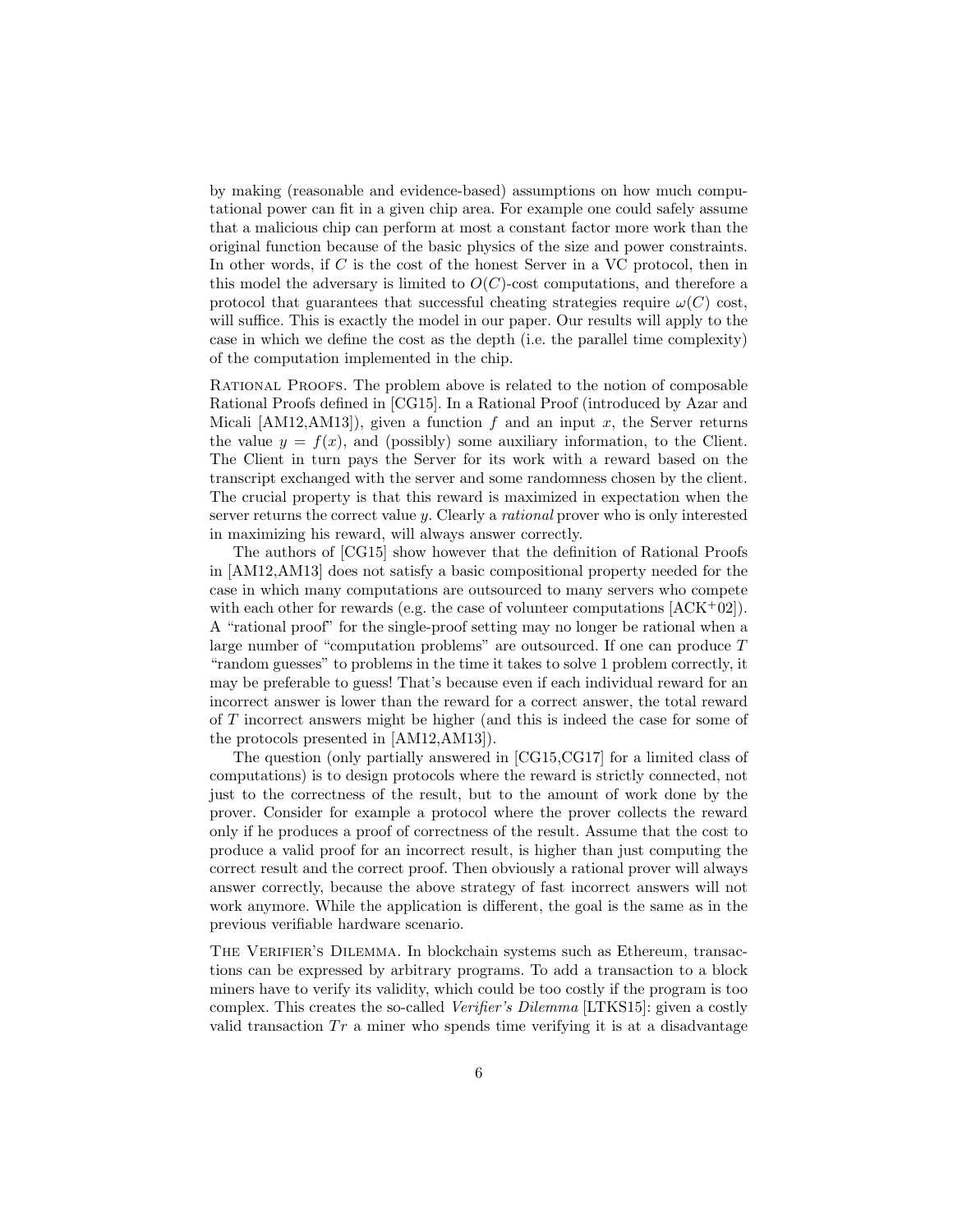over a miner who does not verify it and accept it "uncritically" since the latter will produce a valid block faster and claim the reward. On the other hand if the transaction is invalid, accepting it without verifying it first will lead to the rejection of the entire block by the blockchain and a waste of work by the uncritical miner. The solution is to require efficiently verifiable proofs of validity for transactions, an approach already pursued by various startups in the Ethereum ecosystem (e.g. TrueBit<sup>10</sup>). We note that it suffices for these proofs to satisfy the condition above: i.e. we do not need the full power of information-theoretic or cryptographic security but it is enough to guarantee that to produce a proof of correctness for a false transaction is more costly than producing a valid transaction and its correct proof, which is exactly the model we are proposing.

### 1.4 Future Directions

Our work opens up many interesting future directions.

First of all, it would be nice to extend our results to the case where cost is the actual running time, rather than "parallel running time"/"circuit depth" as in our model. The techniques in [BRSV17] (which presents problems conjectured to have  $\Omega(n^2)$  complexity on the average), if not even the original work of Merkle [Mer78], might be useful in building a verifiable computation scheme where if computing the function takes time  $T$ , then producing a false proof of correctness would have to take  $\Omega(T^2)$ .

For the specifics of our constructions it would be nice to "close the gap" between what we can achieve and the complexity assumption: our schemes can only compute  $AC_{\mathbf{Q}}^{0}[2]$  against adversaries in  $NC^{1}$ , and ideally we would like to be able to compute all of  $NC^1$  (or at the very least all of  $AC^0[2]$ ).

Finally, to apply these schemes in practice it is important to have tight concrete security reductions and a proof-of-concept implementations.

### 2 Preliminaries

For a distribution D, we denote by  $x \leftarrow D$  the fact that x is being sampled according to D. We remind the reader that an ensemble  $\mathcal{X} = \{X_{\lambda}\}_{\lambda \in \mathbb{N}}$  is a family of probability distributions over a family of domains  $\mathcal{D} = \{D_\lambda\}_{\lambda \in \mathbb{N}}.$  We say two ensembles  $\mathcal{D} = \{D_{\lambda}\}_{{\lambda \in \mathbb{N}}}$  and  $\mathcal{D}' = \{D'_{\lambda}\}_{{\lambda \in \mathbb{N}}}$  are statistically indistinguishable if  $\frac{1}{2} \sum |D(x) - D'(x)| <$  neg( $\lambda$ ). Finally, we note that all arithmetic computations x (such as sums, inner product, matrix products, etc.) in this work will be over GF(2) unless specified otherwise.

Definition 2.1 (Function Family). A function family is a family of (possibly randomized) functions  $F = \{f_\lambda\}_{\lambda \in \mathbb{N}}$ , where for each  $\lambda$ ,  $f_\lambda$  has domain  $D_\lambda^f$  and co-domain  $R^f_\lambda$ . A class C is a collection of function families.

 $\frac{10}{10}$  TrueBit: https://truebit.io/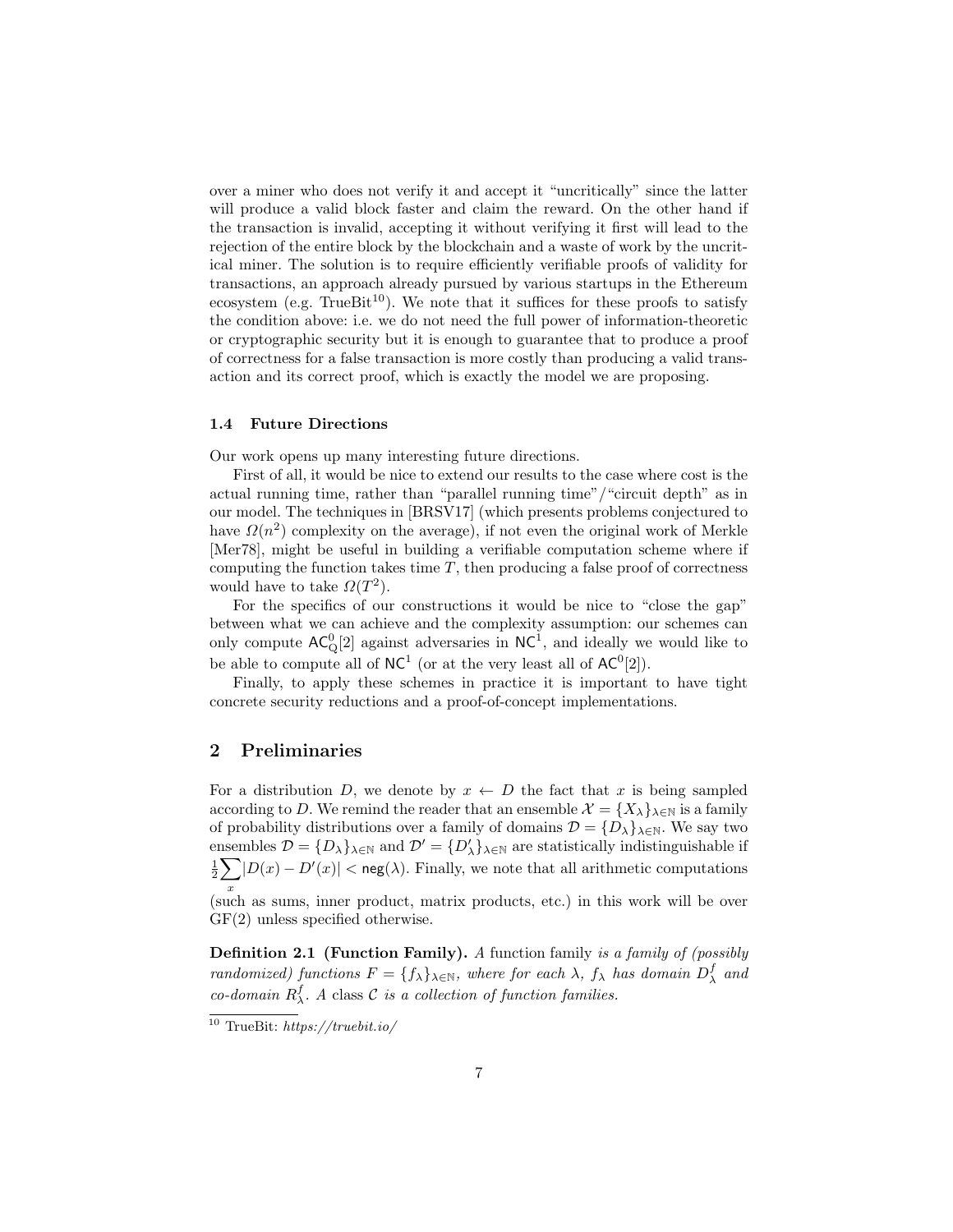In most of our constructions  $D_{\lambda}^{f} = \{0,1\}^{d_{\lambda}^{f}}$  and  $R_{\lambda}^{f} = \{0,1\}^{r_{\lambda}^{f}}$  for sequences  $\{d^f_\lambda\}_\lambda, \, \{d^f_\lambda\}_\lambda.$ 

In the rest of the paper we will focus on the class of  $C = NC<sup>1</sup>$  of functions for which there is a polynomial  $p(.)$  and a constant c such that for each  $\lambda$ , the function  $f_{\lambda}$  can be computed by a Boolean (randomized) fan-in 2, circuit of size  $p(\lambda)$  and depth  $c \log(\lambda)$ . In the formal statements of our results we will also use the following classes:  $AC^0$ , the class of functions of polynomial size and constant depth with AND, OR and NOT gates with unbounded fan-in;  $AC^0[2]$ , the class of functions of polynomial size and constant depth with AND, OR, NOT and PARITY gates with unbounded fan-in.

Given a function  $f$ , we can think of its *multiplicative depth* as the degree of the lowest-degree polynomial in  $GF(2)$  that evaluates to f. We denote by  $AC_{\text{CM}}^{0}[2]$  the class of circuits in  $AC^{0}[2]$  with *constant multiplicative depth*. We say that a circuit has quasi-constant multiplicative depth if it has a constant number of gates with non-constant fan-in (an example is a circuit composed by a single AND of fan-in *n*). We denote the class of such circuits by  $AC^0_Q[2]$ . See Appendix A for a formal treatment.

Limited Adversaries. We define adversaries also as families of randomized algorithms  $\{A_{\lambda}\}_{\lambda}$ , one for each security parameter (note that this is a nonuniform notion of security). We denote the class of adversaries we consider as A, and in the rest of the paper we will also restrict A to  $NC^1$ .

Infinitely-Often Security. We now move to define security against all adversaries  $\{A_{\lambda}\}\$  that belong to a class A. Our results achieve an "infinitely often" notion of security, which states that for all adversaries outside of our permitted class A our security property holds infinitely often (i.e. for an infinite sequence of security parameters rather than for every sufficiently large security parameter). This limitation seems inherent to the techniques in this paper and in [DVV16]. We informally denote with  $\mathcal{X} \sim_{\Lambda} \mathcal{Y}$  the fact that two ensembles  $\mathcal{X}$  and  $\mathcal{Y}$  are indistinguishable by  $NC^1$  adversaries for an infinite sequence of parameters  $\Lambda$ . See also Appendix A.

# 3 Fine-Grained SHE

We start by recalling the public key encryption from [DVV16] which is secure against adversaries in  $NC<sup>1</sup>$ .

The scheme is described in Figure 1. Its security relies on the following result, implicit in  $[IK00a]^{11}$ . We will also use this lemma when proving the security of our construction in Section 3.

**Lemma 3.1** ([IK00a]). If  $NC^1 \subsetneq \bigoplus L$ /poly then there exist distribution  $\mathcal{D}_{\lambda}^{kg}$ over  $\{0,1\}^{\lambda\times\lambda}$ , distribution  $\mathcal{D}_{\lambda}^f$  over matrices in  $\{0,1\}^{\lambda\times\lambda}$  of full rank, and infinite set  $\Lambda \subseteq \mathbb{N}$  such that

$$
\mathbf{M}^{kg}\sim_{A}\mathbf{M}^{f}
$$

 $11$  Stated as Lemma 4.3 in [DVV16].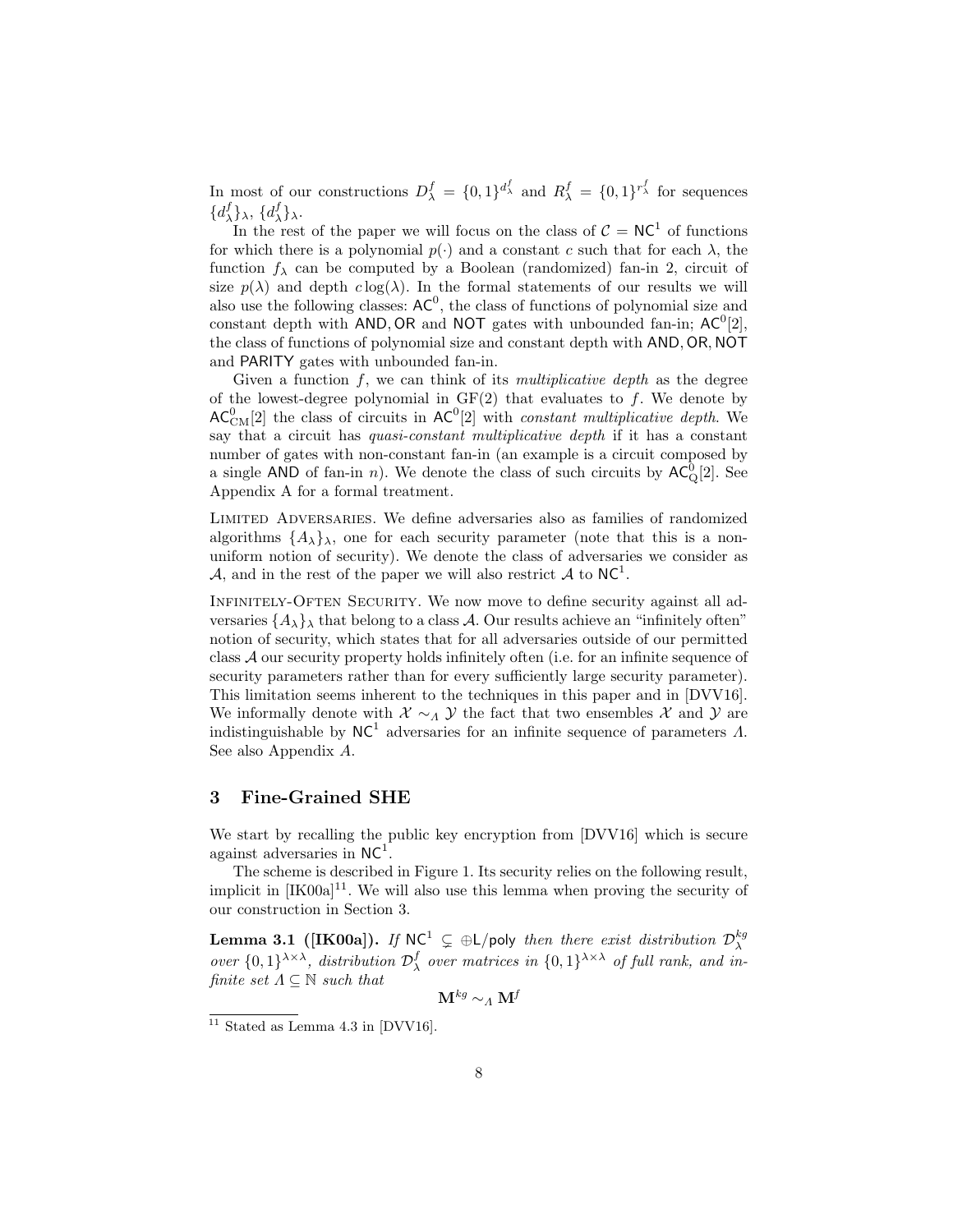where  $\mathbf{M}^f \leftarrow \mathcal{D}^f_{\lambda}$  and  $\mathbf{M}^{kg} \leftarrow \mathcal{D}^{kg}_{\lambda}$ .

The following result is central to the correctness of the scheme PKE in Figure 1 and is implicit in [DVV16].

Lemma 3.2 ([DVV16]). There exists sampling algorithm KSample such that  $(M, k) \leftarrow$  KSample(1<sup> $\lambda$ </sup>), M is a matrix distributed according to  $\mathcal{D}^{kg}_{\lambda}$  (as in Lemma 3.1),  $\bf{k}$  is a vector in the kernel of  $\bf{M}$  and has the form

 $\mathbf{k} = (r_1, r_2, \ldots, r_{\lambda-1}, 1) \in \{0, 1\}^{\lambda}$  where  $r_i$ -s are uniformly distributed bits.

```
- PKE.Keygen_{\rm sk}(1^{\lambda}) :
       1. Sample (M, k) \leftarrow KSample(1^{\lambda});
       2. Output (pk = M, sk = k).
– PKE.Enc<sub>pk=M</sub>(\mu) :
       1. Sample \mathbf{r} \leftarrow \{0,1\}^{\lambda};2. Let t^{\intercal} = (0 \dots 0 \ 1) \in \{0,1\}^{\lambda};3. Output \mathbf{c}^{\dagger} = \mathbf{r}^{\dagger} \mathbf{M} + \mu \mathbf{t}^{\dagger}.
- PKE.Dec<sub>sk=k</sub>(c):
       1. Output \langle \mathbf{k}, \mathbf{c} \rangle
```
Fig. 1. PKE construction [DVV16]

**Theorem 3.1 ([DVV16]).** Assume  $NC^1 \subseteq \bigoplus L$ /poly. Then, the scheme PKE = (PKE.Keygen, PKE.Enc, PKE.Dec) defined in Figure 1 is a Public Key Encryption scheme secure against  $NC^1$  adversaries. All algorithms in the scheme are computable in  $AC^0[2]$ .

# 3.1 Leveled Homomorphic Encryption for  $\mathsf{AC}^0_\mathrm{CM}[2]$  Functions Secure against  $NC<sup>1</sup>$

We denote by  $x[i]$  the *i*-th bit of a vector of bits x. Below, the scheme PKE = (PKE.Keygen, PKE.Enc, PKE.Dec) is the one defined in Figure 1. Our SHE scheme is defined by the following four algorithms:

- HE.Keygen<sub>sk</sub> $(1^{\lambda}, L)$  : For key generation, sample  $L + 1$  key pairs  $(M_0, k_0), \ldots, (M_L, k_L) \leftarrow \textsf{PKE.Keygen}(1^{\lambda}), \text{ and compute, for all } \ell \in$  $\{0, \ldots, L-1\}, i, j \in [\lambda],$  the value

$$
\pmb{a}_{\ell,i,j} \leftarrow \mathsf{PKE}.\mathsf{Enc}_{\mathbf{M}_{\ell+1}}(\mathbf{k}_{\ell}[i] \cdot \mathbf{k}_{\ell}[j]) \in \{0,1\}^{\lambda}
$$

We define  $\mathbf{A} := \{a_{\ell,i,j}\}_{\ell,i,j}$  to be the set of all these values. t then outputs the secret key  $sk = k_L$ , and the public key  $pk = (M_0, A)$ . In the following we call  $evk = A$  the evaluation key.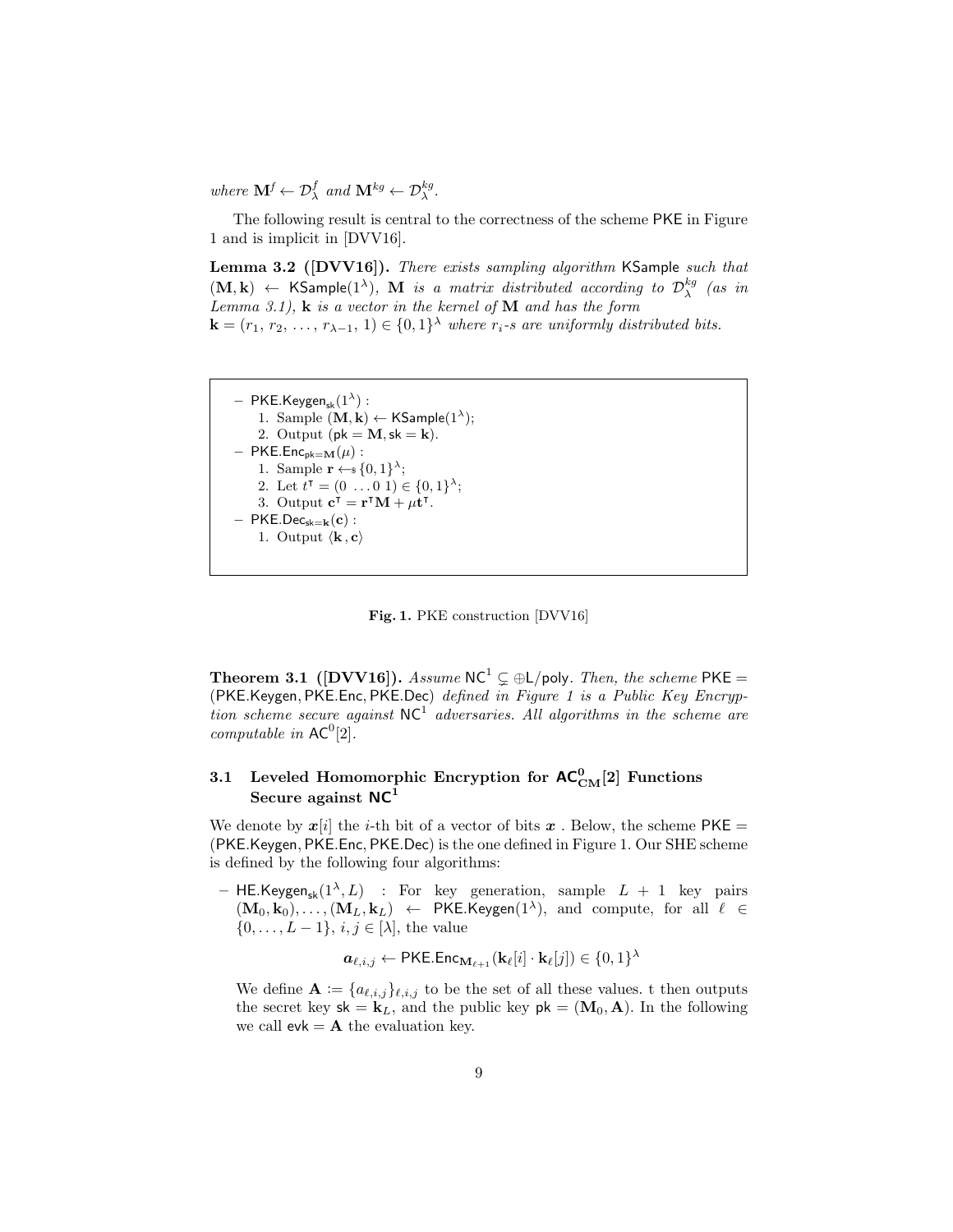We point out a property that will be useful later: by the definition above, for all  $\ell \in \{0, \ldots, L-1\}$  we have

$$
\langle \mathbf{k}_{\ell+1}, \mathbf{a}_{\ell+1,i,j} \rangle = \mathbf{k}_{\ell}[i] \cdot \mathbf{k}_{\ell}[j]. \tag{1}
$$

- HE.Enc<sub>pk</sub>( $\mu$ )) : Recall that  $pk = M_0$ . To encrypt a message  $\mu$  we compute  $v \leftarrow \mathsf{PKE}.\mathsf{Enc}_{\mathbf{M}_0}(\mu)$ . The output ciphertext contains  $v$  in addition to a "level tag", an index in  $\{0, \ldots, L\}$  denoting the "multiplicative depth" of the generated ciphertext. The encryption algorithm outputs  $c := (\boldsymbol{v}, 0)$ .
- HE.Dec $_{\mathbf{k}_L}(c)$ : To decrypt a ciphertext<sup>12</sup>  $c = (\boldsymbol{v}, L)$  compute PKE.Dec $_{\mathbf{k}_L}(\boldsymbol{v}),$ i.e.

$$
\langle \mathbf{k}_L\,, \bm{v}\rangle
$$

- HE.Eval<sub>evk</sub> $(f, c_1, \ldots, c_n)$ : where  $f: \{0,1\}^n \rightarrow \{0,1\}$ : We require that f is represented as an arithmetic circuit in GF(2) with addition gates of unbounded fan-in and multiplication gates of fan-in 2. We also require the circuit to be layered, i.e. the set of gates can be partitioned in subsets (layers) such that wires are always between adjacent layers. Each layer should be composed homogeneously either of addition or multiplication gates. Finally, we require that the number of multiplications layers (i.e. the multiplicative depth) of  $f$  is  $L$ .

We homomorphically evaluate  $f$  gate by gate. We will show how to perform multiplication (resp. addition) of two (resp. many) ciphertexts. Carrying out this procedure recursively we can homomorphically compute any circuit f of multiplicative depth L.

Ciphertext structure during evaluation. During the homomorphic evaluation a ciphertext will be of the form  $c = (\mathbf{v}, \ell)$  where  $\ell$  is the "level tag" mentioned above. At any point of the evaluation we will have that  $\ell$  is between 0 (for fresh ciphertexts at the input layer) and  $L$  (at the output layer). We define homomorphic evaluation only among ciphertexts at the same level. Since our circuit is layered we will not have to worry about homomorphic evaluation occurring among ciphertexts at different levels. Consistently with the fact a level tag represents the multiplicative depth of a ciphertext, addition gates will keep the level of ciphertexts unchanged, whereas multiplication gates will increase it by one. Finally, we will keep the invariant that the output of each gate evaluation  $c = (v, \ell)$  is such that

$$
\langle \mathbf{k}_{\ell} \, , \mathbf{v} \rangle = \mu \tag{2}
$$

where  $\mu$  is the correct plaintext output of the gate. We prove our construction satisfies this invariant in Appendix B.

<sup>&</sup>lt;sup>12</sup> We are only requiring to decrypt ciphertexts that are output by HE.Eval( $\cdots$ )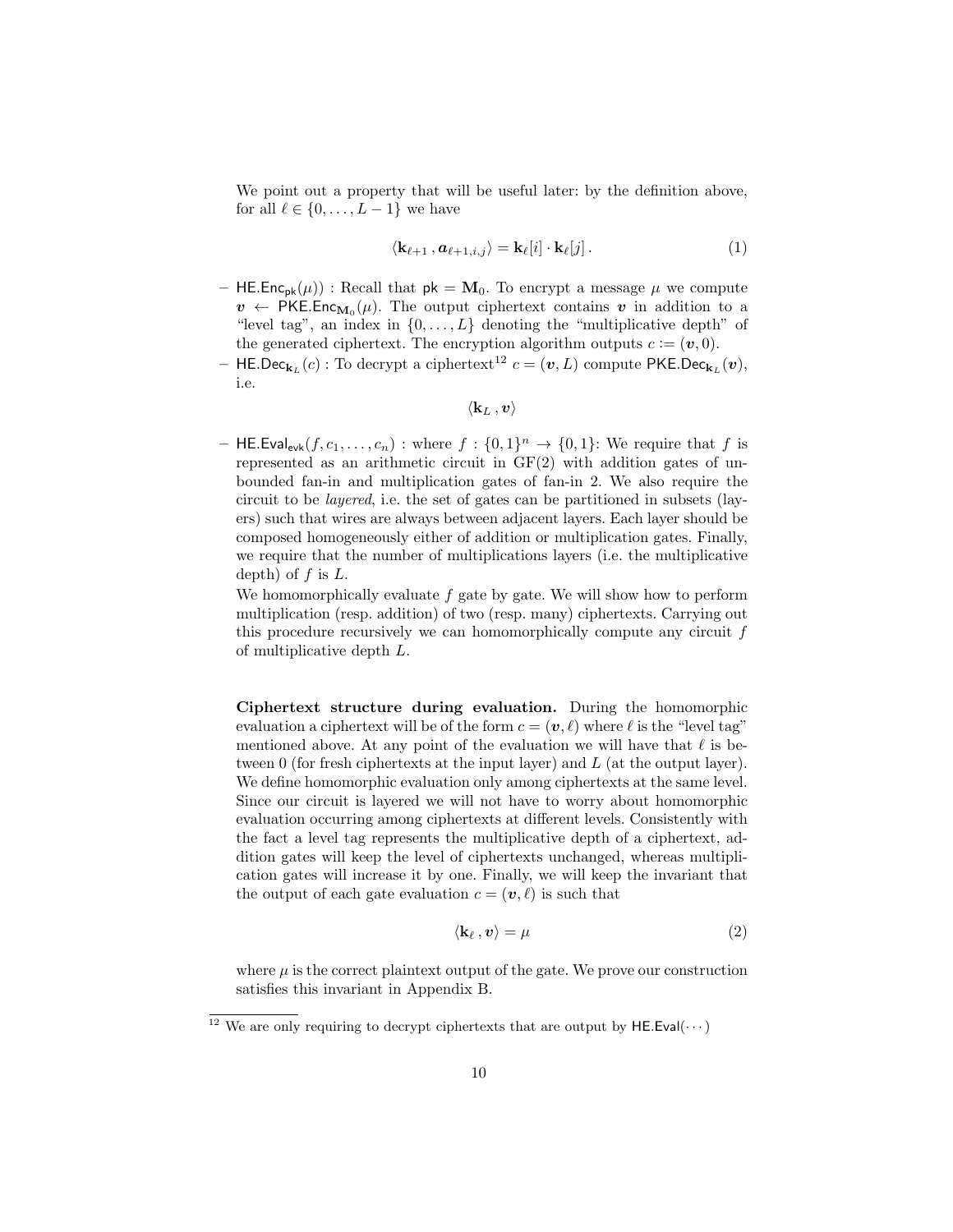### Homomorphic Evaluation of gates:

• Addition gates. Homomorphic evaluation of an addition gates on inputs  $c_1, \ldots, c_n$  where  $c_i = (\mathbf{v}_i, \ell)$  is performed by outputting

$$
c_{\mathrm{add}} = (\boldsymbol{v}_{\mathrm{add}}, \ell) \vcentcolon= \Bigl(\sum_i \boldsymbol{v}_i, \ell \Bigr)
$$

• Multiplication gates. We show how to multiply ciphertexts  $c, c'$  where  $c =$  $(v, \ell)$  and  $c' = (v', \ell)$  to obtain an output ciphertext  $c_{\text{mult}} = (v_{\text{mult}}, \ell+1)$ . The homomorphic multiplication algorithm will set

$$
\bm{v}_{\text{mult}} \coloneqq \sum_{i, j \in [\lambda]} h_{i, j} \cdot \bm{a}_{\ell+1, i, j}
$$

where  $h_{i,j} = \boldsymbol{v}[i] \cdot \boldsymbol{v}'[j]$  for  $i, j \in [\lambda]$ . The final output ciphertext will be

$$
c_{\text{mult}} := (\mathbf{v}_{\text{mult}}, \ell + 1).
$$

The following theorem states the security of our scheme under our complexity assumption.

**Theorem 3.2 (Security).** The scheme HE is CPA secure against  $NC^1$  adversaries (Definition A.5) under the assumption  $NC^1 \subsetneq \bigoplus L/poly$ .

#### 3.2 Efficiency and Homomorphic Properties of Our Scheme

Our scheme is secure against adversaries in the class  $NC<sup>1</sup>$ . This implies that we can run HE. Eval only on functions f that are in  $NC<sup>1</sup>$ , otherwise the evaluator would be able to break the semantic security of the scheme. However we have to ensure that the *whole* homomorphic evaluation stays in  $NC^1$ . The problem is that homomorphically evaluating  $f$  has an overhead with respect to the "plain" evaluation of  $f$ . Therefore, we need to determine for which functions  $f$ , we can guarantee that  $\mathsf{HE}.\mathsf{Eval}(F, \dots)$  will stay in  $\mathsf{NC}^1$ . The class of such functions turns out to be the class of functions implementable in constant multiplicative depth, i.e.  $\mathsf{AC}^0_{\mathrm{CM}}[2]^{13}$ .

These observations, plus the fact that the invariant in Eq. 2 is preserved throughout homomorphic evaluation, imply the following result.

**Theorem 3.3.** The scheme HE is leveled  $AC_{CM}^{0}[2]$ -homomorphic. Key generation, encryption, decryption and evaluation are all computable in  $AC_{CM}^{0}[2]$ .

 $\frac{13}{13}$  In terms of circuit depth, the main overhead when evaluating f homomorphically is given by the multiplication gates (addition, on the other hand, is "for free"  $-$  see definition of HE.Eval above). A single homomorphic multiplication can be performed by a depth two  $AC^0[2]$  circuit, but this requires depth  $\Omega(\log(n))$  with a circuit of fan-in two. Therefore, a circuit for f with  $\omega(1)$  multiplicative depth would require an evaluation of  $\omega(\log(n))$  depth, which would be out of NC<sup>1</sup>. On the other hand, observe that for any function f in  $AC^0[2]$  with constant multiplicative depth, the evaluation stays in  $AC^0[2]$ . This because there is a constant number (depth) of homomorphic multiplications each requiring an  $AC<sup>0</sup>[2]$  computation.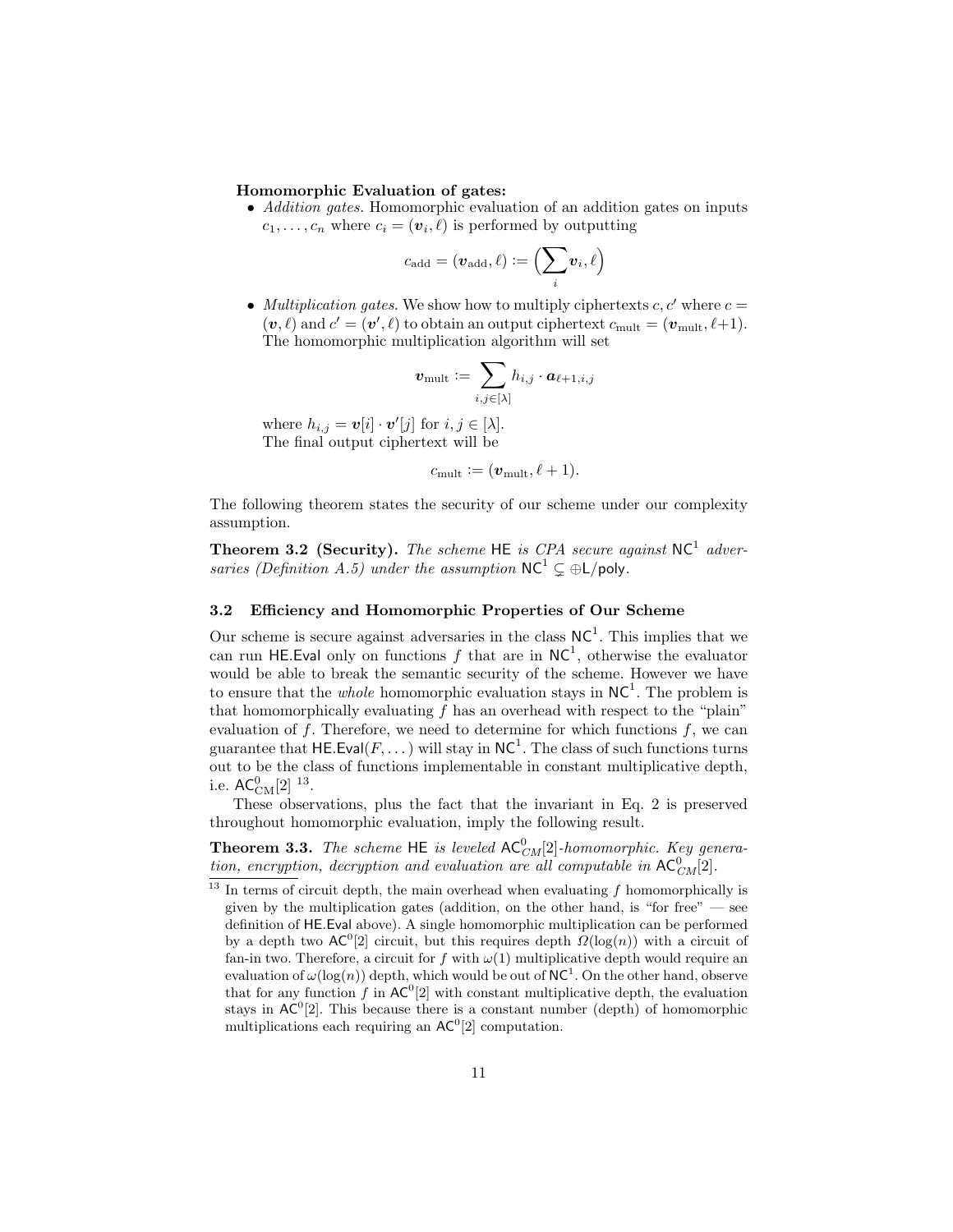#### 3.3 Beyond Constant Multiplicative Depth

In the previous section we saw how our scheme is homomorphic for a class of constant-depth, unbounded fan-in arithmetic circuits in GF(2) with constant multiplicative depth. We now show how to overcome this limitation by first extending techniques from [Raz87] to approximate  $AC^0[2]$  circuits with low-degree polynomials and then designing a construction that internally uses our scheme HE from Section 3.1.

Approximating  $AC_Q^0[2]$  in  $AC_{CM}^0[2]$  Our approach to homomorphically evaluate a function  $f \in AC^0_Q[2]$  is as follows. Instead of evaluating f we evaluate  $f^*$ , an approximate version of f that is computable in  $AC^0_{CM}[2]$ . The function  $f^*$ is randomized and we will denote by  $n'$  the number of random bits  $f^*$  takes in input (in addition to the *n* bits of the input x). If  $\hat{x} = \text{Enc}(x)$  and  $\hat{r} = \text{Enc}(r)$ where r is uniformly random in  $\{0,1\}^{n'}$ , then decrypting  $H\mathsf{E}.\mathsf{Eval}(f^*, \hat{\boldsymbol{x}}, \hat{\boldsymbol{r}})^{14}$ yields  $f(x)$  with constant error probability. One way to reduce error could be to let evaluation compute  $f^*$  s times with s random inputs. However, this requires particular care to avoid using majority gates in the decryption algorithm. With this goal in mind we extend the output of the approximating function  $f^*$ . When performing evaluation we will then perform  $s$  evaluations of  $f'$ , the "extension" of f <sup>∗</sup> This additional information will be returned (encrypted) from the evaluation algorithm and will allow correct decryption with overwhelming probability and in low-depth (and without majority gates).

In the next constructions we will make use of the functions GenApproxFun, GenDecodeAux and DecodeApprox, here only informally defined<sup>15</sup>. The function GenApproxFun(f) returns the (extended) approximating function  $f'$ ; the function GenDecodeAux( $f$ ) returns a constant-size string  $\mathbf{aux}_f$  used to decode (multiple) output of  $f'(x)$ ; the function DecodeApprox( $\mathbf{aux}_f, \mathbf{y}_1^{\text{out}}, \dots, \mathbf{y}_s^{\text{out}}$ ) returns  $f(x)$ w.h.p. if each  $y_s^{\text{out}}$  is an output of  $f'(x; r)$  for random r.

Homomorphic Evaluations of  $AC_{Q}^{0}[2]$  Circuits Below is our construction for a homomorphic scheme that can evaluate all circuits in  $\mathsf{AC}^0_\mathbb{Q}[2]$  in  $\mathsf{AC}^0[2]$ . This time, in order to evaluate circuit  $C$ , we perform several homomorphic evaluations of the randomized circuit  $C'$  (as in Lemma B.2). To obtain the plaintext output of C we can decrypt all the ciphertext outputs and use DecodeApprox. Notice that this scheme is still compact. As we use a randomized approach to evaluate f, the scheme  $HE'$  will be implicitly parametrized by a soundness parameter s. Intuitively, the probability of a function  $f$  being evaluated incorrectly will be upper bounded by  $2^{-s}$ .

For our new scheme we will use the following auxiliary functions:

# Definition 3.1 (Auxiliary Functions for HE').

<sup>&</sup>lt;sup>14</sup> In the evaluation algorithm we ignore the distinction between deterministic and random input.

<sup>&</sup>lt;sup>15</sup> The reader can find additional details in Appendix B.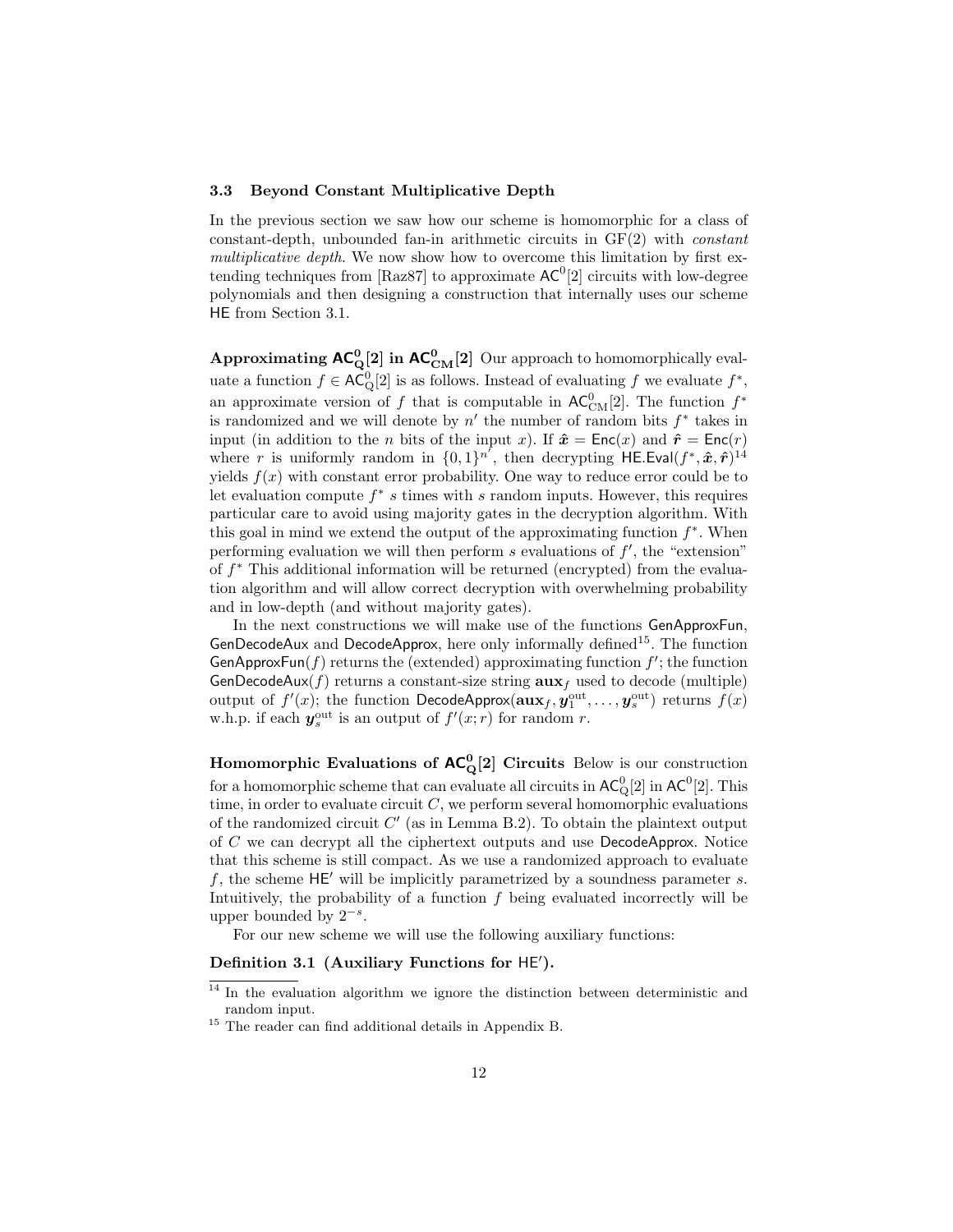Let  $f: \{0,1\}^n \rightarrow \{0,1\}$  be represented as an arithmetic circuit as in HE and pk a public key for the scheme HE that includes the evaluation key. Let s be a soundness parameter. We denote by  $f'$  be as above; let  $n' = O(n)$  be the number of additional bits  $f'$  will take as random input.

- $-$  SampleAuxRandomness $_s(\mathsf{pk}, f')$  :
	- 1. Sample  $s \cdot n'$  random bits  $r_1^{(1)}, \ldots, r_{n'}^{(1)}, \ldots, r_1^{(s)}, \ldots, r_{n'}^{(s)}$
	- 2. Compute  $\hat{r}_{aux} := \{ \hat{r}_j^{(i)} \mid \hat{r}_j^{(i)} \leftarrow \textsf{HE}.\textsf{Enc}_{\textsf{pk}}(r_j^{(i)}), i \in [s], j \in [n'] \};$
	- 3. Output  $\hat{r}_{aux}$ .
- $-$  EvalApprox<sub>s</sub> $(\mathsf{pk}, f', c_1, \ldots, c_n, \hat{r}_{aux})$ : 1. Let  $\hat{r}_{aux} = {\hat{r}_j^{(i)} \mid i \in [s], j \in [n']}.$ 
	- 2. For  $i \in [s]$ , compute  $c_i^{out} \leftarrow \textsf{HE}$ . Eval<sub>evk</sub> $(f', c_1, \ldots c_n, \hat{r}_1^{(i)}, \ldots, \hat{r}_{n'}^{(i)})$ ;
	- 3. Output  $c = (c_1^{out}, \ldots, c_s^{out})^{16}$ .

The new scheme  $HE'$  with soundness parameter s follows. Notice that the evaluation function outputs an auxiliary string  $\mathbf{aux}_f$  together with the proper ciphertext  $c$ . This is necessary to have a correct decoding in decryption phase.

– Key generation and encryption are the same as in HE.  $-$  HE'. Eval<sub>pk</sub> $(f, c_1, \ldots, c_n)$ : 1. Compute  $f' \leftarrow$  GenApproxFun(f); 2. Compute  $\hat{\mathbf{r}}_{\text{aux}} \leftarrow \mathsf{SampleAux}$ Randomness $_s(\mathsf{pk}, f');$ 3.  $\mathbf{aux}_f \leftarrow \mathsf{GenDecodeAux}(f);$ 4.  $\boldsymbol{c} \leftarrow \mathsf{EvalApprox}_s(\mathsf{pk}, f', c_1, \dots, c_n, \hat{\boldsymbol{r}}_{\text{aux}});$ 5. Output  $(c, \mathbf{aux}_f)$ .  $-$  HE'.Dec $_{\mathsf{sk}}(\boldsymbol{c}=(\boldsymbol{c}_1^{\text{out}},\dots,\boldsymbol{c}_s^{\text{out}}),\mathbf{aux}_f)$ : 1. Let  $y_i^{\text{out}} \leftarrow \text{HE.Dec}_{\text{sk}}(c_i^{\text{out}})$  for  $i \in [s]$ ; 2. Output DecodeApprox $_f(\mathbf{aux}_f, \bm{y}_1^{\text{out}}, \dots, \bm{y}_s^{\text{out}}).$ 

The following theorem summarizes the properties of this construction.

**Theorem 3.4.** The scheme HE' above with soundness parameter  $s = \Omega(\lambda)$  is leveled  $AC_Q^0[2]$ -homomorphic. Key generation, encryption and evaluation can be computed in  $AC^0_{CM}[2]$ . Decryption is computable in  $AC^0_{Q}[2]$ .

# 4 Fine-Grained Verifiable Computation

In this section we describe our private verifiable computation scheme. Our constructions are based on the techniques in [CKV10] to obtain (reusable) verifiable computation from fully homomorphic encryption; see Section 1.2 for a high-level description.

<sup>&</sup>lt;sup>16</sup> Recall that the output of the expanded approximating function  $f'$  is a bit string and thus each  $c_i^{\text{out}}$  encrypts a bit string.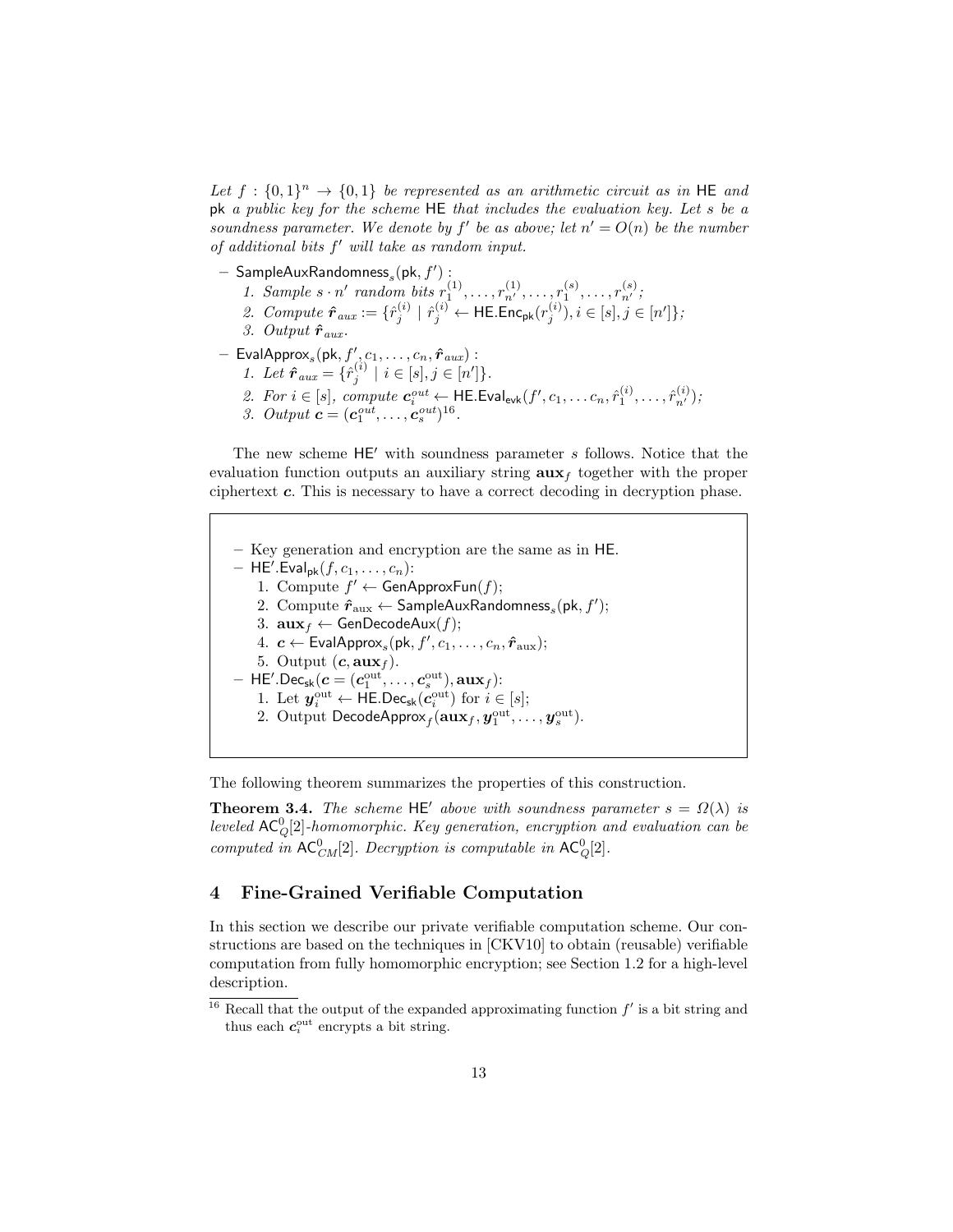### 4.1 A One-time Verification Scheme

In Figure 2 we describe an adaptation of the one-time secure delegation scheme from [CKV10]. We make non-black box use of our homomorphic encryption scheme HE' (Section 3.3) with soundness parameter  $s = \lambda$ . Notice that. during the preprocessing phase, we fix the "auxiliary randomness" for EvalApprox (and thus for HE'.Eval) once and for all. We will use that same randomness for all the input instances. This choice does not affect the security of the construction. We remind the reader that we will simplify notation by considering the evaluation key of our somewhat homomorphic encryption scheme as part of its public key.

If x is a vector of bits  $x_1, \ldots, x_n$ , below we will denote with  $\mathsf{HE}'.\mathsf{Enc}(x)$  the concatenation of the bit by bit ciphertexts  $HE'.Enc(x_1), \ldots, HE'.Enc(x_n)$ . We denote by HE'.Enc $(\bar{0})$  the concatenation of n encryptions of 0, HE'.Enc $(0)$ .

Let  $f: \{0,1\}^n \to \{0,1\}^m$  be a function and GenApproxFun, SampleAuxRandomness and EvalApprox as described in Section 3.3 and Definition 3.1. - VC.KeyGen $(1^{\lambda}, f) \rightarrow (\mathsf{pk}_\mathsf{W}, \mathsf{sk}_\mathsf{D})$ : We assume function  $f$  represented as 1. Generate a pair of keys  $(\mathsf{pk}, \mathsf{sk}) \leftarrow \mathsf{HE}'.\mathsf{Keygen}(1^{\lambda}).$ 

- 2. Generate the approximating function  $f' \leftarrow$  GenApproxFun(f) and auxiliary string  $\mathbf{aux}_f \leftarrow \mathsf{GenDecodeAux}(f);$
- 3. Generate the ciphertext of the auxiliary random input for homomorphic evaluation  $\hat{\bm{r}}_{\text{aux}} \leftarrow \mathsf{SampleAux}$ Randomness ${}_\lambda(\mathsf{pk}, f')$
- 4. Compute t independent encryptions  $\hat{r}_i = \overline{\mathsf{HE}}'$ . Enc<sub>pk</sub>( $\overline{0}$ ) and the homomorphic evaluations  $\hat{w}_i = \hat{f}(\hat{r}_i) = \textsf{EvalApprox}_s(\textsf{pk}, f', \hat{r}_i, \hat{r}_{\text{aux}})$  for  $i \in [t]$ ;
- 5.  $\mathsf{pk}_{\mathsf{W}} \leftarrow (\mathsf{pk}, f', \hat{r}_{\text{aux}}), \mathsf{sk}_{\mathsf{D}} \leftarrow (\{(\hat{r}_i, \hat{w}_i)_{i \in [t]}\}, \mathsf{aux}_f).$
- $-$  VC.ProbGen<sub>sk<sub>D</sub> $(x) \rightarrow (q_x, s_x)$ :</sub>
	- 1. Compute t independent encryptions  $\hat{r}_{i+t} = \mathsf{HE}'$ . Enc<sub>pk</sub> $(x)$  for  $i \in [t]$ . 2. Sample a random permutation  $\pi \leftarrow s S_{2t}$ .
	- 3.  $q_x \leftarrow (\hat{z}_{\pi(1)}, \ldots, \hat{z}_{\pi(2t)}) = (\hat{r}_1, \ldots, \hat{r}_{2t}); s_x \leftarrow \pi$
- $-$  VC.Compute $_{\mathsf{pk}_\mathsf{W}}(q_x) \to a_x$ :
	- 1. Compute  $\hat{y}_i = \hat{f}(\hat{z}_i) = \text{EvalApprox}_s(\text{pk}, f', \hat{z}_i, \hat{r}_{\text{aux}})$  for  $i \in [2t]$ .
	- 2.  $a_x = (\hat{y}_1, \ldots, \hat{y}_{2t}).$
- $-$  VC.Verify $_{\mathsf{sk}_{\mathsf{D}}}(s_x, a_x)$ :
	- 1. Check if  $\hat{w}_i = \hat{y}_i$  for all  $i \in [t]$ .
	- 2. Check if  $\mathsf{HE}'$ .Dec<sub>sk</sub> $(\hat{y}_{\pi(t+1)}, \mathbf{aux}_f) = \cdots = \mathsf{HE}'$ .Dec<sub>sk</sub> $(\hat{y}_{\pi(2t)}, \mathbf{aux}_f)$ .
	- 3. If either of the two tests above fails, return ⊥; otherwise return  $\mathsf{HE}'.\mathsf{Dec}_{\mathsf{sk}}(\hat{y}_{\pi(t+1)}, \mathbf{aux}_f).$

Fig. 2. One-Time Delegation Scheme  $VC$ 

The scheme  $\mathcal{VC}$  in Figure 2 has overwhelming completeness and is one-time secure when t is chosen  $\omega(\log(\lambda))$ . We prove these results in Appendix C.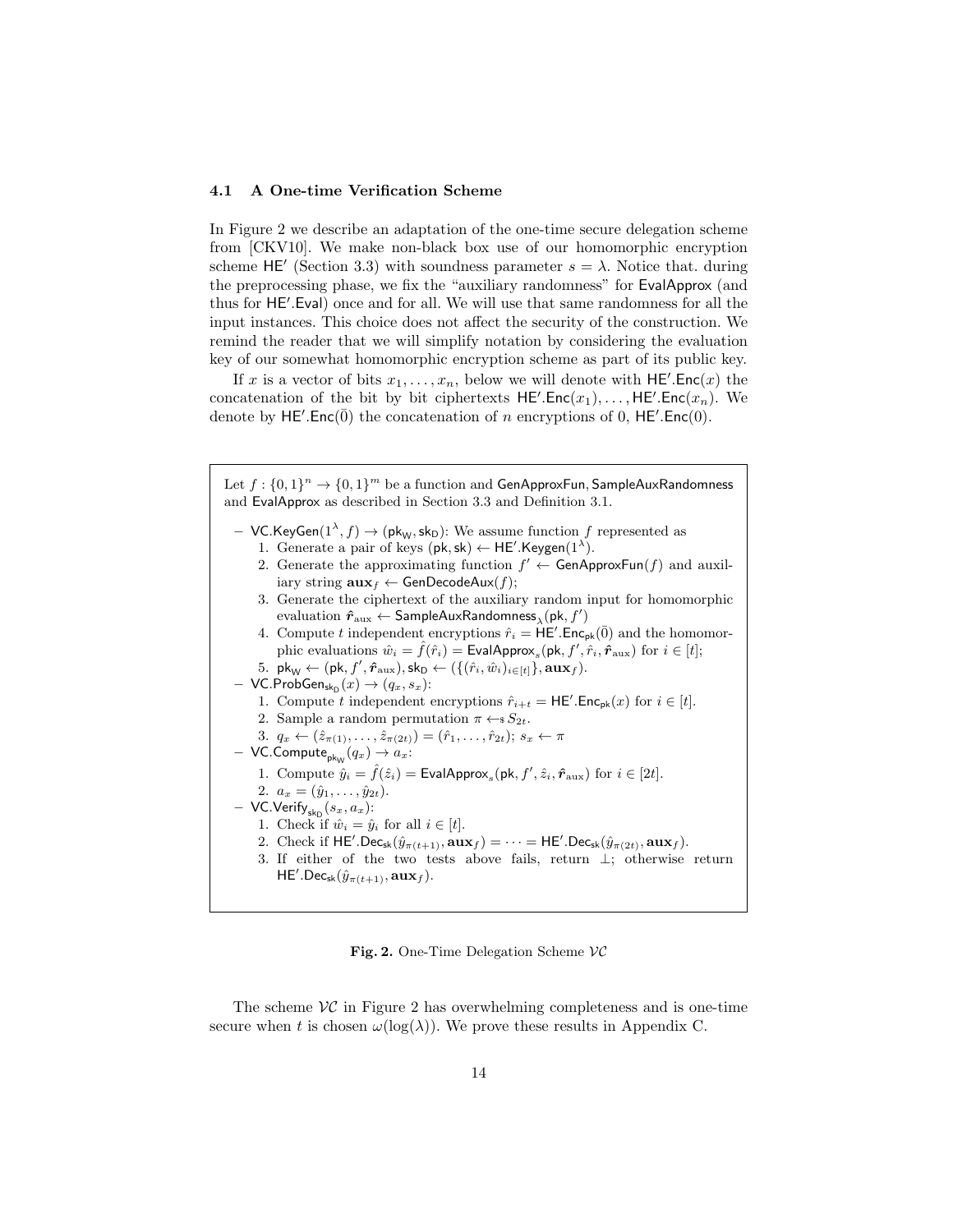Remark 4.1 (Efficiency of  $VC$ ). In the following we consider the verifiable computation of a function  $f: \{0,1\}^n \to \{0,1\}^m$  computable by an  $AC^0_Q[2]$  circuit of size S.

- VC. Key Gen is computable by an  $AC^0[2]$  circuit of size  $O(poly(\lambda)S)$ ;
- VC.ProbGen is computable by an  $AC^0[2]$  circuit of size  $O(\text{poly}(\lambda)(m+n));$
- VC. Compute is computable by an  $AC^0[2]$  circuit of size  $O(poly(\lambda)S)$ ;
- VC.Verify is computable by a  $AC^0[2]$  circuit of size  $O(poly(\lambda)(m+n))$ .

The (constant) depth of VC.ProbGen and VC.Verify is independent of the depth of  $f^{17}$ .

### 4.2 A Reusable Verification Scheme

We obtain our reusable verification scheme  $\overline{VC}$  applying the transformation in [CKV10] from one-time sound verification schemes through fully homomorphic encryption. The core idea behind this transformation is to encapsulate all the operations of a one-time verifiable computation scheme (such as  $\mathcal{VC}$  in Figure 2) through homomorphic encryption. We instantiate this transformation with the simplest of our two somewhat homomorphic encryption schemes, HE (described in Section 3.1). The full construction of  $\overline{VC}$  is in Appendix C (Figure 3).

Remark 4.2 (Efficiency of  $\overline{VC}$ ). The efficiency of  $\overline{VC}$  is analogous to that of  $VC$ with the exception of a circuit size overhead of a factor  $O(\lambda)$  on the problem generation and verification algorithms and of  $O(\lambda^2)$  for the computation algorithm. The (constant) depth of  $\overline{VC}$ . ProbGen and  $\overline{VC}$ . Verify is independent of the depth of  $f$ .

**Theorem 4.1 (Completeness of**  $\overline{VC}$ **).** The verifiable computation scheme  $\overline{VC}$ has overwhelming completeness (Definition A.10) for the class  $AC_Q^0[2]$ .

**Theorem 4.2 (Many-Times Soundness of**  $\overline{VC}$ **).** Under the assumption that  $NC^1 \subsetneq \bigoplus L$ /poly the scheme  $\overline{VC}$  is many-times secure against  $NC^1$  adversaries whenever t is chosen to be  $\omega(\log(\lambda))$  in the underlying scheme  $\mathcal{VC}$ .

<sup>&</sup>lt;sup>17</sup> Further details on the complexity of  $VC$  follow. All the algorithms are in  $AC_{CM}^{0}[2]$ , except for the online stage. In fact, VC.Verify and VC.ProbGen are in  $AC^0[2]$ . Moreover, they are not in  $AC_{\mathbb{Q}}^0[2]$  as they perform in parallel a non-constant (polylogarithmic) number of decryptions and permutations respectively, and these involve non-constant fan-in gates. Notice that even though the online stage is not in  $AC_{\mathbb{Q}}^0[2]$  we still have a gain at verification time (although not in an asymptotic sense). This because of the specific structure of these circuits. Consider for example what happens when implementing VC.Verify or VC.ProbGen with a fan-in two circuit. Their depth will be  $c(\log(n) + \log(\lambda))$  for a constant c. Contrast this with a circuit f in AC<sub>Q</sub>[2] of constant depth  $D$  that we may want to verify. With fan-in two, the depth of  $f$  will become  $c'D \log(n)$  (for a constant  $c'$ ), which may be significantly larger.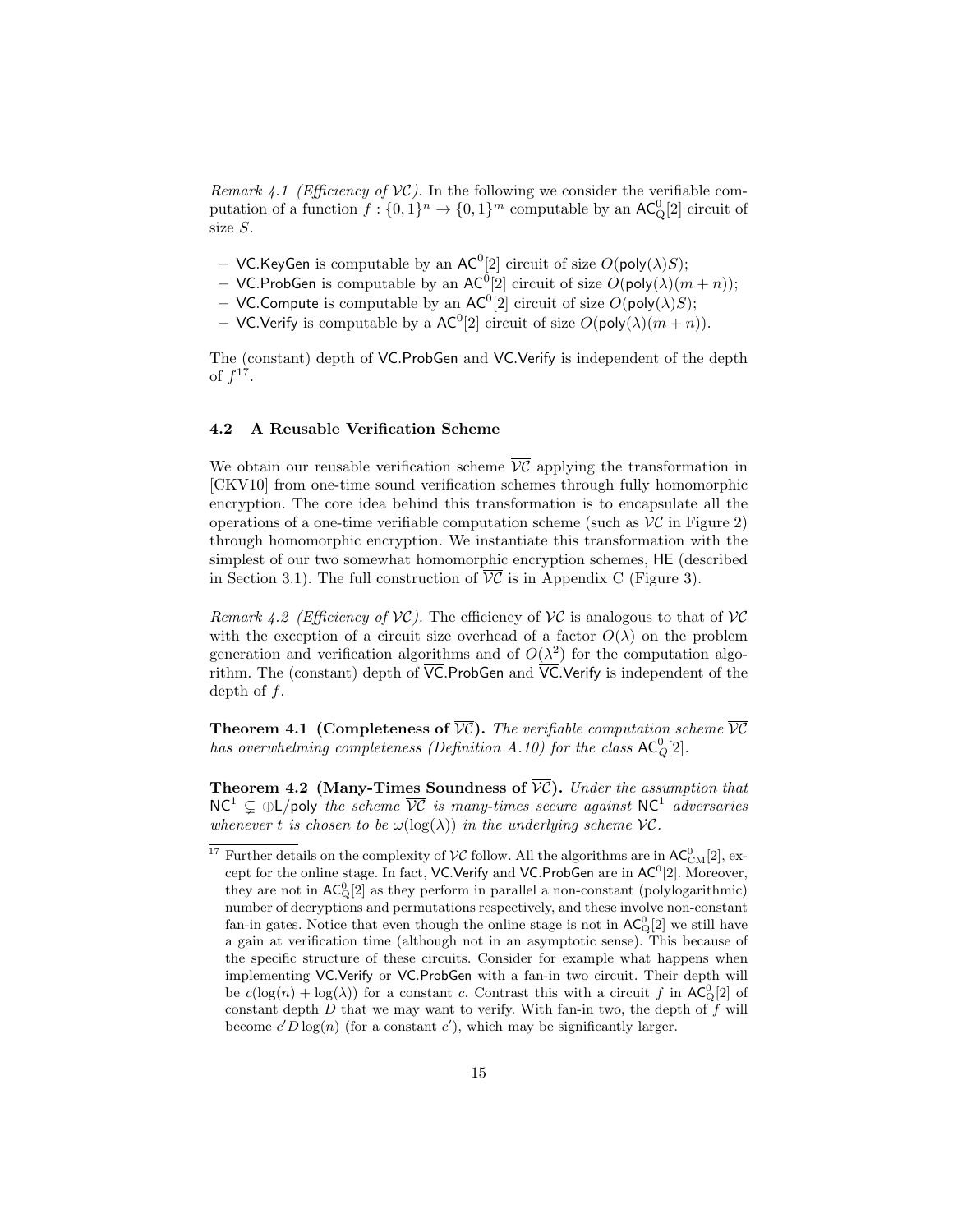### References

- [ACK<sup>+</sup>02] David P Anderson, Jeff Cobb, Eric Korpela, Matt Lebofsky, and Dan Werthimer. SETI@home: an experiment in public-resource computing. Communications of the ACM, 45(11):56–61, 2002.
- [AIK04] B Applebaum, Y Ishai, and E Kushilevitz. Cryptography in ncˆ 0. In Foundations of Computer Science, 2004. Proceedings. 45th Annual IEEE Symposium on, pages 166–175, 2004.
- [AIK10] Benny Applebaum, Yuval Ishai, and Eyal Kushilevitz. From secrecy to soundness: Efficient verification via secure computation. In *International* Colloquium on Automata, Languages, and Programming, pages 152–163. Springer, 2010.
- [AM12] Pablo Daniel Azar and Silvio Micali. Rational proofs. In Proceedings of the forty-fourth annual ACM symposium on Theory of computing, pages 1017–1028. ACM, 2012.
- [AM13] Pablo Daniel Azar and Silvio Micali. Super-efficient rational proofs. In Proceedings of the fourteenth ACM conference on Electronic commerce, pages 29–30. ACM, 2013.
- [BCI<sup>+</sup>13] Nir Bitansky, Alessandro Chiesa, Yuval Ishai, Omer Paneth, and Rafail Ostrovsky. Succinct non-interactive arguments via linear interactive proofs. In Amit Sahai, editor, *Theory of Cryptography*, pages 315–333, Berlin, Heidelberg, 2013. Springer Berlin Heidelberg.
- [BP11] Joan Boyar and Rene C Peralta. A depth-16 circuit for the aes s-box. IACR Cryptology ePrint Archive, 2011(IACR Cryptology ePrint Archive), 2011.
- [BRSV17] Marshall Ball, Alon Rosen, Manuel Sabin, and Prashant Nalini Vasudevan. Average-case fine-grained hardness. In Electronic Colloquium on Computational Complexity (ECCC), volume 24, page 39, 2017.
- [BV14] Zvika Brakerski and Vinod Vaikuntanathan. Efficient fully homomorphic encryption from (standard) lwe. SIAM Journal on Computing, 43(2):831-871, 2014.
- [CG15] Matteo Campanelli and Rosario Gennaro. Sequentially composable rational proofs. In International Conference on Decision and Game Theory for Security, pages 270–288. Springer, 2015.
- [CG17] Matteo Campanelli and Rosario Gennaro. Efficient rational proofs for space bounded computations. In International Conference on Decision and Game Theory for Security, pages 53–73. Springer, 2017.
- [CKV10] Kai-Min Chung, Yael Tauman Kalai, and Salil P Vadhan. Improved delegation of computation using fully homomorphic encryption. In CRYPTO, volume 6223, pages 483–501. Springer, 2010.
- [CM97] Christian Cachin and Ueli Maurer. Unconditional security against memorybounded adversaries. In Burton S. Kaliski, editor, Advances in Cryptology — CRYPTO '97, pages 292–306, Berlin, Heidelberg, 1997. Springer Berlin Heidelberg.
- [CMT12] Graham Cormode, Michael Mitzenmacher, and Justin Thaler. Practical verified computation with streaming interactive proofs. In Proceedings of the 3rd Innovations in Theoretical Computer Science Conference, pages 90– 112. ACM, 2012.
- [DN92] Cynthia Dwork and Moni Naor. Pricing via processing or combatting junk mail. In Annual International Cryptology Conference, pages 139–147. Springer, 1992.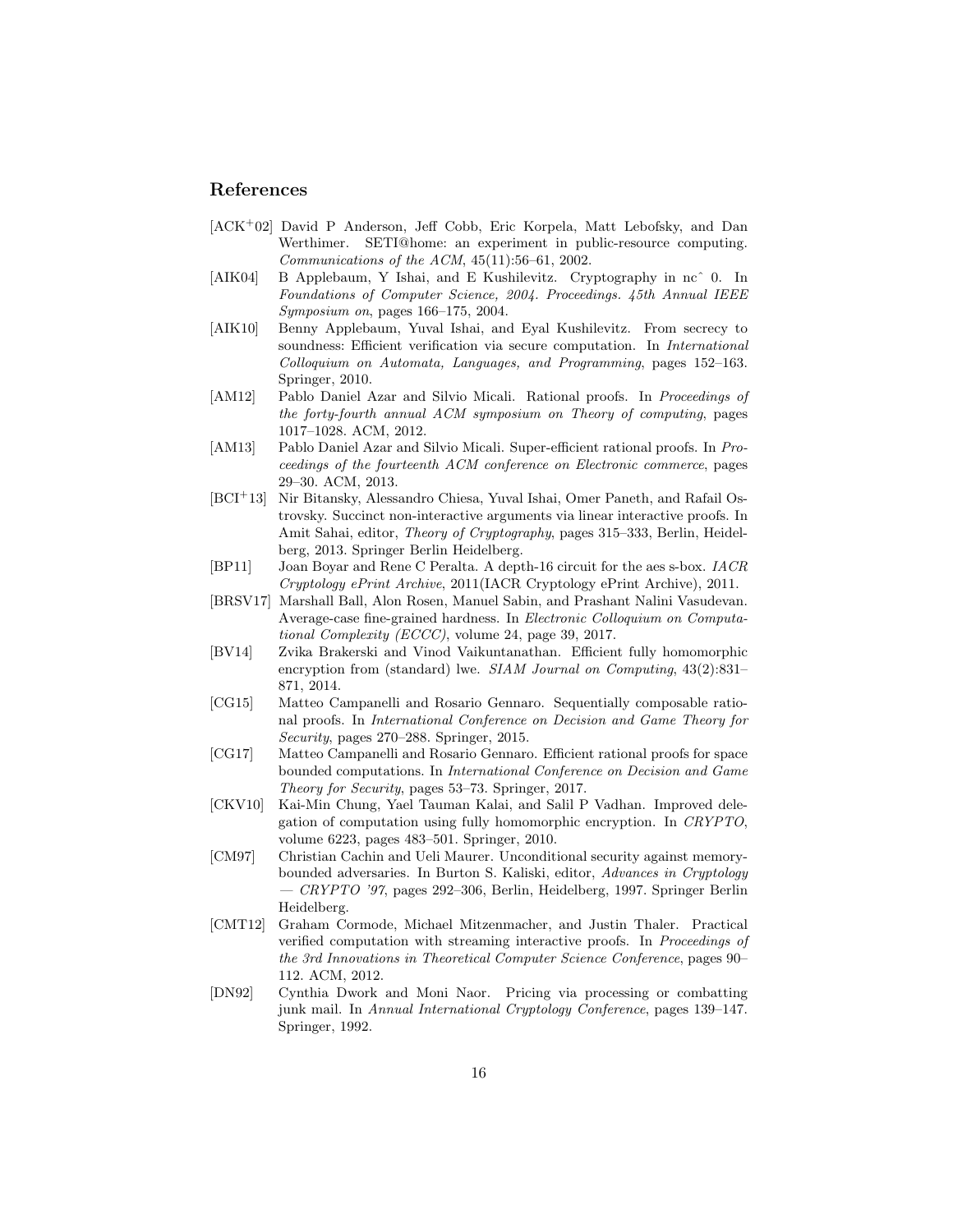- [DVV16] Akshay Degwekar, Vinod Vaikuntanathan, and Prashant Nalini Vasudevan. Fine-grained cryptography. In Annual Cryptology Conference, pages 533– 562. Springer, 2016.
- [Gen09] Craig Gentry. A fully homomorphic encryption scheme. Stanford University, 2009.
- [GGH<sup>+</sup>07] Shafi Goldwasser, Dan Gutfreund, Alexander Healy, Tali Kaufman, and Guy N Rothblum. Verifying and decoding in constant depth. In *Proceedings* of the thirty-ninth annual ACM symposium on Theory of computing, pages 440–449. ACM, 2007.
- [GGH<sup>+</sup>16] Sanjam Garg, Craig Gentry, Shai Halevi, Mariana Raykova, Amit Sahai, and Brent Waters. Candidate indistinguishability obfuscation and functional encryption for all circuits. SIAM Journal on Computing, 45(3):882– 929, 2016.
- [GGP10] Rosario Gennaro, Craig Gentry, and Bryan Parno. Non-interactive verifiable computing: Outsourcing computation to untrusted workers. In Advances in Cryptology–CRYPTO 2010, pages 465–482. Springer, 2010.
- [GGPR13] Rosario Gennaro, Craig Gentry, Bryan Parno, and Mariana Raykova. Quadratic span programs and succinct nizks without pcps. In Annual International Conference on the Theory and Applications of Cryptographic Techniques, pages 626–645. Springer, 2013.
- [GKR08] Shafi Goldwasser, Yael Tauman Kalai, and Guy N Rothblum. Delegating computation: interactive proofs for muggles. In Proceedings of the fortieth annual ACM symposium on Theory of computing, pages 113–122. ACM, 2008.
- [GMR89] Shafi Goldwasser, Silvio Micali, and Charles Rackoff. The knowledge complexity of interactive proof systems. SIAM Journal on computing, 18(1):186– 208, 1989.
- [Gol01] Oded Goldreich. Foundations of Cryptography: Volume 1, Basic Tools. Cambridge University Press, 2001.
- [Gol09] Oded Goldreich. Foundations of Cryptography: Volume 2, Basic Applications. Cambridge university press, 2009.
- [GR18] Oded Goldreich and Guy N Rothblum. Simple doubly-efficient interactive proof systems for locally-characterizable sets. In LIPIcs-Leibniz International Proceedings in Informatics, volume 94. Schloss Dagstuhl-Leibniz-Zentrum fuer Informatik, 2018.
- [Hag91] Torben Hagerup. Fast parallel generation of random permutations. In Proceedings of the 18th International Colloquium on Automata, Languages and Programming, pages 405–416, New York, NY, USA, 1991. Springer-Verlag New York, Inc.
- [Has87] Johan Hastad. One-way permutations in nc0. Information Processing Letters, 26(3):153–155, 1987.
- [IK00a] Yuval Ishai and Eyal Kushilevitz. Randomizing polynomials: A new representation with applications to round-efficient secure computation. In Foundations of Computer Science, 2000. Proceedings. 41st Annual Symposium on, pages 294–304. IEEE, 2000.
- [IK00b] Yuval Ishai and Eyal Kushilevitz. Randomizing polynomials: A new representation with applications to round-efficient secure computation. In Foundations of Computer Science, 2000. Proceedings. 41st Annual Symposium on, pages 294–304. IEEE, 2000.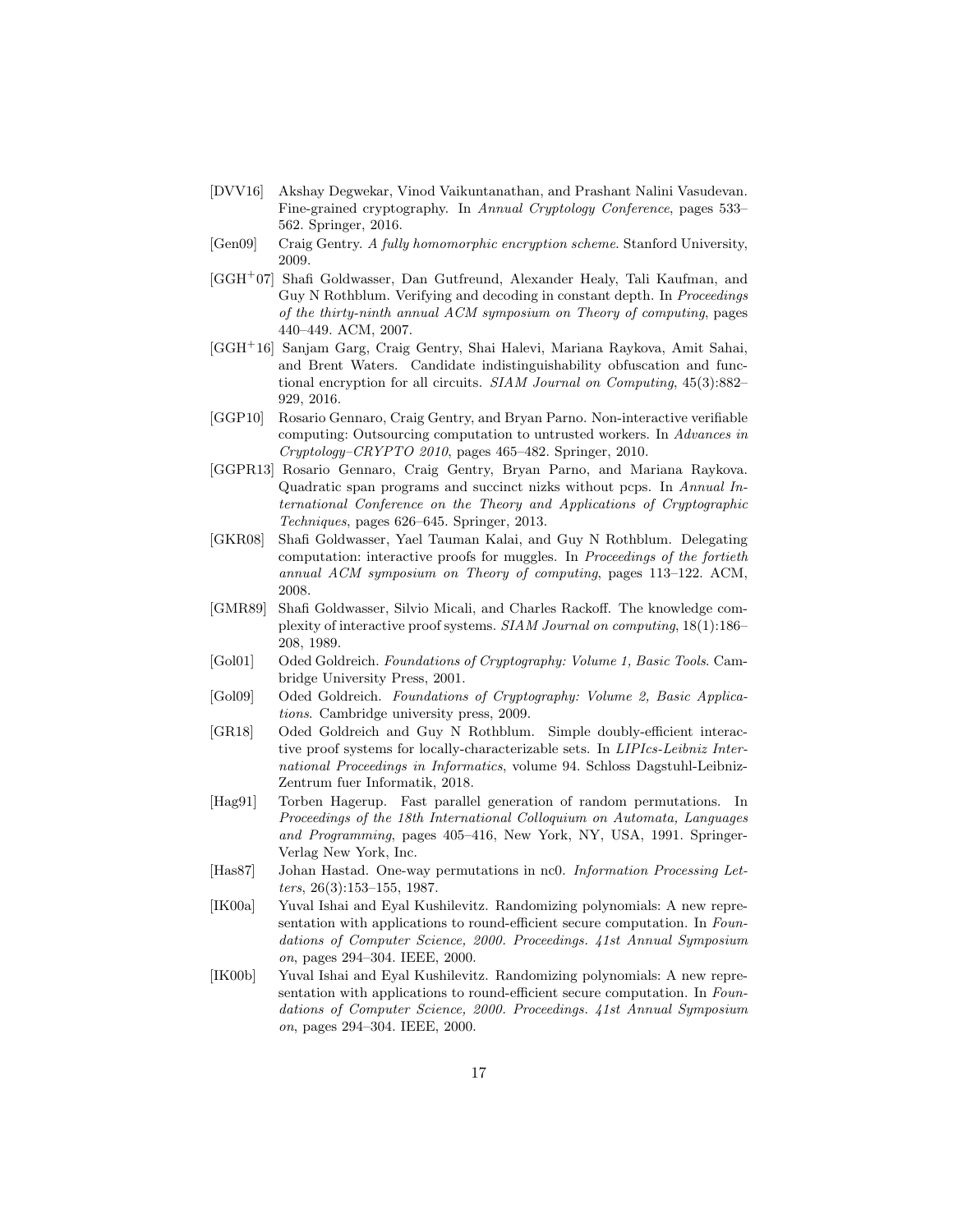- [IK02] Yuval Ishai and Eyal Kushilevitz. Perfect constant-round secure computation via perfect randomizing polynomials. In International Colloquium on Automata, Languages, and Programming, pages 244–256. Springer, 2002.
- [Imp95] Russell Impagliazzo. A personal view of average-case complexity. In Structure in Complexity Theory Conference, 1995., Proceedings of Tenth Annual IEEE, pages 134–147. IEEE, 1995.
- [LTKS15] Loi Luu, Jason Teutsch, Raghav Kulkarni, and Prateek Saxena. Demystifying incentives in the consensus computer. In Proceedings of the 22nd ACM SIGSAC Conference on Computer and Communications Security, pages 706–719. ACM, 2015.
- [Mer78] Ralph C Merkle. Secure communications over insecure channels. *Commu*nications of the ACM, 21(4):294–299, 1978.
- [MV91] Yossi Matias and Uzi Vishkin. Converting high probability into nearlyconstant time - with applications to parallel hashing. In Proceedings of the Twenty-third Annual ACM Symposium on Theory of Computing, STOC '91, pages 307–316, New York, NY, USA, 1991. ACM.
- [Raz87] Alexander A Razborov. Lower bounds on the size of bounded depth circuits over a complete basis with logical addition. Mathematical Notes of the Academy of Sciences of the USSR, 41(4):333–338, 1987.
- [SYY99] Tomas Sander, Adam Young, and Moti Yung. Non-interactive cryptocomputing for nc1. In Proceedings of the 40th Annual Symposium on Foundations of Computer Science, page 554. IEEE Computer Society, 1999.
- [Yao82] Andrew C Yao. Protocols for secure computations. In Foundations of Computer Science, 1982. SFCS'08. 23rd Annual Symposium on, pages 160–164. IEEE, 1982.

# A Additional Preliminaries

### A.1 Infinitely-Often Computational Indistinguishability

Definition A.1 (Infinitely-Often Computational Indistinguishability). Let  $\mathcal{X} = \{X_{\lambda}\}_{\lambda \in \mathbb{N}}$  Let  $\mathcal{Y} = \{Y_{\lambda}\}_{\lambda \in \mathbb{N}}$  be ensembles over the same domain family, A a class of adversaries, and  $\Lambda$  an infinite subset of  $\mathbb N$ . We say that  $\mathcal X$  and  $\mathcal Y$ are infinitely often computational indistinguishable with respect to set  $\Lambda$  and the class A, denoted by  $\mathcal{X} \sim_{A,\mathcal{A}} \mathcal{Y}$  if there exists a negligible function  $\nu$  such that for any  $\lambda \in \Lambda$  and for any adversary  $A = \{A_{\lambda}\}_\lambda \in \mathcal{A}$ 

$$
|\Pr[A_{\lambda}(X_{\lambda})=1]-\Pr[A_{\lambda}(Y_{\lambda})=1]|<\nu(\lambda)
$$

When  $A = NC<sup>1</sup>$  we will keep it implicit and use the notation  $\mathcal{X} \sim_A \mathcal{Y}$  and say that  $\mathcal X$  and  $\mathcal Y$  are  $\Lambda$ -computationally indistinguishable.

In our proofs we will use the following facts on infinitely-often computationally indistinguishable ensembles. We skip their proof as, except for a few technicalities, it is analogous to the corresponding properties for standard computational indistinguishability<sup>18</sup>.

#### Lemma A.1 (Facts on Λ-Computational Indistinguishability).

<sup>&</sup>lt;sup>18</sup> We refer the reader to [Gol01].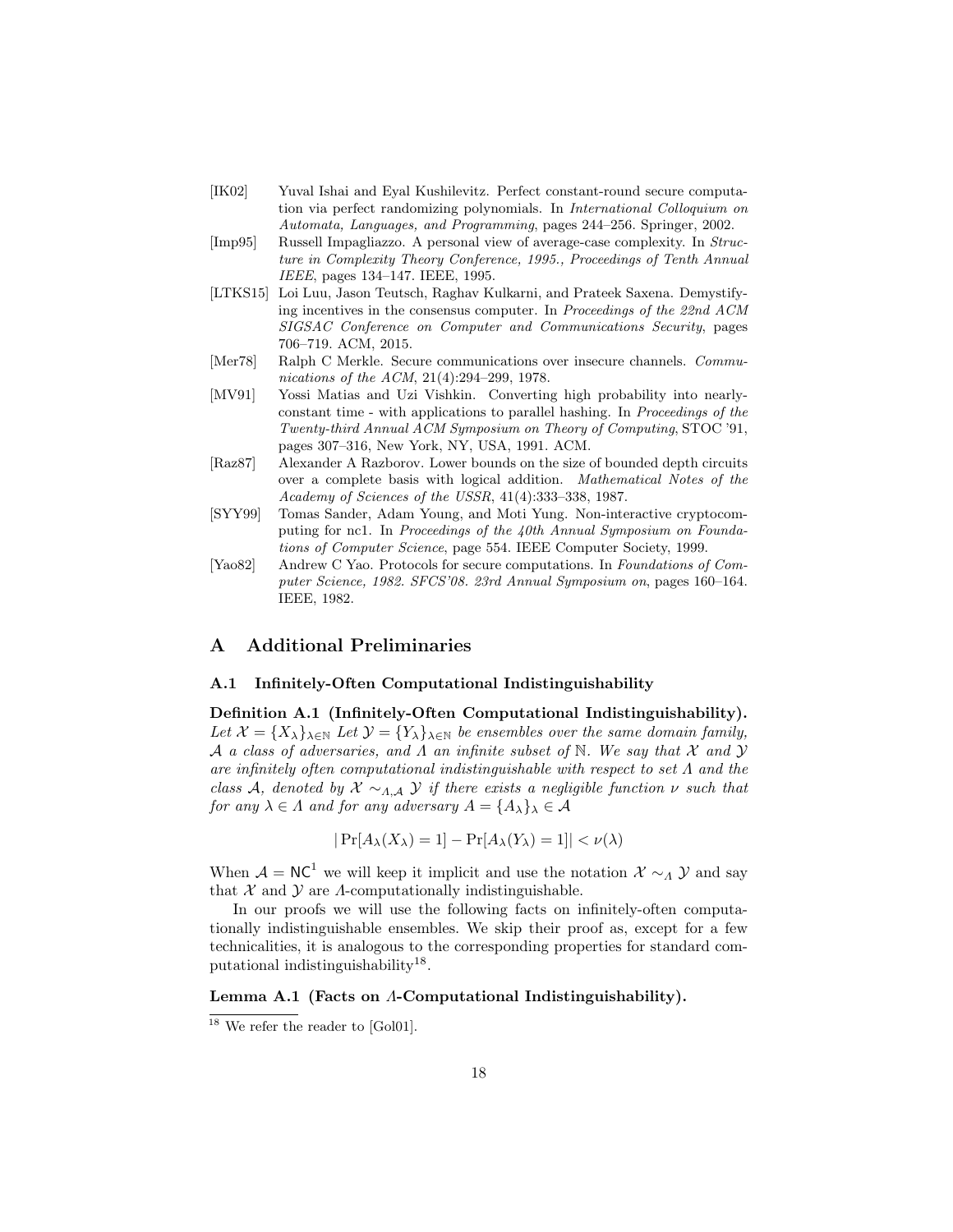- **Transitivity:** Let  $m = \text{poly}(\lambda)$  and  $\mathcal{X}^{(j)}$  with  $j \in \{0, ..., m\}$  be ensembles. If for all  $j \in [m]$   $\mathcal{X}^{(j-1)} \sim_{\Lambda} \mathcal{X}^{(j)}$ , then  $\mathcal{X}^{(0)} \sim_{\Lambda} \mathcal{X}^{(m)}$ .
- Weaker than statistical indistinguishability: Let  $X, Y$  be statistically indistinguishable ensembles. Then  $X \sim_A Y$  for any infinite  $\Lambda \subseteq \mathbb{N}$
- $\textit{--} \textit{Closure}$  under NC<sup>1</sup>: Let X, Y be ensembles and  $\{f_\lambda\}_{\lambda\in\mathbb{N}}\in\mathsf{NC}^1$ . If X  $\sim_\Lambda$  Y for some  $\Lambda$  then  $f_{\lambda}(\mathcal{X}) \sim_{\Lambda} f_{\lambda}(\mathcal{Y})$ .

### A.2 Circuit Classes

For a gate g we denote by type<sub> $C$ </sub> (g) the type of the gate g in the circuit C and by parents<sub>C</sub> $(g)$  the list of gates of C whose output is an input to C (such list may potentially contain duplicates).

We define the multiplicative depth of a circuit as follows:

**Definition A.2** (Multiplicative Depth). Let C be a circuit, we define the multiplicative depth of C as  $md(g_{out})$  where  $g_{out}$  is its output gate and the function md, from the set of gates to the set of natural numbers is recursively defined as follows:

$$
\mathsf{md}(g) := \begin{cases} 1 & \textit{if type}_{C}(g) = \mathsf{input} \\ \max\{\mathsf{md}(g'): g' \in \mathsf{parents}_{C}(g)\} & \textit{if type}_{C}(g) = \mathsf{XOR} \\ \sum_{g' \in \mathsf{parents}_{C}(g)} \mathsf{md}(g') & \textit{if type}_{C}(g) \in \{\mathsf{AND}, \mathsf{OR}\} \end{cases}
$$

where the sum in the last case is over the integers.

The following two circuit classes will appear in several of our results.

Definition A.3 (Circuits with Constant Multiplicative Depth). We denote by  $AC_{CM}^0[2]$  the class of circuit families in  $AC^0[2]$  with constant multiplicative depth.

Definition A.4 (Circuits with Quasi-Constant Multiplicative Depth). For a circuit C we denote by  $S_{\omega(1)}(C)$  the set of AND and OR gates in C with non-constant fan-in. We say that a circuit family  $C = \{C_{\lambda}\}\$  has quasi-constant multiplicative depth if  $|S_{\omega(1)}(C_\lambda)| = O(1)$ . We shall denote by  $AC_Q^0[2]$  the class of circuit families in  $AC^0[2]$  with quasi-constant multiplicative depth.

### A.3 Public-Key Encryption

A public-key encryption scheme

 $PKE = (PKE.Keygen, PKE.Enc, PKE.Dec)$  is a triple of algorithms which operate as follow:

- Key Generation. The algorithm (pk, sk)  $\leftarrow$  PKE.Keygen(1<sup> $\lambda$ </sup>) takes a unary representation of the security parameter and outputs a public key encryption key pk and a secret decryption key sk.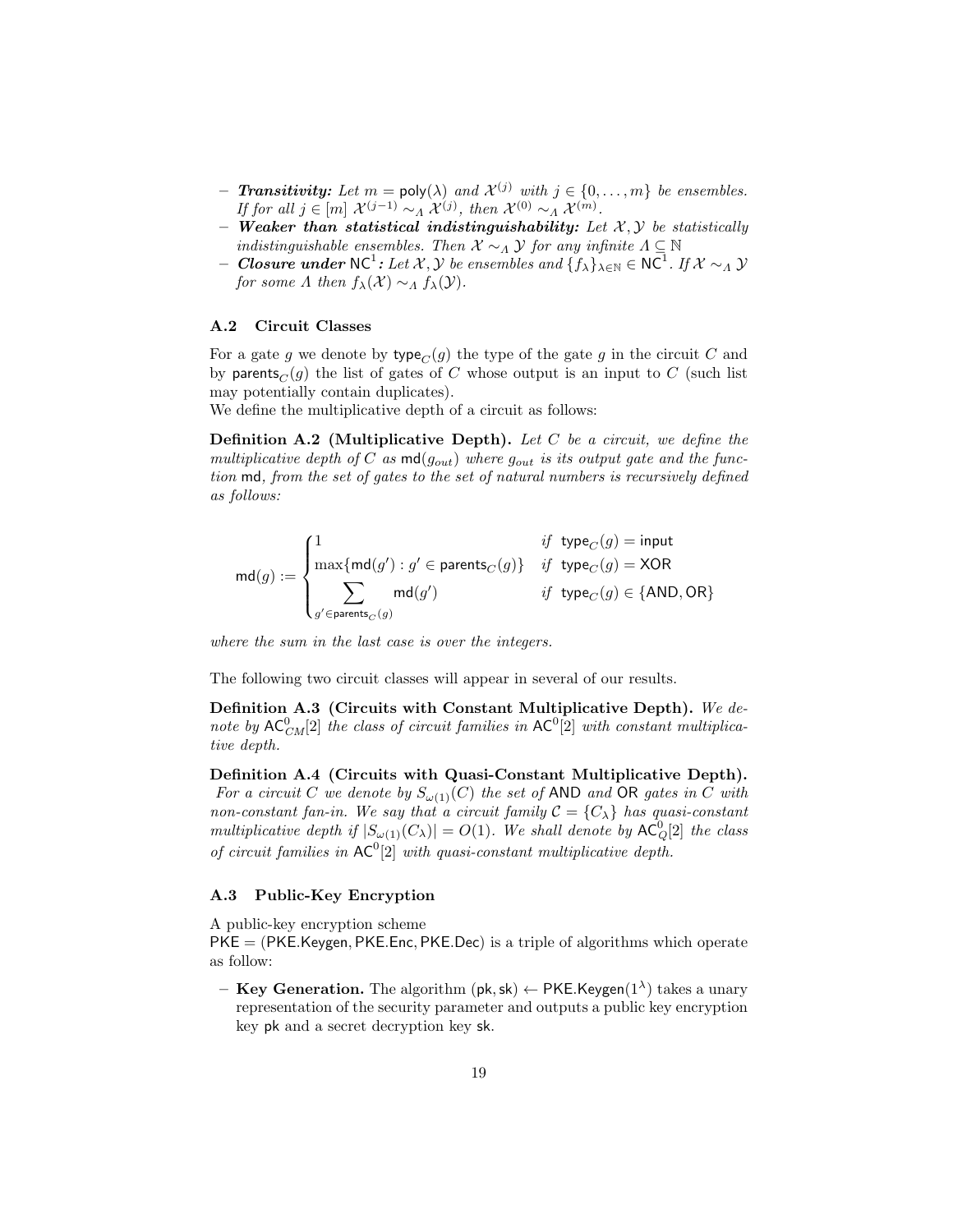- **Encryption.** The algorithm  $c \leftarrow PKEEnc_{pk}(\mu)$  takes the public key pk and a single bit message  $\mu \in \{0,1\}$  and outputs a ciphertext c. The notation **PKE.Enc**<sub>pk</sub>( $\mu$ ; r) will be used to represent the encryption of a bit  $\mu$  using randomness  $r$ .
- Decryption. The algorithm  $\mu^* \leftarrow \text{PKE.Dec}_{sk}(c)$  takes the secret key sk and a ciphertext c and outputs a message  $\mu^* \in \{0, 1\}.$

Obviously we require that  $\mu = PKE.Dec_{sk}(PKE Enc_{pk}(\mu))$ 

Definition A.5 (CPA Security for PKE). A scheme PKE is IND-CPA secure if for an infinite  $\Lambda \subseteq \mathbb{N}$  we have

 $(\mathsf{pk}, \mathsf{PKE}.\mathsf{Enc}_{\mathsf{pk}}(0)) \sim_A (\mathsf{pk}, \mathsf{PKE}.\mathsf{Enc}_{\mathsf{pk}}(1))$ 

where  $(\mathsf{pk}, \mathsf{sk}) \leftarrow \mathsf{PKE}$ . Keygen $(1^{\lambda})$ .

Remark A.1 (Security for Multiple Messages). Notice that by a standard hybrid argument and Lemma A.1 we can prove that any scheme secure according to Definition A.5 is also secure for multiple messages (i.e. the two sequences of encryptions bit by bit of two bit strings are computationally indistinguishable). We will use this fact in the constructions in Section 4, but we do not provide the formal definition for this type of security. We refer the reader to 5.4.2 in [Gol09].

Somewhat Homomorphic Encryption A public-key encryption scheme is said to be homomorphic if there is an additional algorithm Eval which takes a input the public key pk, the representation of a function  $f: \{0,1\}^l \to \{0,1\}$  and a set of l ciphertexts  $c_1, \ldots, c_l$ , and outputs a ciphertext  $c_f^{19}$ .

We proceed to define the homomorphism property. The next notion of  $C$ homomorphism is sometimes also referred to as "somewhat homomorphism".

**Definition A.6 (C-homomorphism).** Let  $C$  be a class of functions (together with their respective representations). An encryption scheme  $PKE$  is  $C$ homomorphic (or, homomorphic for the class C) if for every function  $f_{\lambda}$  where  $f_{\lambda} \in \mathcal{C}$  and respective inputs  $\mu_1, \ldots, \mu_n \in \{0, 1\}$  (where  $n = n(\lambda)$ ), it holds that *if* (pk, sk) ← PKE.Keygen(1<sup> $\lambda$ </sup>) and  $c_i$  ← PKE.Enc<sub>pk</sub>( $\mu_i$ ) then

 $Pr[PKE.Dec_{sk}(Eval_{pk}(f_{\lambda}, c_1, \ldots, c_n)) \neq f_{\lambda}(\mu_1, \ldots, \mu_n)] = neg(\lambda),$ 

As usual we require the scheme to be non-trivial by requiring that the output of Eval is compact:

Definition A.7 (Compactness). A homomorphic encryption scheme PKE is compact if there exists a polynomial s in  $\lambda$  such that the output length of Eval is at most  $s(\lambda)$  bits long (regardless of the function f being computed or the number of inputs).

 $\frac{19}{19}$  Notice that the syntax of Eval can also be extended to return a sequence of encryptions for the case of multi-output functions. We will use this fact in Section 3.3. See also Remark A.1.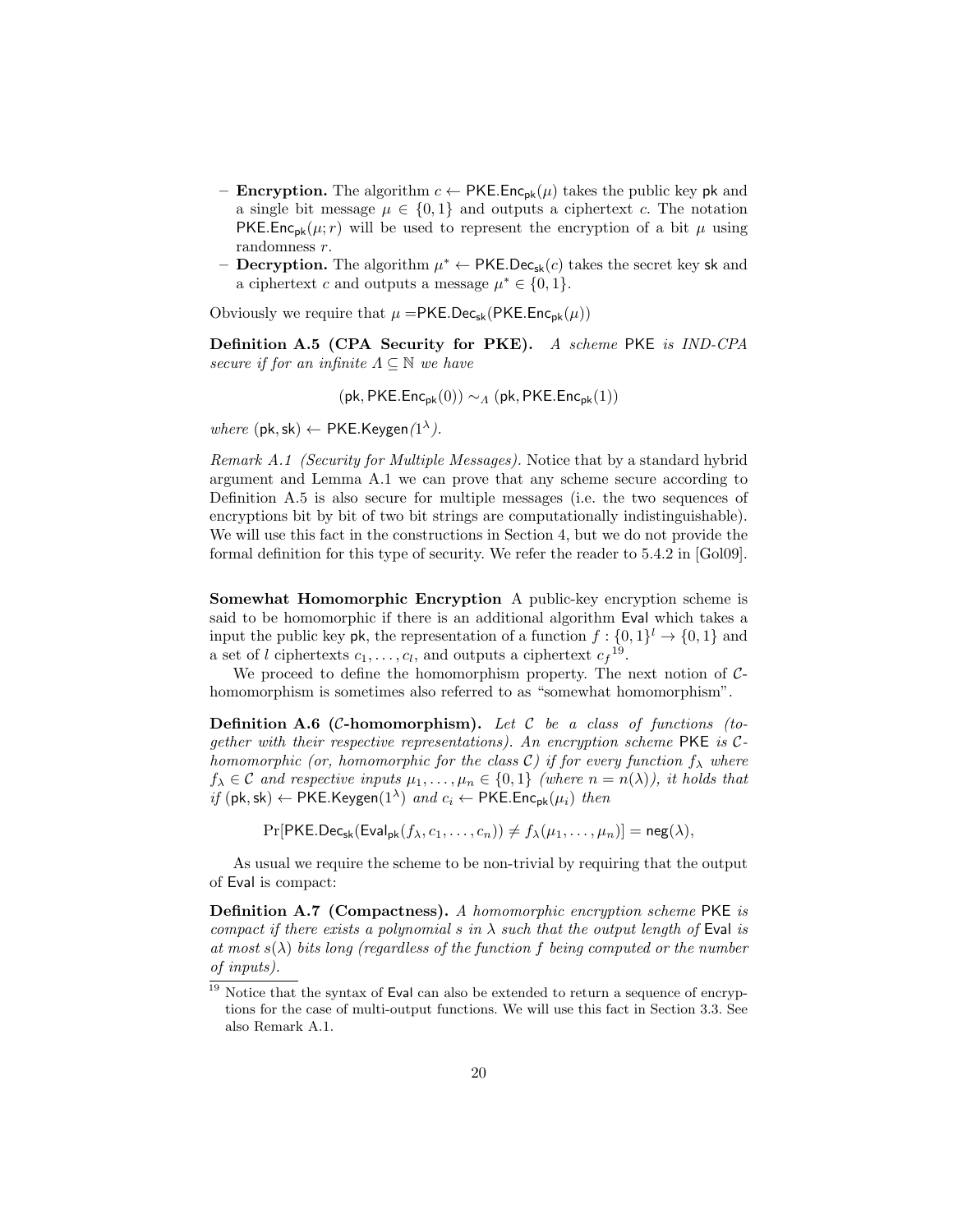**Definition A.8.** Let  $C = \{C_{\lambda}\}_{{\lambda \in \mathbb{N}}}$  of arithmetic circuits in  $GF(2)$ . A scheme PKE is leveled C-homomorphic if it takes  $1^L$  as additional input in key generation, and can only evaluate depth-L arithmetic circuits from C. The bound  $s(\lambda)$ on the ciphertext must remain independent of L.

#### A.4 Verifiable Computation

In a Verifiable Computation scheme a Client uses an untrusted server to compute a function  $f$  over an input  $x$ . The goal is to prevent the Client from accepting an incorrect value  $y' \neq f(x)$ . We require that the Client's cost of running this protocol be smaller than the cost of computing the function on his own. The following definition is from [GGP10] which allows the client to run a possibly expensive pre-processing step.

Definition A.9 (Verifiable Computation Scheme). We define a verifiable computation scheme as a quadruple of algorithms  $VC =$ (VC.KeyGen, VC.ProbGen, VC.Compute, VC.Verify) where:

- 1. VC.KeyGen $(f, 1^{\lambda}) \rightarrow (pk_W, sk_D)$ : Based on the security parameter  $\lambda$ , the randomized key generation algorithm generates a public key that encodes the target function f, which is used by the Server to compute f. It also computes a matching secret key, which is kept private by the Client.
- 2. VC.ProbGen<sub>sk<sub>D</sub></sub> $(x) \rightarrow (q_x, s_x)$ : The problem generation algorithm uses the secret key  $sk_D$  to encode the function input x as a public query  $q_x$  which is given to the Server to compute with, and a secret value  $s_x$  which is kept private by the Client.
- 3. VC.Compute<sub>pkw</sub> $(q_x) \rightarrow a_x$ : Using the Client's public key and the encoded input, the Server computes an encoded version of the function's output  $y =$  $f(x)$ .
- 4. VC.Verify<sub>sk<sub>D</sub></sub> $(s_x, a_x) \rightarrow y \cup \{\perp\}$ : Using the secret key sk<sub>D</sub> and the secret "decoding"  $s_x$ , the verification algorithm converts the worker's encoded output into the output of the function, e.g.,  $y = f(x)$  or outputs  $\perp$  indicating that  $a_x$  does not represent the valid output of f on x.

The scheme should be complete, i.e. an honest Server should (almost) always return the correct value.

### **Definition A.10 (Completeness).** A delegation scheme  $VC$ , with

 $VC = (VC.KeyGen, VC.ProbGen, VC.Compute, VC.Verify)$ , has overwhelming completeness for a class of functions C if there is a function  $\nu(n) = \text{neg}(\lambda)$  such that for infinitely many values of  $\lambda$ , for all  $f_{\lambda} \in \mathcal{C}$  and for all inputs x the fol*lowing holds with probability at least*  $1 - \nu(n)$ :  $(\mathsf{pk}_W, \mathsf{sk}_D) \leftarrow \mathsf{VC}$ . KeyGen $(f_\lambda, \lambda)$ ,  $(q_x, s_x) \leftarrow \text{VC}.{\sf ProbGen}_{\sf sk_D}(x)$  and  $a_x \leftarrow \text{VC}.{\sf Compute}_{\sf pk_W}(q_x)$  then  $y = f_\lambda(x) \leftarrow$ VC.Verify $_{\mathsf{sk}_{\mathsf{D}}}(s_x, a_x)$ .

To define soundness we consider an adversary who plays the role of a malicious Server who tries to convince the Client of an incorrect output  $y \neq f(x)$ .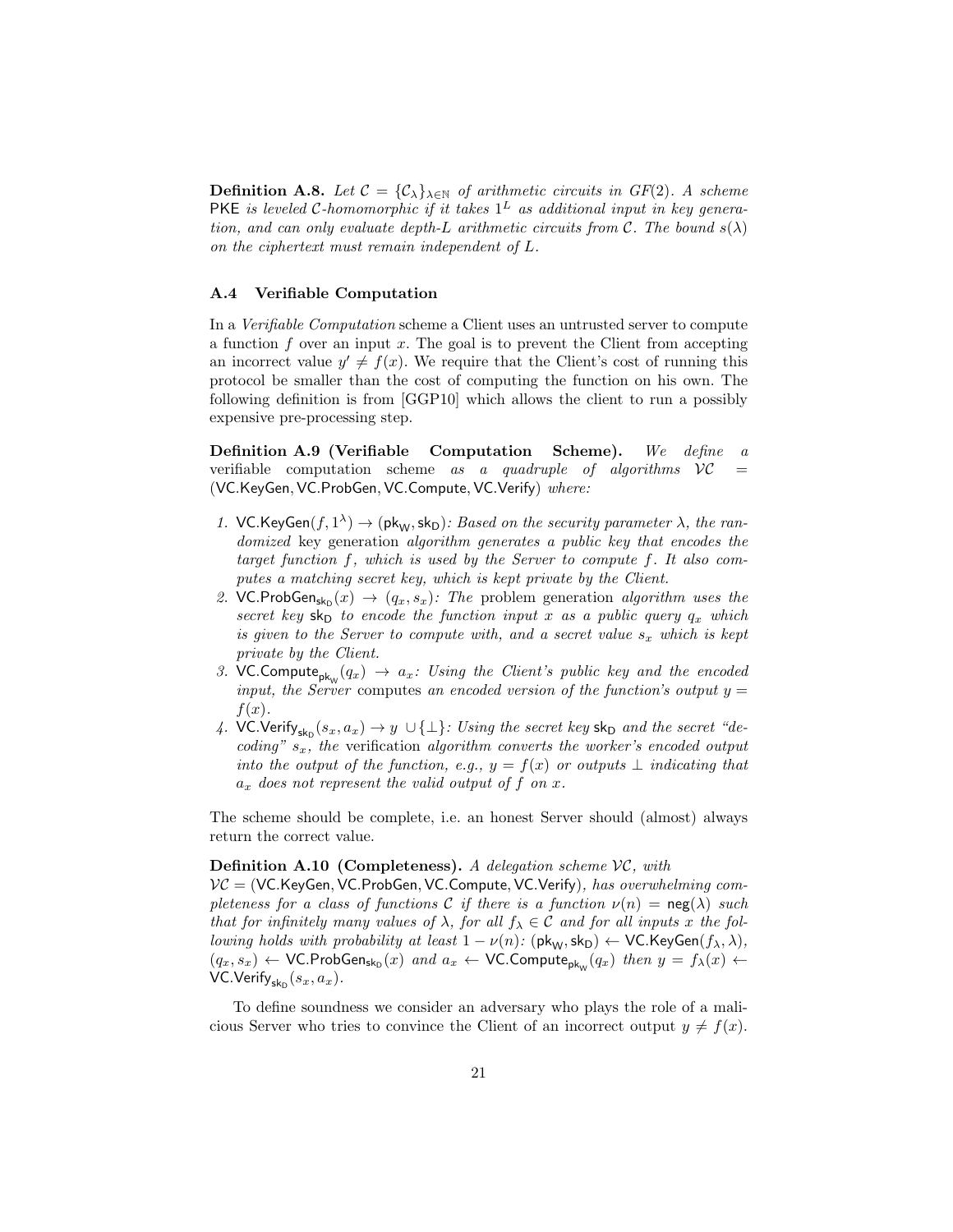The adversary is allowed to run the protocol on inputs of her choice, i.e. see the queries  $q_{x_i}$  for adversarially chosen  $x_i$ 's before picking an input x and attempt to cheat on that input. Because we are interested in the parallel complexity of the adversary we distinguish between two parameters  $l$  and  $m$ . The adversary is allowed to do  $l$  rounds of adaptive queries, and in each round she queries  $m$  inputs. Jumping ahead, because our adversaries are restricted to  $NC^T$  circuits, we will have to bound  $l$  with a constant, but we will be able to keep  $m$  polynomially large.

Experiment  $\mathbf{Exp}_{A}^{\mathsf{Verify}}[\mathcal{VC}, f, \lambda, l, m]$  $(\mathsf{pk}_\mathsf{W},\mathsf{sk}_\mathsf{D}) \leftarrow \mathsf{VC}.\mathsf{KeyGen}(f,\lambda);$  $\mathcal{I} \leftarrow \emptyset$ ; For  $i = 1, ..., i = l$ ;  ${x_{(i-1)m}, \ldots x_{im-1}} \leftarrow A_{\lambda}(\mathsf{pk}_{\mathsf{W}}, \mathcal{I});$  $\{(q_j, s_j) : (q_j, s_j) \leftarrow \mathsf{VC}.\mathsf{ProbGen}_{\mathsf{sk}_\mathsf{D}}(x_j), j \in \{(i-1)m, \ldots, im\}\}$  $\mathcal{I} \leftarrow \mathcal{I} \cup \{x_{(i-1)m}, \ldots x_{im-1}\} \cup \{q_{(i-1)m}, \ldots q_{im-1}\};$  $\hat{a} \leftarrow A_{\lambda}(\mathsf{pk}_{\mathsf{W}}, \mathcal{I});$  $\hat{y} \leftarrow \textsf{VC}.\textsf{Verify}_{\textsf{sk}_\textsf{D}}(s_{lm},\hat{a})$ If  $\hat{y} \neq \bot$  and  $\hat{y} \neq f(x_{lm})$ , output 1, else 0.

Remark A.2. In the experiment above the adversary "tries to cheat" on the last input presented in the last round of queries (i.e.  $x_{lm}$ ). This is without loss of generality. In fact, assume the adversary aimed at cheating on an input presented before round l, then with one additional round it could present that same input once more as the last of the batch in that round.

Definition A.11 (Soundness). We say that a verifiable computation scheme is  $(l, m)$ -sound against a class A of adversaries if there exists a negligible function  $neg(\lambda)$ , such that for all  $A = \{A_{\lambda}\}\lambda \in \mathcal{A}$ , and for infinitely many  $\lambda$  we have that

$$
\Pr[\mathbf{Exp}^{\mathsf{Verify}}_A[\mathcal{VC}, f, \lambda, l, m] = 1] \leq \mathsf{neg}(\lambda)
$$

Assume the function f we are trying to compute belongs to a class  $\mathcal C$  which is smaller than  $\mathcal A$ . Then our definition guarantees that the "cost" of cheating is higher than the cost of honestly computing  $f$  and engaging in the Verifiable Computation protocol  $VC$ . Jumping ahead, our scheme will allow us to compute the class  $C = AC^0[2]$  against the class of adversaries  $A = NC^1$ .

Efficiency The last thing to consider is the efficiency of a VC protocol. Here we focus on the time complexity of computing the function  $f$ . Let  $n$  be the number of input bits, and  $m$  be the number of output bits, and  $S$  be the size of the circuit computing  $f$ .

- $-$  A verifiable computation scheme  $\mathcal{VC}$  is **client-efficient** if circuit sizes of VC.ProbGen and VC.Verify are  $o(S)$ . We say that it is **linear-client** if those sizes are  $O(\text{poly}(\lambda)(n+m)).$
- A verifiable computation scheme  $\mathcal{VC}$  is **server-efficient** if the circuit size of VC.Compute is  $O(poly(\lambda)S)$ .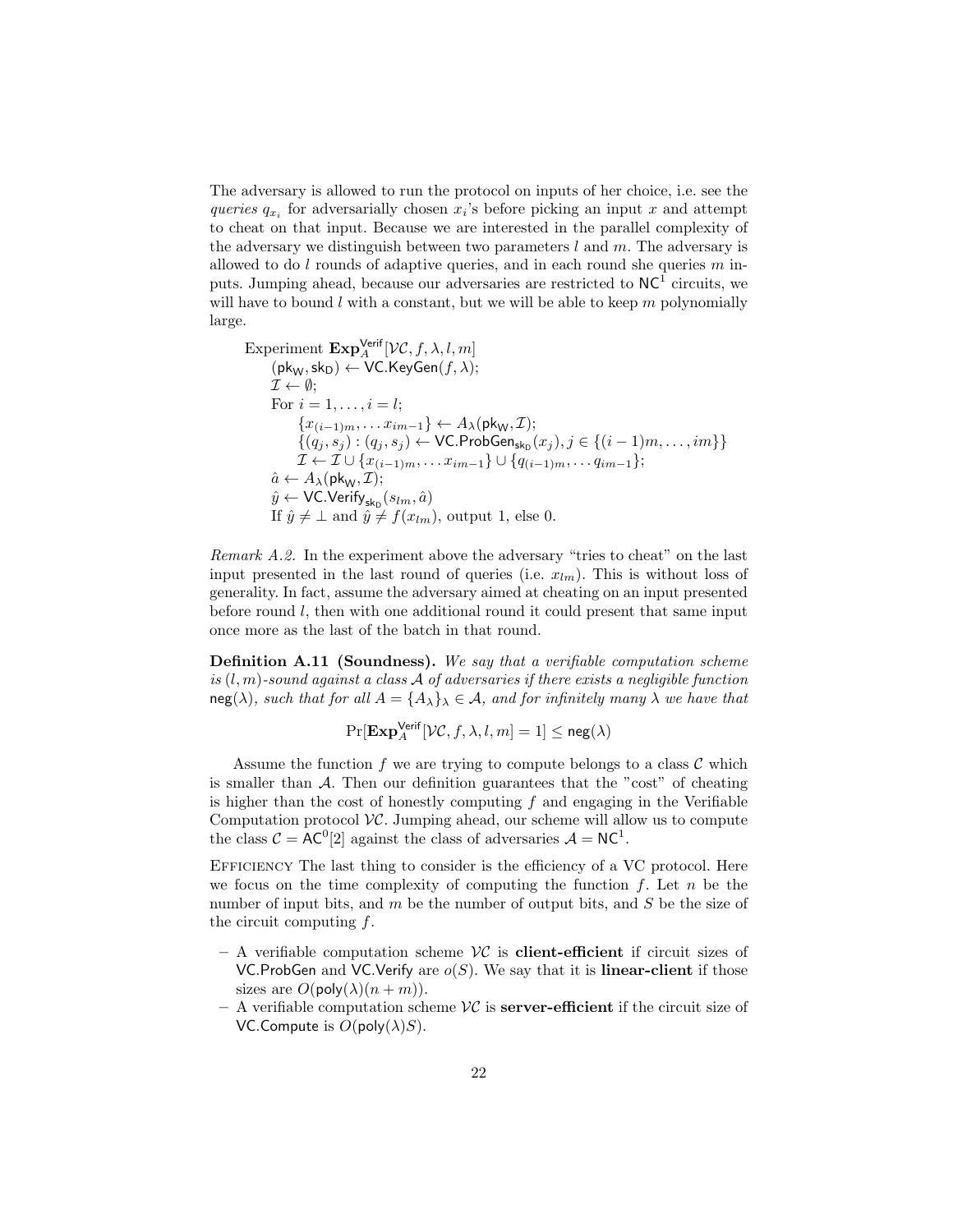We note that the key generation protocol VC.KeyGen can be expensive, and indeed in our protocol (as in [GGP10,CKV10,AIK10]) its cost is the same as computing  $f$  – this is OK as VC.KeyGen is only invoked once per function, and the cost can be amortized over several computations of  $f$ .

# B Proofs for Homomorphic Encryption Constructions

### B.1 Constant Multiplicative Depth

**Lemma B.1.** The construction of  $HE$  (Section 3.1) satisfies Eq. 1 (ibid).

Proof. For homomorphic addition:

$$
\langle \mathbf{k}_\ell \, , \mathbf{v}_\mathrm{add} \rangle = \langle \mathbf{k}_\ell \, , \sum_i \mathbf{v}_i \rangle = \sum_i \langle \mathbf{k}_\ell \, , \mathbf{v}_i \rangle = \sum_i \mu_i
$$

where  $\mu_i$  is the plaintext corresponding to  $\mathbf{v}_i$ .

For homomorphic multiplication:

$$
\langle \mathbf{k}_{\ell+1}, \mathbf{v}_{\text{mult}} \rangle = \langle \mathbf{k}_{\ell+1}, \sum_{i,j \in [\lambda]} h_{i,j} \cdot \mathbf{a}_{\ell+1,i,j} \rangle
$$
  
\n
$$
= \sum_{i,j \in [\lambda]} (h_{i,j} \cdot \langle \mathbf{k}_{\ell+1}, \mathbf{a}_{\ell+1,i,j} \rangle)
$$
  
\n
$$
= \sum_{i,j \in [\lambda]} (h_{i,j} \cdot \mathbf{k}_{\ell}[i] \cdot \mathbf{k}_{\ell}[j])
$$
  
\n
$$
= \sum_{i,j \in [\lambda]} (\mathbf{v}[i] \cdot \mathbf{v}'[j] \cdot \mathbf{k}_{\ell}[i] \cdot \mathbf{k}_{\ell}[j])
$$
  
\n
$$
= \left( \sum_{i \in [\lambda]} \mathbf{v}[i] \cdot \mathbf{k}_{\ell}[i] \right) \cdot \left( \sum_{j \in [\lambda]} \mathbf{v}'[j] \cdot \mathbf{k}_{\ell}[j] \right)
$$
  
\n
$$
= \langle \mathbf{k}_{\ell}, \mathbf{v} \rangle \cdot \langle \mathbf{k}_{\ell}, \mathbf{v}' \rangle
$$
  
\n
$$
= \mu \cdot \mu'
$$

where in the third and fourth equality we used respectively Eq. 1 and the definition of  $h_{i,j}$ , and  $\mu, \mu'$  are the plaintexts corresponding to **v v**' respectively.  $\Box$ 

**Theorem B.1 (Security).** The scheme HE is CPA secure against  $NC^1$  adversaries (Definition A.5) under the assumption  $NC^1 \subsetneq \bigoplus L$ /poly whenever the key generation algorithm is invoked on  $(1^{\lambda}, 1^{\lambda})$  with  $L = O(\log \lambda)$ .

*Proof.* We are going to prove that there exists infinite  $\Lambda \subseteq \mathbb{N}$  such that (pk, evk, HE.Enc<sub>pk</sub>(0))  $\sim_A$  (pk, evk, HE.Enc<sub>pk</sub>(1)).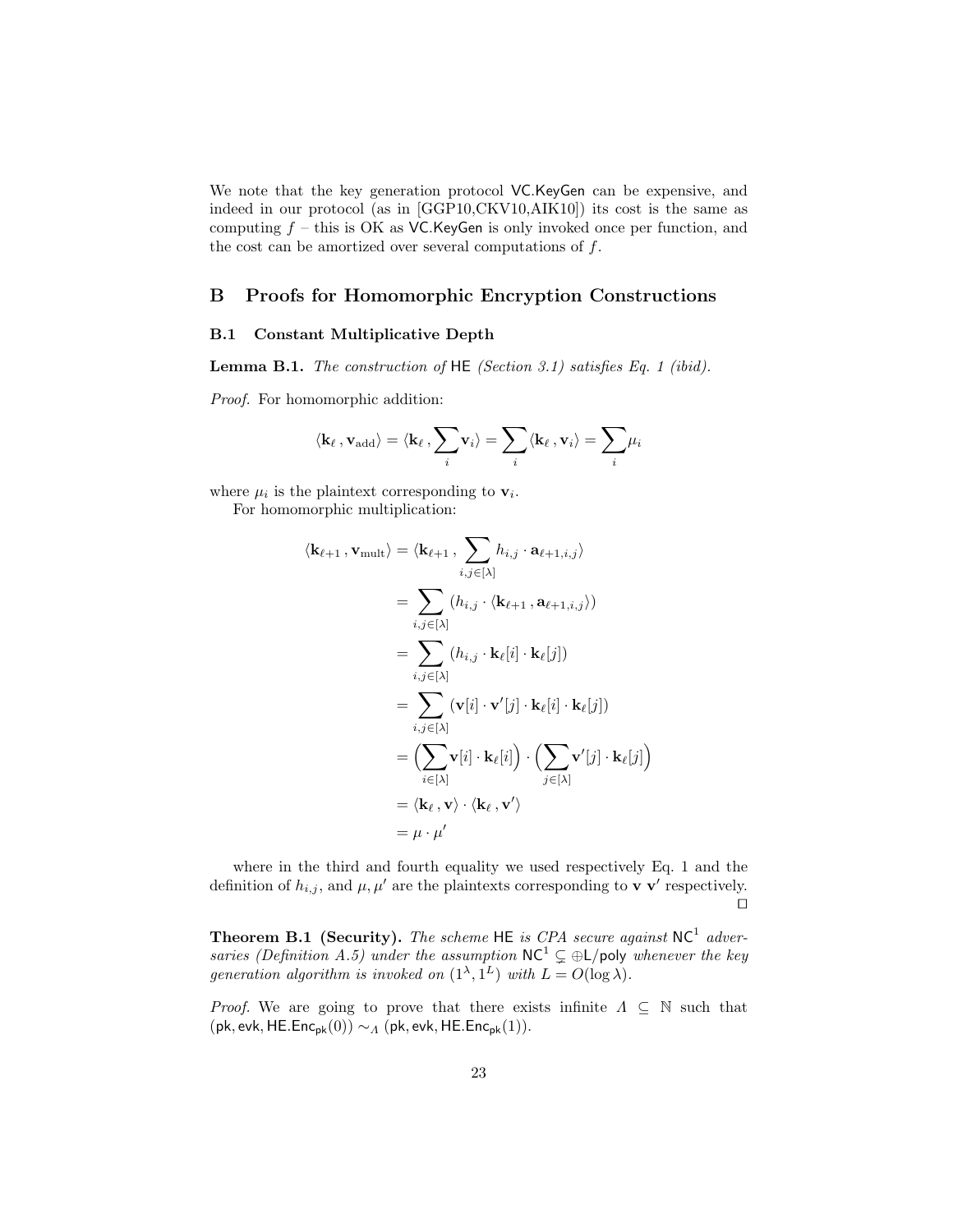When using the notations  $M<sup>f</sup>$  and  $M<sup>kg</sup>$  we will always denote matrices distributed respectively according to  $\mathcal{D}_{\lambda}^{\text{f}}$  and  $\mathcal{D}^{\text{kg}}$ , where  $\mathcal{D}_{\lambda}^{\text{f}}$  and  $\mathcal{D}^{\text{kg}}$  are the distributions defined in Lemma 3.1.

We will define the (randomized) encoding procedure  $\mathsf{E}: \{0,1\}^{\lambda \times \lambda} \to \{0,1\}^{\lambda}$ defined as

$$
\mathsf{E}(\mathbf{M},b) = \mathbf{r}^{\mathsf{T}}\mathbf{M} + (0 \ldots 0 b)^{\mathsf{T}},
$$

where r is uniformly distributed in  $\{0,1\}^{\lambda}$ . The functions we will pass to E will be distributed either according to  $\mathbf{M}^{\mathrm{kg}}$  or  $\mathbf{M}^{\mathrm{f}}$ . Notice that: *(i)*  $\mathsf{E}(\mathbf{M}^{\mathrm{kg}},b)$  is distributed identically to  $\mathsf{HE}.\mathsf{Enc}_{\mathsf{pk}}(b)$ ; (ii)  $\mathsf{E}(\mathbf{M}^{\mathsf{f}},b)$  corresponds to the uniform distribution over  $\{0,1\}^{\lambda}$  because (by Lemma 3.1) M<sup>f</sup> has full rank and hence  $\mathbf{r}^\intercal \mathbf{M}^{\text{f}}$  must be uniformly random.

We will denote with  $M_1^{kg}, \ldots, M_L^{kg}$  the matrices  $M_1, \ldots, M_L$  used to construct the evaluation key in HE.Keygen (see definition). Recall these matrices are distributed according to  $\mathcal{D}^{\rm kg}$  as in Lemma 3.1.

We will also define the following vectors:

$$
\alpha_{\ell}^{\mathrm{kg}} := \{ \mathsf{E}(\mathbf{M}_{\ell+1}^{\mathrm{kg}}, \mathbf{k}_{\ell}[i] \cdot \mathbf{k}_{\ell}[j]) \mid i, j \in [\lambda] \} \quad \alpha_{\ell}^{\mathrm{f}} := \{ \mathsf{E}(\mathbf{M}_{\ell+1}^{\mathrm{f}}, \mathbf{k}_{\ell}[i] \cdot \mathbf{k}_{\ell}[j]) \mid i, j \in [\lambda] \},
$$

where  $\mathbf{k}_{\ell}$  is defined as in HE.Keygen and the matrices in input to E will be clear from the context. Notice that all the elements of  $\alpha_{\ell}^{\rm kg}$  are encryptions, whereas all the elements of  $\alpha_{\ell}^{\rm f}$  are uniformly distributed.

We will use a standard hybrid argument. Each of our hybrids is parametrized by a bit b. This bit informally marks whether the hybrid contains an element indistinguishable from an encryption of b.

- $\mathcal{L} \in \mathcal{L}^{b} := (\mathbf{M}_{0}^{\text{kg}}, \mathbf{E}(\mathbf{M}_{0}^{\text{kg}}, b), \alpha_{1}^{\text{kg}}, \dots, \alpha_{L}^{\text{kg}})$  where  $\mathbf{M}_{0}^{\text{kg}}$  corresponds to the public key of our scheme. Notice that  $\alpha_{\ell}^{kg} \equiv {\mathbf{a}_{\ell,i,j} | i,j \in [\lambda]}$  where  $\mathbf{a}_{\ell,i,j}$ is as defined in HE.Keygen. This hybrid corresponds to the distribution  $(\mathsf{pk}, \mathsf{evk}, \mathsf{HE}.\mathsf{Enc}_{\mathsf{pk}}(b)).$
- $\mathcal{H}_0^b := (\mathbf{M}_0^f, \mathsf{E}(\mathbf{M}^f, b), \alpha_1^{\rm kg}, \dots, \alpha_L^{\rm kg})$ . The only difference from  $\mathcal{E}$  is in the first two components where we replaced the actual public key and ciphertext with a full rank matrix distributed according to  $\mathcal{D}^{\rm f}_\lambda$  and a random vector of bits. – For  $\ell \in [L]$  we define

$$
\mathcal{H}_{\ell}^b := (\mathbf{M}^f_0, \mathsf{E}(\mathbf{M}^f, b), \alpha^f_1, \dots, \alpha^f_{\ell}, \alpha^{\rm kg}_{\ell+1}, \dots, \alpha^{\rm kg}_L).
$$

We will proceed proving that

$$
\mathcal{E}^0 \sim_A \mathcal{H}_0^0 \sim_A \mathcal{H}_1^0 \sim_A \ldots \sim_A \mathcal{H}_L^0 \sim_A \mathcal{H}_L^1 \sim_A \ldots \sim_A \mathcal{H}_1^1 \sim_A \mathcal{H}_0^1 \sim_A \mathcal{E}^1
$$

through a series of smaller claims. In the remainder of the proof  $\Lambda$  refers to the set in Lemma 3.1.

 $-\mathcal{E}^0 \sim_A \mathcal{H}_0^0$ : if this were not the case we would be able to distinguish  $\mathbf{M}_0^{\text{kg}}$  from  $M_0^f$  for some of the values in the set  $\Lambda$  thus contradicting Lemma 3.1. The (natural) reduction can be carried out in  $NC^1$  since it requires  $L = O(\log n)$ iterations of PKE. Enc and the latter algorithm can be computed in  $NC<sup>0</sup>$  (see Remark 4.1 in [DVV16]).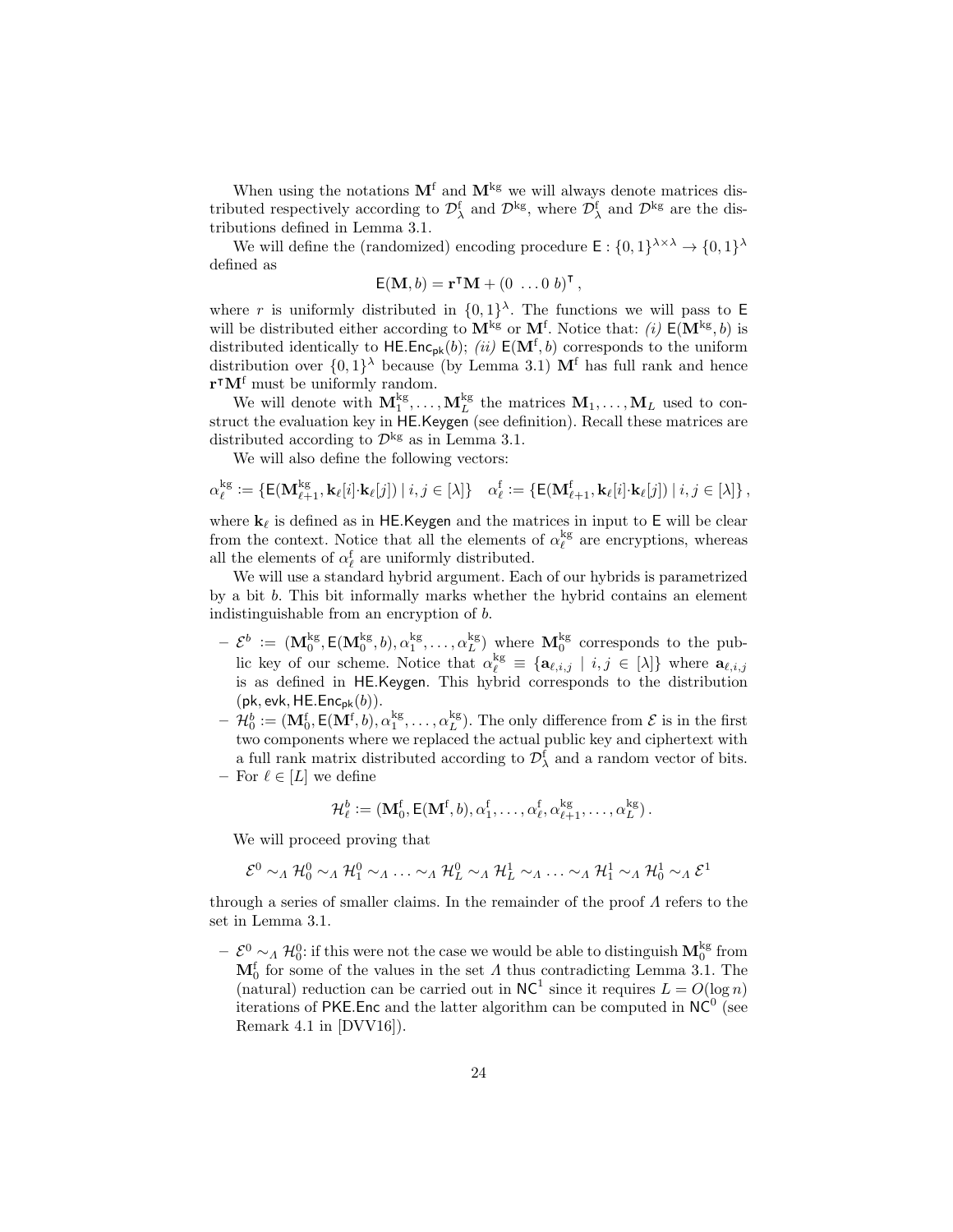$- \mathcal{H}_{\ell-1}^0 \sim_\Lambda \mathcal{H}_{\ell}^0$  for  $\ell \in [L]$ : assume by contradiction this statement is false for some  $\ell \in [L]$ . That is

$$
(\mathbf{M}_0^f, \mathsf{E}(\mathbf{M}_0^f, b), \alpha_1^f, \dots, \alpha_{\ell-1}^f, \alpha_{\ell}^{kg}, \dots, \alpha_L^{kg})
$$
  

$$
\not\sim_A
$$
  

$$
(\mathbf{M}_0^f, \mathsf{E}(\mathbf{M}_0^f, b), \alpha_1^f, \dots, \alpha_{\ell}^f, \alpha_{\ell+1}^{kg}, \dots, \alpha_L^{kg})
$$

Recall that, by definition, the elements of  $\alpha_{\ell}^{\rm kg}$  are all encryptions whereas the elements of  $\alpha_{\ell}^{\rm f}$  are all randomly distributed values. This contradicts the the semantic security of the scheme PKE (by a standard hybrid argument on the number of ciphertexts).

 $\mathcal{H}_{L}^{0}$  ∼<sub>Λ</sub>  $\mathcal{H}_{L}^{1}$ : the distributions associated to these two hybrids are identical. In fact, notice the only difference between these two hybrids is in the second component:  $\mathsf{E}(\mathbf{M}^f, 0)$  in  $\mathcal{H}_L^0$  and  $\mathsf{E}(\mathbf{M}^f, 1)$  in  $\mathcal{H}_L^1$ . As observed above  $\mathsf{E}(\mathbf{M}^f, b)$ is uniformly distributed, which proves the claim.

All the claims above can be proven analogously for  $\mathcal{E}^1$ ,  $\mathcal{H}_0^1$  and  $\mathcal{H}_\ell^1$ -s.  $\Box$ 

#### B.2 Quasi-Constant Multiplicative Depth

**Lemma B.2** ([Raz87]). Let C be an  $AC^0_Q[2]$  circuit of depth d. Then there exists a randomized circuit  $C' \in AC_{CM}^0[2]$  such that, for all x,

$$
\Pr[C'(x) \neq C(x)] \leq \epsilon \,,
$$

where  $\epsilon = O(1)$ . The circuit C' uses  $O(n)$  random bits and its representation can be computed in  $NC^0$  from a representation of C.

*Proof.* Consider a circuit  $C \in AC^0_Q[2]$  and let  $K = O(1)$  be the total number of AND and OR gates with non-constant fan-in. We can replace every OR gate of fan-in  $m = \omega(1)$  with a randomized "gadget" that takes in input m additional random bits and computes the function

$$
\hat{g}_{\mathsf{OR}}(x_1,\ldots,x_m;r_1,\ldots,r_m):=\sum_{i\in[m]}x_ir_i.
$$

This function can be implemented in constant multiplicative depth with one XOR gate and m AND gates of fan-in two. Let  $\mathbf{x} = (x_1, \ldots, x_m)$  and  $\mathbf{r} = (r_1, \ldots, r_m)$ . The probabilistic gadget  $\hat{g}_{OR}$  has one-sided error. if  $x_i = 0$  (i.e. if  $OR(\mathbf{x}) = 0$ ) then  $Pr[\hat{g}_{OR}(\mathbf{x}; \mathbf{r}) = 0] = 1$ ; otherwise  $Pr[\hat{g}_{OR}(\mathbf{x}; \mathbf{r}) = 1] = \frac{1}{2}$ .

In a similar fashion, we can replace every unbounded fan-in AND gate with a randomized gadget in computing

$$
\hat{g}_{\text{AND}}(x_1,\ldots,x_m;r_1,\ldots,r_m) := 1 - \sum_{i \in [m]} (1-x_i)r_i \, .
$$

This gadget can also be implemented in constant-multiplicative depth and has one-sided error  $1/2$ . Finally, by applying the union bound we can observe that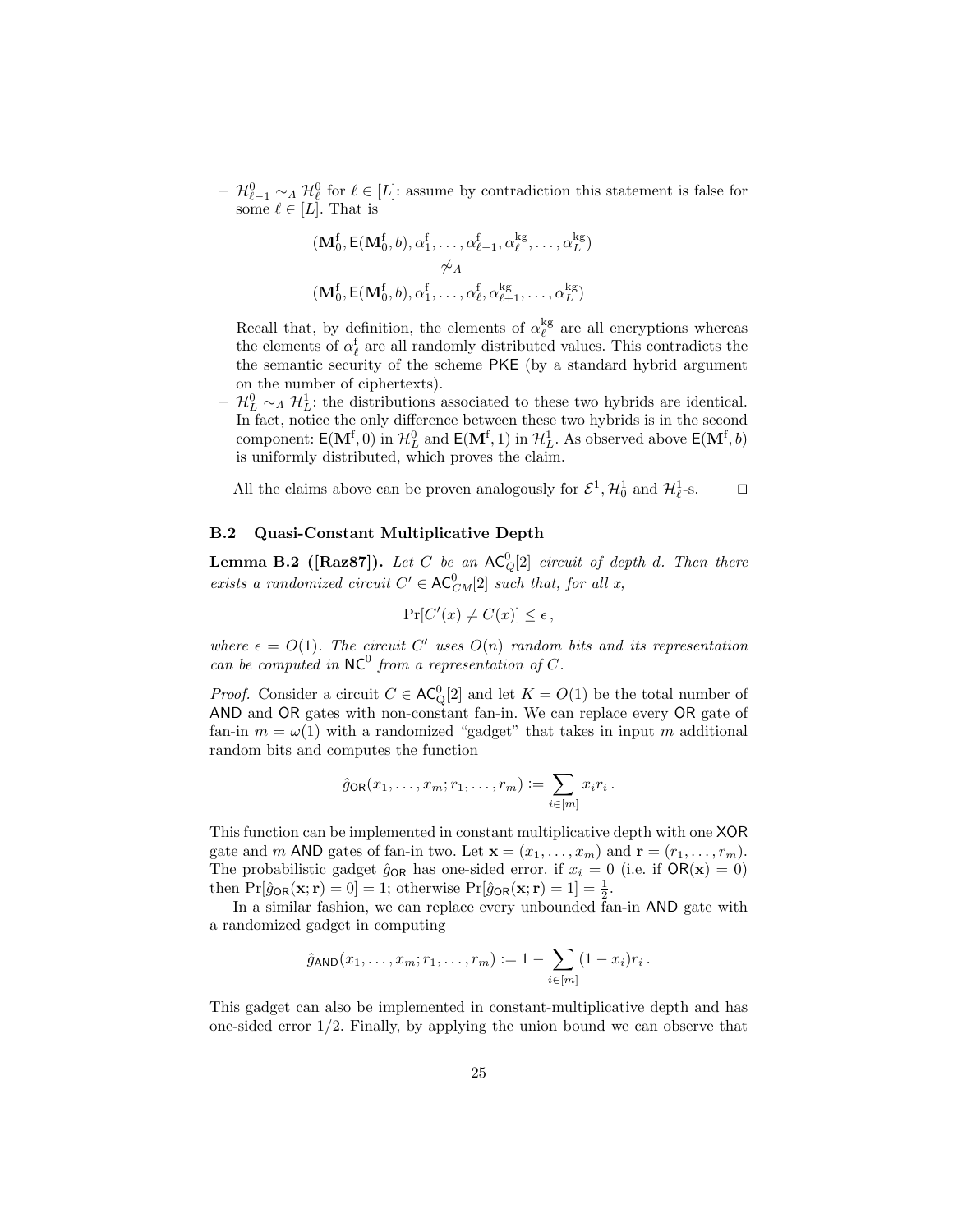$Pr[C'(x) \neq C(x)] \leq \epsilon$  for a constant  $\epsilon$ , because we have only a constant number of gates to be replaced with gadgets for  $\hat{g}_{OR}$  or  $\hat{g}_{AND}$ .

We only provide the intuition for why the transformations above can be carried out in  $NC^0$ . Assume the encoding of a circuit as a list of gates in the form  $(g, t_q, in_1, \ldots, in_m)$  where g and t are respectively the index of the output wire of the gate and its type (possibly of the form "input" or "random input") and the  $in_{i-s}$  are the indices of the input wire of q. The transformation from  $C$  to  $C'$  needs to simply copy all the items in the list except for the gates of unbounded fan-in. We will assume the encoding conventions of  $C$  always puts these gates at the end of the  $list^{20}$ . For each of such gates the transformation circuit needs to: add appropriate  $r_1, \ldots, r_m$  to the list, add m AND gates and one XOR, possibly (if we are transforming an AND gate) add negation gates. All this can be carried out based on wire connections and the type of the gate (a constant-size string) and thus in  $NC^0$ . . The contract of the contract of the contract of the contract of the contract of the contract of the contract of the contract of the contract of the contract of the contract of the contract of the contract of the contract

In the construction above, we built C' by replacing every gate  $g \in \mathsf{S}_{\omega(1)}(C)$ (as in Definition A.4) with a (randomized) gadget  $G_q$ . The output of each of these gadgets will be useful in order to keep the low complexity of the decryption algorithm in our next homomorphic encryption scheme. We shall use an "expanded" version of  $C'$ , the multi-output circuit  $C'_{exp}$ .

Definition B.1 (Expanded Approximating Function). Let  $C$  be a circuit in  $AC_Q^0[2]$  and let  $C'$  be a circuit as in the proof of Lemma B.2. We denote by  $G_g(\mathbf{x}; \mathbf{r})$  the output of the gadget  $G_g$  when C' is evaluated on inputs  $(\mathbf{x}; \mathbf{r})$ . On input  $(\mathbf{x}; \mathbf{r})$ , the multi-output circuit  $C'_{exp}$  output  $C'(\mathbf{x}; \mathbf{r})$  together with the outputs of the  $O(1)$  gadgets  $G_g$  for each  $g \in S_{\omega(1)}(C)$ . Finally, we denote with GenApproxFun the algorithm computing a representation of  $C'_{exp}$  from a representation of C.

Lemma B.3. There exists a deterministic algorithm DecodeApprox computable in  $AC^0[2]$  with the following properties. For every circuit C in  $AC_Q^0[2]$  computing the function f, there exists  $\mathbf{aux}_f \in \{0,1\}^{O(1)}$  such that for all  $\mathbf{x} \in \{0,1\}^n$ 

 $\Pr[\mathsf{DecodeApprox}(\mathbf{aux}_f, C'_{exp}(\mathbf{x};\mathbf{r}^{(1)}), \dots, C'_{exp}(\mathbf{x};\mathbf{r}^{(s)})) = C(\mathbf{x})] \ge 1 - \mathsf{neg}(s)\,,$ 

where  $C'$  is an approximating circuit as in Lemma B.2, the probability is taken over the uniformly distributed bit vectors  $\mathbf{r}^{(i)}$ -s for  $i \in [s]$ ,  $C'_{exp}$  is as in Definition B.1. Finally, there exists a function GenDecodeAux that computes  $\mathbf{aux}_f$  from a representation of C in  $NC^0$ .

Proof. Before we provide a construction for DecodeApprox, let us observe how we can amplify the error of  $C'$ . Consider for example a gadget  $\hat{g}_{OR}$  constructed as in the proof of Lemma B.2, approximating an OR gate in C. If we repeat the execution of the gadget s times, every time using fresh random bit vectors  $\mathbf{r}'^{(1)}, \ldots, \mathbf{r}'^{(s)}$ , then we can correctly compute  $\mathsf{OR}(\mathbf{x}')$  with overwhelming

<sup>&</sup>lt;sup>20</sup> This allows our  $NC^0$  circuit to to "know" which gates to copy and which ones to transform based on their position only.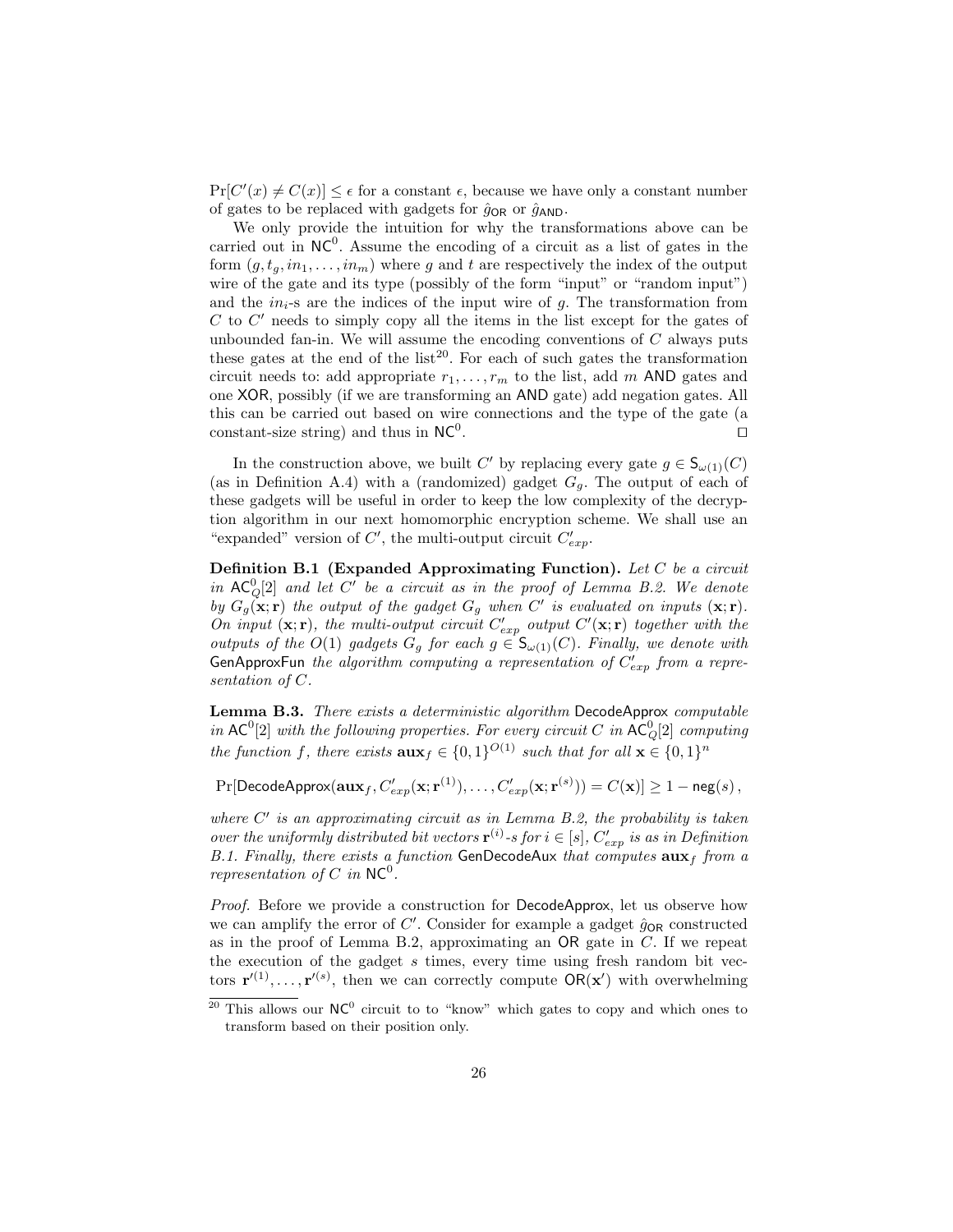probability. Define  $h_{\text{OR}}(\mathbf{x}'; \mathbf{r}'^{(1)}, \ldots, \mathbf{r}'^{(s)}) := \text{OR}(\hat{g}_{\text{OR}}(\mathbf{x}; \mathbf{r}'^{(1)}), \ldots, \hat{g}_{\text{OR}}(\mathbf{x}'; \mathbf{r}'^{(s)})).$ Clearly  $Pr[h_{OR}(x'; r'^{(1)}, \ldots, r'^{(s)})] \geq 0$   $R(x') \geq 1 - 2^{-s}$ . In a similar fashion we can define  $h_{\sf AND}(\mathbf{x}'; \mathbf{r}'^{(1)}, \ldots, \mathbf{r}'^{(s)}) := {\sf AND}(\hat{g}_{\sf AND}(\mathbf{x}; \mathbf{r}'^{(1)}), \ldots, \hat{g}_{\sf AND}(\mathbf{x}'; \mathbf{r}'^{(s)})).$  It holds that  $Pr[h_{AND}(\mathbf{x}'; \mathbf{r}'^{(1)}, \dots, \mathbf{r}'^{(s)})] = AND(\mathbf{x}')] \ge 1 - 2^{-s}$ .

If C' were composed by a single gadget  $\hat{g}_{OR}$  (resp.  $\hat{g}_{AND}$ ) we could just let DecodeApprox be the same as  $h_{OR}$  (resp.  $h_{AND}$ ) and we would be done. To deal with multiple gadgets, however, we need a more general approach. Consider some ordering on the gates in  $S_{\omega(1)}$ , i.e. let  $S_{\omega(1)} = \{g_1, \ldots, g_K\}$ . For sake of presentation, assume there are only gadgets approximating OR gates and let us temporarily ignore  $\mathbf{aux}_f$ . We can write each of the  $C'_{exp}(\mathbf{x}; \mathbf{r}^{(j)})$  input to DecodeApprox as  $(z^{(j)}, y_1^{(j)}, \ldots, y_K^{(j)})$  where  $z^{(j)}$  is the output of  $C'(\mathbf{x}, \mathbf{r}^{(j)})$  and  $y_i^{(j)}$  is the output of the gadget corresponding to  $g_i$  when provided random bits from  $\mathbf{r}^{(j)}$ . Define  $y_i^*$  as  $y_i^* := \mathsf{OR}(y_i^{(1)}, \ldots, y_i^{(s)})$ . We then let the output of DecodeApprox be  $z^{\hat{j}}$  where  $\hat{j}$  is such that for all  $i \in [K]$  it is the case that  $y_i^{(\hat{j})} = y_i^*.$  We let <code>DecodeApprox</code> output an arbitrary value if such  $\hat{j}$  does not exist. However we can prove (Lemma B.4) that  $\hat{j}$  exists with overwhelming probability. Denote by  $V_{C,\mathbf{x}}(g_i)$  the value of the output wire of  $g_i$  when evaluating C on input **x**. Clearly, by construction of  $C'_{exp}$ ,  $Pr[z^{(\hat{j})} = C(\mathbf{x})] \geq Pr[\forall i \ y_i^{(\hat{j})} = V_{C,\mathbf{x}}(g_i)]$  and by the proof of Lemma B.4 we can show that the right hand side probability is overwhelming.

To generalize this same approach to the scenario including both OR and AND gadgets we let the string  $\mathbf{aux}_f$  include information on the type of gates in  $S_{\omega(1)}$ . This way DecodeApprox can use  $\hat{g}_{OR}$  or  $\hat{g}_{AND}$  accordingly. Clearly the representation of  $\mathbf{aux}_f$  can be computed by a representation of C in NC<sup>0</sup>.  $\Box$ 

Lemma B.4.  $\Pr[\exists \hat{j} \in [s] \; \forall i \in [K] \; : \; y_i^{(\hat{j})} = y_i^*] \geq 1 - \mathsf{neg}(s).$ 

*Proof.* Let  $\mathsf{S}_{\omega(1)} = \{g_1, \ldots, g_K\}$  and  $V_{C,\mathbf{x}}(g_i)$  for  $i \in [K]$  defined as in the proof of Lemma B.3. We have that

$$
\Pr[\exists \hat{j} \ \forall i \ y_i^{(\hat{j})} = y_i^*] \ge \Pr[(\exists \hat{j} \ \forall i \ y_i^{(\hat{j})} = y_i^*) \ \land \ \forall i \ y_i^* = V_{C, \mathbf{x}}(g_i)]
$$

$$
= \Pr[\exists \hat{j} \ \forall i \ y_i^{(\hat{j})} = V_{C, \mathbf{x}}(g_i)] \Pr[\forall i \ y_i^* = V_{C, \mathbf{x}}(g_i)]
$$

We now lower-bound each of the two probabilities in the last product. Denote by  $\mathcal{E}_{i,j}$  the event " $y_i^{(j)} = V_{C,\mathbf{x}}(g_i)$ " and by  $\overline{\mathcal{E}}_{i,j}$  its negation. Observe that

$$
\Pr[\forall j \exists i \ \overline{\mathcal{E}}_{i,j}] = \prod_j \Pr[\exists i \overline{\mathcal{E}}_{i,j}]
$$
  
\n
$$
\leq \prod_j \left( \sum_i \Pr[\overline{\mathcal{E}}_{i,j}] \right)
$$
  
\n
$$
\leq \prod_j (K \epsilon_j^*)
$$
  
\n
$$
\leq (K \epsilon_j^*)^s
$$
  
\n
$$
\leq \operatorname{neg}(s)
$$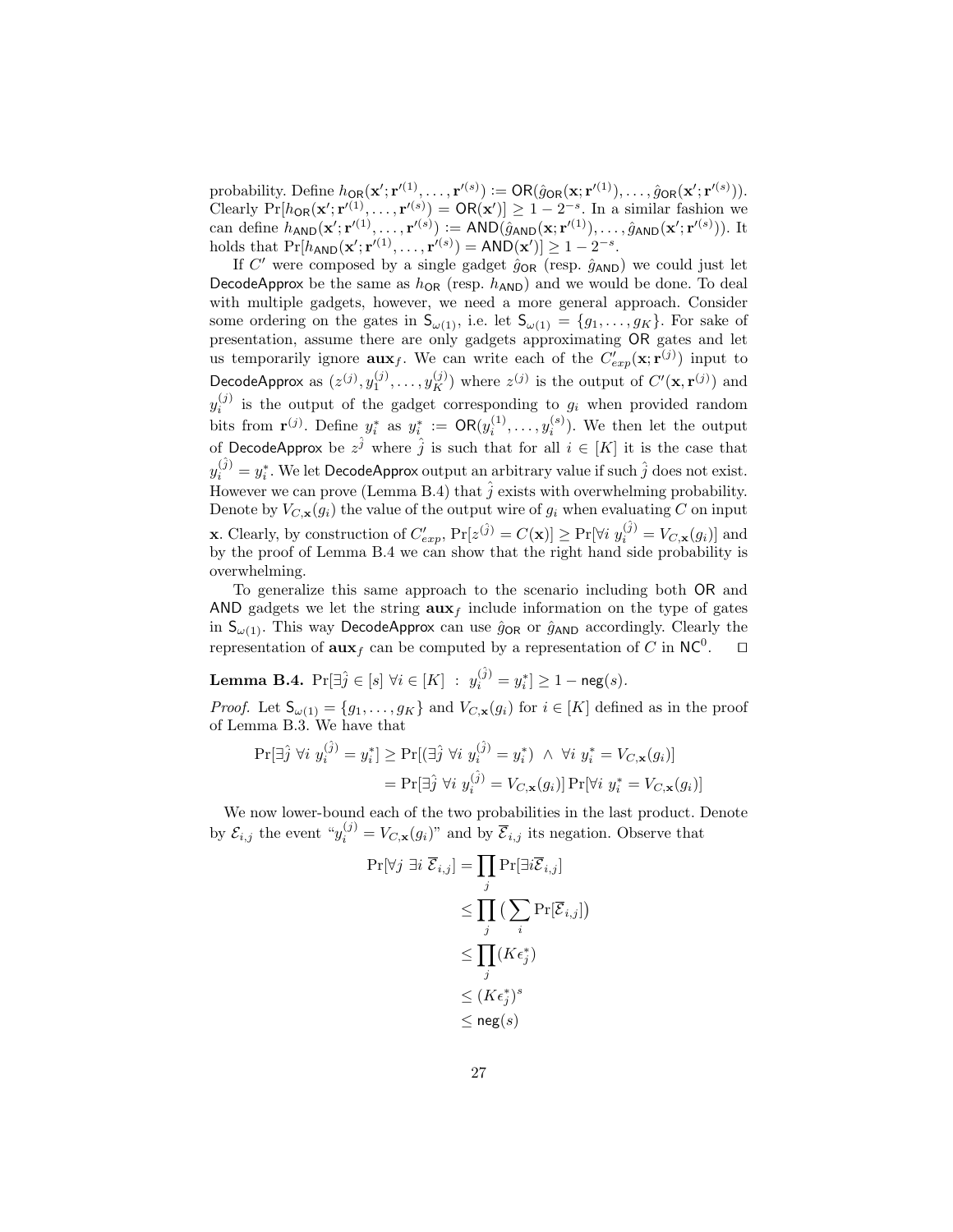where  $\epsilon_j^* := \max_{i \in [K]} Pr[\overline{\mathcal{E}}_{i,j}]$ . Moreover  $\epsilon_j^*$  is constant for any  $j \in [S]$  as the event  $\overline{\mathcal{E}}_{i,j} = \sqrt[u_j^{(j)}] \neq V_{C,\mathbf{x}}(g_i)$ " occurs with at most constant probability by Lemma B.2. This shows that  $\Pr[\exists \hat{j} \; \forall i \; y_i^{(\hat{j})} = V_{C,\mathbf{x}}(g_i)] \ge 1 - \mathsf{neg}(s)$ .

In order to lower-bound  $Pr[\forall i \; y_i^* = V_{C, \mathbf{x}}(g_i)]$  we observe that:

$$
\Pr[\exists i \ y_i^* \neq V_{C,\mathbf{x}}(g_i)] \leq \sum_i \Pr[y_i^* \neq V_{C,\mathbf{x}}(g_i)]
$$
  
= 
$$
\sum_i \Pr[\forall j \ y_i^{(j)} \neq V_{C,\mathbf{x}}(g_i)]
$$
  
= 
$$
\sum_i \prod_j \Pr[y_i^{(j)} \neq V_{C,\mathbf{x}}(g_i)]
$$
  

$$
\leq K\tilde{\epsilon}_i^s
$$
  

$$
\leq \text{neg}(s)
$$

where  $\tilde{\epsilon}_i := \max_{j \in [S]} Pr[\overline{\mathcal{E}}_{i,j}]$  is a constant quantity analogously to  $\epsilon_j^*$ . This shows that  $Pr[\forall i \; y_i^* = V_{C,\mathbf{x}}(g_i)] \leq 1 - \mathsf{neg}(s)$  which completes the proof.

Remark B.1 (Efficiency of  $HE'$  in Section 3.3). Given in input a function f not necessarily of constant multiplicative depth, GenApproxFun returns a function  $f'$  of constant multiplicative depth that approximates it. As stated in Lemma B.2, GenApproxFun is computable in  $NC^0$  and so is GenDecodeAux. The function SampleAuxRandomness in  $\mathsf{AC}^0_\mathrm{CM}[2]$  and EvalApprox makes parallel invocations to HE Eval which is computable in  $AC_{CM}^0[2]$  when provided in input a function in  $AC_{CM}^{0}[2]$  (Theorem 3.3). This fact will be useful when showing the completeness of the verifiable computation constructions in Section 4.

# C Proofs for Verifiable Computation Constructions

The following two auxiliary lemmas guarantee that the constructions in Figures 2 and 3 are computable in  $AC^0[2]$ . We refer the reader to [Hag91,MV91] for the proof of Lemma C.1.

**Lemma C.1.** [Hag91,MV91] There are uniform  $AC^0$  circuits  $C: \{0,1\}^{\text{poly}(l)} \to$  $[l]$ <sup>l</sup> of size poly(l) and depth  $O(1)$  whose output distribution have statistical dis $tance \leq 2^{-l}$  from the uniform distribution over permutations of [l].

**Lemma C.2.** There are uniform  $AC^0[2]$  circuits  $C : [l]^l \times \{0,1\}^l \rightarrow \{0,1\}^l$  of size  $O(l^2)$  where  $C(\pi, (x_1, \ldots, x_l)) = (\pi(1), \ldots, \pi(l))$  and  $\pi$  is a permutation.

*Proof.* Let  $\mathbf{x} = (x_1, \ldots, x_l)$  the bits to permute and let  $\pi$  be a permutation. If  $\pi$ is represented as a permutation matrix with rows  $\mathbf{r}_1, \ldots, \mathbf{r}_l$ , we can permute  $\mathbf{x}$  by simply performing l parallel inner products  $\langle \mathbf{x}, \mathbf{r}_i \rangle$ -s, which is in  $AC^0[2]$ . We now describe how to generate the permutation matrix from a binary representations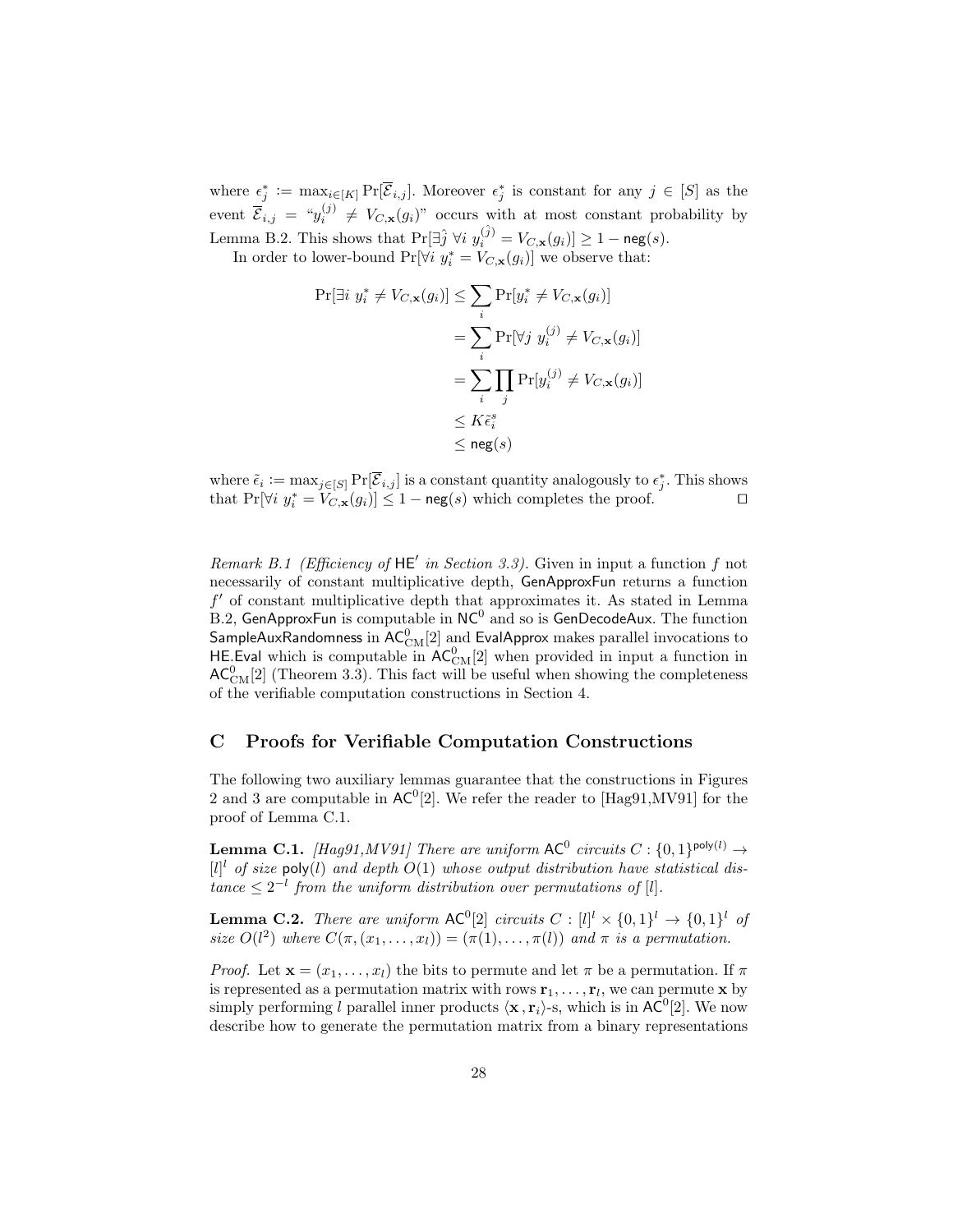$x_1, \ldots, x_{\lg(l)}$  of the integers in [*l*]. Let  $f_i: \{0,1\}^{\lg(l)} \to \{0,1\}$  be the function that computes the *i*-th row of the permutation matrix. We can define  $f_i$  as follows:

$$
f_i(x_1,\ldots,x_{\lg(l)}) := \text{eq}([i-1]_2,(x_1,\ldots,x_{\lg(l)}),
$$

where  $[i - 1]_2$  is the binary representation of  $i - 1$  and eq returns 1 if its two inputs (each of lenght  $\lg(l)$ ) are equal. The function  $f_i$  is clearly in AC<sup>0</sup>[2]. On input  $(n_1, \ldots, n_l, x_1, \ldots, x_l)$ , we can thus the compute j-th element of row  $\mathbf{r}_i$  as  $f_j(n_i)$ .

#### C.1 One-time scheme

Remark C.1 (On deterministic homomorphic evaluation). As pointed out in [CKV10], one requirement for the approach in Figure 2 to work is for the homomorphic evaluation to be deterministic. We point out that once  $\hat{\mathbf{r}}_{\text{aux}}$  are fixed once and for all the homomorphic evaluation in VC.Compute is deterministic.

**Lemma C.3 (Completeness of**  $VC$ **).** The verifiable computation scheme  $VC$ in Figure 2 has overwhelming completeness (Definition A.10) for the class  $AC_Q^0[2]$ .

Proof. The proof is straightforward and stems directly from the homomorphic properties of HE' (Theorem 3.4). In fact, by construction and by definition of HE' (Section 3.3), the distribution of the  $\hat{w}_i$ -s is identical to HE'.Eval<sub>pk</sub> $(f, \hat{r}_i)$ . Analogously, the distribution of  $\hat{y}_i$ -s is identical to  $\mathsf{HE}'$ . Eval<sub>pk</sub> $(f, \hat{z}_i)$ .

Lemma C.4 (One-time Soundness). Under the assumption that  $NC^1 \subseteq$  $\bigoplus$ L/poly the scheme in Figure 2 is (1,1)-sound (one time secure) against NC<sup>1</sup> adversaries whenever t is chosen to be  $\omega(\log(\lambda))$ .

Proof. We follow the same proof structure as in the proof of Lemma 12 in [CKV10]. We will keep part of the analysis informal, emphasizing why this proof still works for low-depth circuits. We refer the reader to [CKV10] for further details.

The following observation will be crucial in the rest of the proof. Notice that, by construction and by definition of  $\mathsf{HE}'$  (Section 3.3), the distribution of the  $\hat{w}_i$ s is identical to  $\mathsf{HE}'$ . Eval<sub>pk</sub> $(f, \hat{r}_i)$ . Analogously, the distribution of  $\hat{y}_i$ -s is identical to  $\mathsf{HE}'$ . Eval<sub>pk</sub> $(f, \hat{z}_i)$ .

Consider an  $NC<sup>1</sup>$  adversary  $A^*$  that cheats with non-negligible probability in the one-time security experiment  $\mathbf{Exp}_{A}^{\mathsf{Verify}}[\mathcal{VC}, f, \lambda, 1, 1]$  (Definition A.11). Let  $(\hat{r}_1,\ldots,\hat{r}_t)$  be the independent copies of  $\overline{\mathsf{HE}}'.\overline{\mathsf{Enc}_{\mathsf{pk}_\mathsf{W}}(\overline{0})}$  and  $(\hat{r}_{t+1},\ldots,\hat{r}_{2t})$  the t independent copies of  $HE'.Enc_{pk_{W}}(x)$  as above. Whenever the verification algorithm accepts, the adversary must have responded correctly on  $\hat{r}_1, ..., \hat{r}_t$  and incorrectly (and consistently) on  $\hat{r}_{t+1}, \ldots, \hat{r}_{2t}$ . Our goal is to bound the probability that the adversary succeeds in doing that.

First, notice that the view of the adversary is  $(\mathsf{pk}_w, \hat{r}_1, \ldots, \hat{r}_{2t})$ , and identical to  $(\mathsf{pk}_\mathsf{W},\mathsf{HE}'.\mathsf{Enc}_{\mathsf{pk}_\mathsf{W}}(\overline{0})^t,\mathsf{HE}'.\mathsf{Enc}_{\mathsf{pk}_\mathsf{W}}(x)^t)$ . By semantic security of the homomorphic encryption scheme, there exists an infinitely large set of parameters  $\Lambda$  such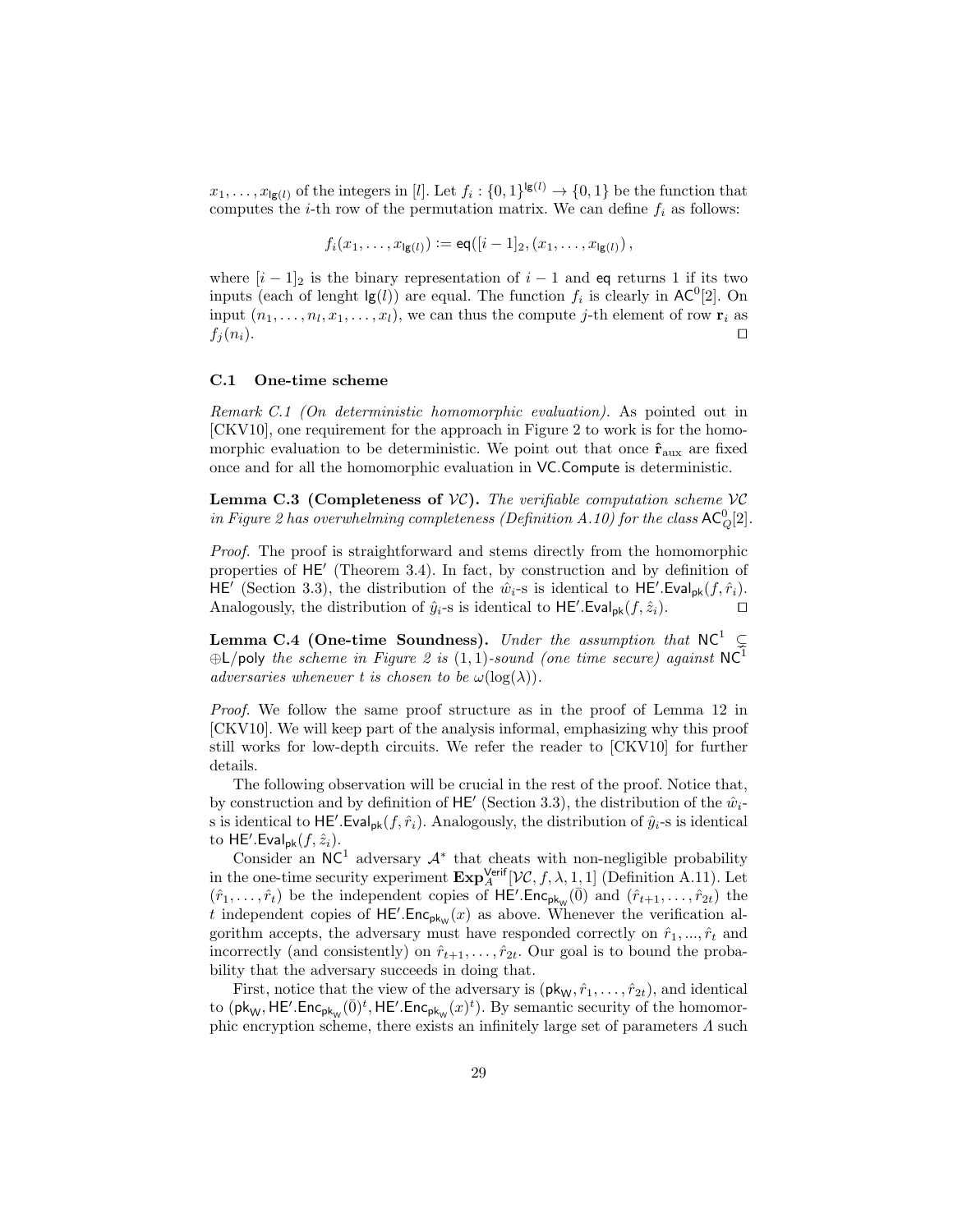that  $(\mathsf{pk}_\mathsf{W},\mathsf{HE}'.\mathsf{Enc}_{\mathsf{pk}_\mathsf{W}}(\bar{0})^t,\mathsf{HE}'.\mathsf{Enc}_{\mathsf{pk}_\mathsf{W}}(x)^t)\sim_A (\mathsf{pk}_\mathsf{W},\mathsf{HE}'.\mathsf{Enc}_{\mathsf{pk}_\mathsf{W}}(\bar{0})^{2t}).$  Consider a modified game where the adversary receives  $(\mathsf{pk}_W, \mathsf{HE}$ . Enc<sub>pk<sub>W</sub> $(\vec{0})^{2t}$ ). Denote by</sub>  $p$  the probability that the adversary succeeds in this game. By computational indistinguishability we have

 $Pr[\mathcal{A}^* \text{ is correct on } (\hat{r}_1, \dots, \hat{r}_t) \text{ and incorrect on } (\hat{r}_{t+1}, \dots, \hat{r}_{2t})] \leq p + \mathsf{neg}(\lambda)$ 

for all  $\lambda \in \Lambda$ . This inequality holds because we can test in NC<sup>1</sup> whether  $\mathcal{A}^*$ cheats only on  $(\hat{r}_{t+1}, \ldots, \hat{r}_{2t})$ . Therefore, if the adversary's behavior differed significantly between the two games, one would be able to break the semantic security of the homomorphic scheme. Here we made use of the third fact in Lemma A.1.

We now proceed to upper bound  $p$ . Observe that

 $p = \Pr[\mathcal{A}^* \text{ is correct on } (\hat{z}_{\pi(1)}, \dots, \hat{z}_{\pi(t)}) \text{ and incorrect on } (\hat{z}_{\pi(t+1)}, \dots, \hat{z}_{\pi(2t)})]$ 

where the  $\hat{z}_{\pi(i)}$ -s are defined as in Figure 2. Because of Lemma C.1 that the distribution of  $\pi$  is statistically indistinguishable from that of a uniformly random permutation. Also, observe that the answers  $\hat{y}_i$  of the adversary are independent of  $\pi$ . We can then conclude that  $p \leq \frac{1}{\binom{2t}{t}} + \text{neg}(t)$ , which concludes the security analysis.  $\Box$ 

### C.2 Reusable scheme

Let  $\mathcal{VC}$  be the verifiable computation scheme defined in Figure 2. The reusable verifiable computation scheme  $\overline{\mathcal{VC}}$  =  $(\overline{VC}.$ KeyGen,  $\overline{VC}.$  ProbGen,  $\overline{VC}.$  Compute,  $\overline{VC}.$  Verify) is defined as follows.  $\nabla$ C.KeyGen(1<sup> $\lambda$ </sup>, f)  $\rightarrow$  (pk<sub>W</sub>, sk<sub>D</sub>): The key generation stage is the same as in VC.  $-\;\overline{\mathsf{VC}}.\mathsf{ProbGen}_{\mathsf{sk_D}}(x) \rightarrow (\overline{q_x}, \overline{s_x})$ : 1.  $(q_x, s_x) \leftarrow \textsf{VC}.{\sf ProbGen}_{\sf sk_D}(x);$ 2. Compute a fresh pair of keys  $(\mathsf{pk}_x, \mathsf{sk}_x) \leftarrow \mathsf{HE}.\mathsf{Keygen}(1^{\lambda});$ 3. Compute  $\hat{q}_x \leftarrow \mathsf{HE}.\mathsf{Enc}_{\mathsf{pk}_x}(q_x);$  $\frac{4}{q_x} \leftarrow (\mathsf{pk}_x, \hat{q}_x); \, \overline{s_x} \leftarrow (s_x, \mathsf{sk}_x)$  $-$  VC.Compute $_{\rm pk_{W}}(\overline{q_x}) \rightarrow \overline{a_x}$ : 1.  $\hat{a}_x \leftarrow \textsf{HE}.\textsf{Eval}_{\textsf{pk}_x}(\textsf{VC}. \textsf{Compute}(\cdot,f),\hat{q}_x).$ 2.  $\overline{a_x} \leftarrow \hat{a}_x$ .  $-$  VC.Verify $_{\rm sk_D}(\overline{s_x},\overline{a_x})$ : 1.  $a_x \leftarrow \mathsf{HE}.\mathsf{Dec}_{\mathsf{sk}_x}(\hat{a}_x).$ 2. return VC.Verify $_{\mathsf{sk}_{\mathsf{D}}}(s_x, a_x)$ .

Fig. 3. Transformation from one-time  $VC$  scheme to a *reusable*  $VC$  scheme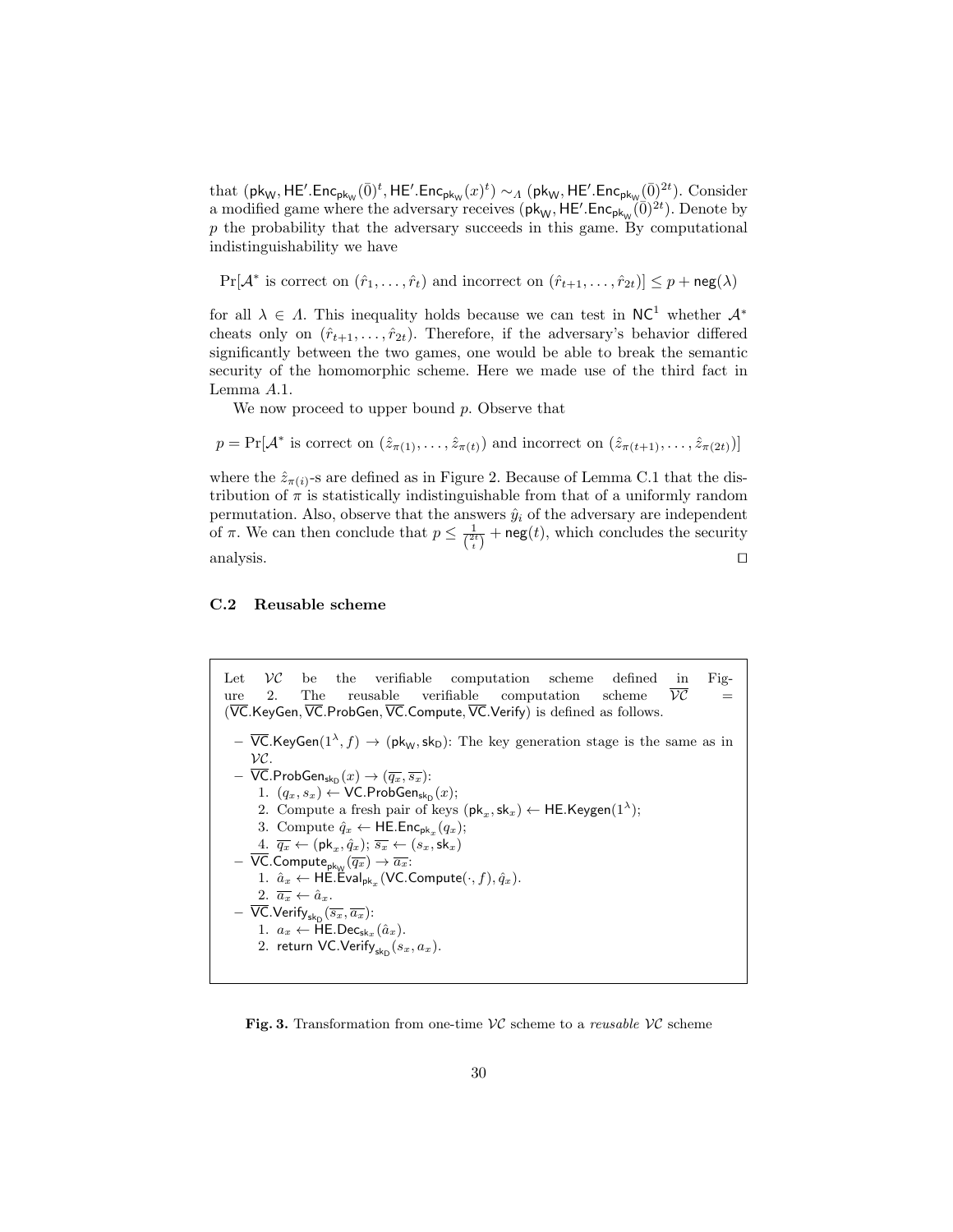The following is a proof of the completeness of  $\overline{VC}$ .

*Proof (Of Theorem 4.1).* The completeness of the reusable scheme follows directly from the completeness of the one-time scheme  $\mathcal{VC}$  and the homomorphic properties of HE. Notice that we can use HE.Eval to homomorphically compute VC. Compute as the latter carries out a computation in  $AC_{CM}^{0}[2]$  (although it is approximating a computation in  $AC_{Q}^{0}[2]$ .

The following is a restatement of Theorem 4.2.

Theorem C.1 (Many-Times Soundness). Under the assumption that  $NC^1 \subset$  $\bigoplus$ L/poly the scheme  $\overline{VC}$  in Figure 3 is  $(O(1), poly(\lambda))$ -sound (many-times secure) against NC<sup>1</sup> adversaries whenever t is chosen to be  $\omega(\log(\lambda))$  in the underlying scheme VC.

*Proof.* By Lemma C.4 there exists an infinite set  $\Lambda \subseteq \mathbb{N}$  of security parameters for which  $\mathcal{VC}$  "is secure". By the proof of Lemma C.4, this set is also the set of parameters where the somewhat homomorphic encryption scheme HE "is secure". We will show that for all values in this same set  $\Lambda$ , the probability of success of any NC<sup>1</sup> adversary in  $\mathbf{Exp}_{A}^{\mathsf{Verify}}[\overline{\mathcal{VC}}, f, \lambda, O(1), \mathsf{poly}(\lambda)]$  is negligible.

Assume by contradiction there exists an  $NC<sup>1</sup>$  adversary  $A^*$  that achieves non-negligible advantage in  $\mathbf{Exp}_{A}^{\mathsf{Verify}}[\overline{\mathcal{VC}}, f, \lambda, O(1), \mathsf{poly}(\lambda)]$  for some  $\lambda \in \Lambda$ .

Claim: If  $\overline{VC}$  is not secure for some  $\lambda^* \in \Lambda$  then we can break the one-time security of  $VC$ . Let  $l = O(1)$  be the number of rounds in the manytime soundness experiment for  $\overline{VC}$ . Consider the following NC<sup>1</sup> adversary  $\mathcal{A}_1$  for the experiment  $\mathbf{Exp}_{A}^{\mathsf{Verify}}[\mathcal{VC}, f, \lambda, 1, 1]$ :

- $-$  A<sub>1</sub> obtains a pair a public key pk<sub>W</sub> and sends it to  $\mathcal{A}^*$ ;
- For all rounds  $i \in \{1, \ldots, l-1\}$ ,  $\mathcal{A}_1$  replies to  $\mathcal{A}^*$  queries by generating a fresh pair of keys ( $pk, sk$ ) and sending back encryptions of HE.Enc<sub>pk</sub>( $\overline{0}$ );
- At round  $l, \mathcal{A}_1$  responds to all input queries but the last one as above. This, by experiment definition, is the input where  $A^*$  will try to cheat; we denote this input by  $x^*$ . Now  $\mathcal{A}_1$  sends  $x^*$  as the only input query in the one-time security experiment and will receive back  $q^*$ . It will then obtain a fresh pair of keys  $(\mathsf{pk}^*, \mathsf{sk}^*)$  and send HE.Enc<sub>pk<sup>\*</sup></sub> $(q^*)$  to  $\mathcal{A}^*$ .
- $\mathcal{A}^*$  will respond with  $\hat{a}^*$  and  $\mathcal{A}_1$  will send HE.Dec<sub>sk<sup>∗</sub>( $\hat{a}$ ) to the challenger for</sub></sup> one-time security experiment.

The advantage of  $A_1$  depends on how likely is  $A^*$  can successfully cheat in that interaction. Let p be the advantage of  $A_1$  in the one-time security experiment. Clearly, if p is close to the advantage of  $A^*$  in the many-times security experiment  $A_1$  breaks the security of the one-time scheme.

Claim: the advantage of  $A_1$  is negligibly close to that of  $A^*$  in the many-time security game for security parameter  $\lambda^*$ . We can prove this by relying on the semantic security of the homomorphic encryption and on a hybrid argument.

Let  $L = lm$ , the total number of input queries in the many-times security experiment. We now define the hybrids  $H^{(j)}$  with  $j \in \{0, \ldots, L\}$ . We define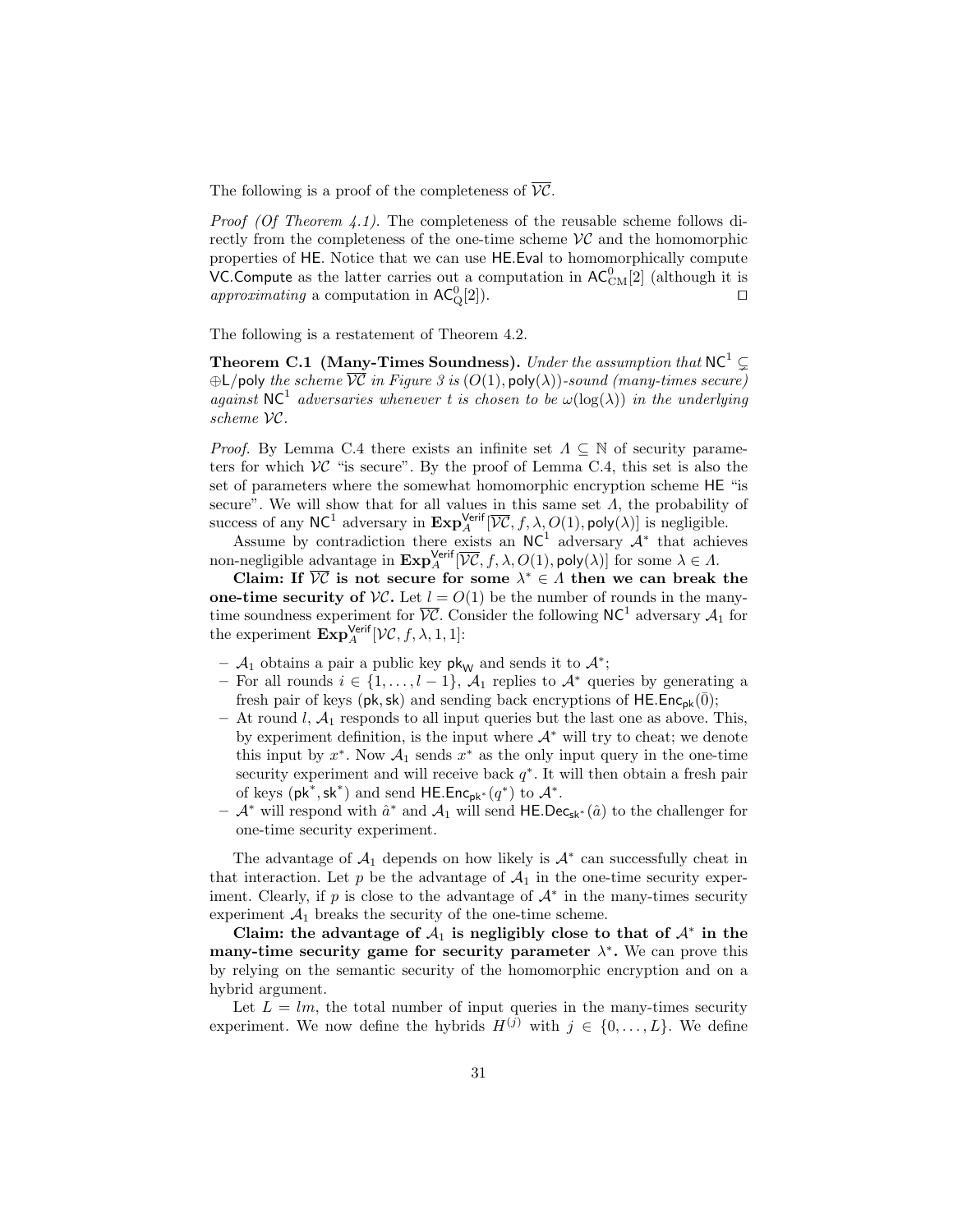$H^{(0)}$  to be the exactly the many-time security experiment. For  $j \in [L]$  we define  $H^{(j)}$  to be an experiment where we respond to input queries with  $\overline{\mathsf{HE}}.\mathsf{Enc}_{\mathsf{pk}_f}(\overline{0})$ where  $\mathsf{pk}_f$  is a fresh public key up to input query j and behaves the many-time security experiment from input query  $j+1$  on. Notice that  $H^{(L)}$  corresponds to the interaction with  $A_1$  above.

Denote by  $A^{(j)}$  the output distribution of  $A^*$  when interacting with  $H^{(j)}$ . Intuitively, if the advantage of the  $A_1$  in the one-time experiment is significantly different from the advantage of  $A^*$  in the many-times security games, then  $A^{(0)}$ and  $A^{(L)}$  are not A-computationally indistinguishable. Therefore (by Lemma A.1), there exists  $j \in [L]$  such that  $A^{(j-1)} \not\sim_A A^{(j)}$ .

Claim: If there exists  $j \in [L]$  such that  $A^{(j-1)} \not\sim_A A^{(j)}$  then we can break the semantic security of HE. Consider the following  $NC<sup>1</sup>$  adversary  $\mathcal{A}_{\text{CPA}}$  which receives in input a "challenge" public key  $pk^*$ .  $\mathcal{A}_{\text{CPA}}$  will interact with  $\mathcal{A}^*$  simulating  $H^{(j)}$  until receiving input query  $x_j$ . At this point it will compute  $q_i$  from VC.ProbGen $(x_i)$  and send to the CPA challenger (see Remark A.1)  $q_j$  and  $\bar{0}$ , receiving back an encryption  $c^*$  of either message under the public key  $p\vec{k}^*$ .  $\mathcal{A}_{CPA}$  will now send  $(p\vec{k}^*, c^*)$  to  $\mathcal{A}^*$  and continue simulating  $H^{(j)}$  till the end of the experiment. The adversary  $\mathcal{A}_{\text{CPA}}$  will check whether  $\mathcal{A}^*$  cheated successfully at the end of the experiment and output (in the multiple-message CPA experiment) 1 if that is the case and 0 otherwise. This would allow  $\mathcal{A}_{CPA}$ to have a noticeable advantage in the experiment thus breaking the semantic security of HE.  $\Box$ 

# D On Approaches Based on Randomized Encodings

A randomized encoding of a function f is a randomized function  $\hat{f}$  such that for any input x, the distribution of  $\hat{f}(x)$  reveals  $f(x)$ , but nothing more about x. We observe that approaches based on low-depth information-theoretic affine randomized encodings (as constructed in [IK00b,IK02,AIK04] or as applied in  $[SYY99, AIK10, GGH<sup>+</sup>07]$  may be used to obtain results similar to ours. Known ways to construct these tools, however, all seem to have significant limitations, which pushed us to look for different solutions.

EXAMPLE CONSTRUCTIONS. An example construction for homomorphic encryption: the encryptor could send to the evaluator a linearly homomorphic encryption of the inputs and the evaluator could reply with an affine (requiring only linear operations) randomized encoding of f computed on the ciphertexts. Possible constructions for verifiable computation could be based on [AIK10] or using a constant-round variant of  $[GKR08]$  for  $NC<sup>1</sup>$  circuits together with the approach in  $[GGH<sup>+</sup>07]$ .

Limitations of constructions from RE. Such approaches can yield homomorphic encryption for  $NC^1$  circuits and verifiable computation in low-depth. Noticeably, such schemes would be (partly) implementable in  $NC^0$  and the soundness of the (one-time) verifiable computation could hold unconditionally.

In our work, however, we are interested in compact homomorphic encryption schemes (where the ciphertexts do not grow in size with each homomorphic oper